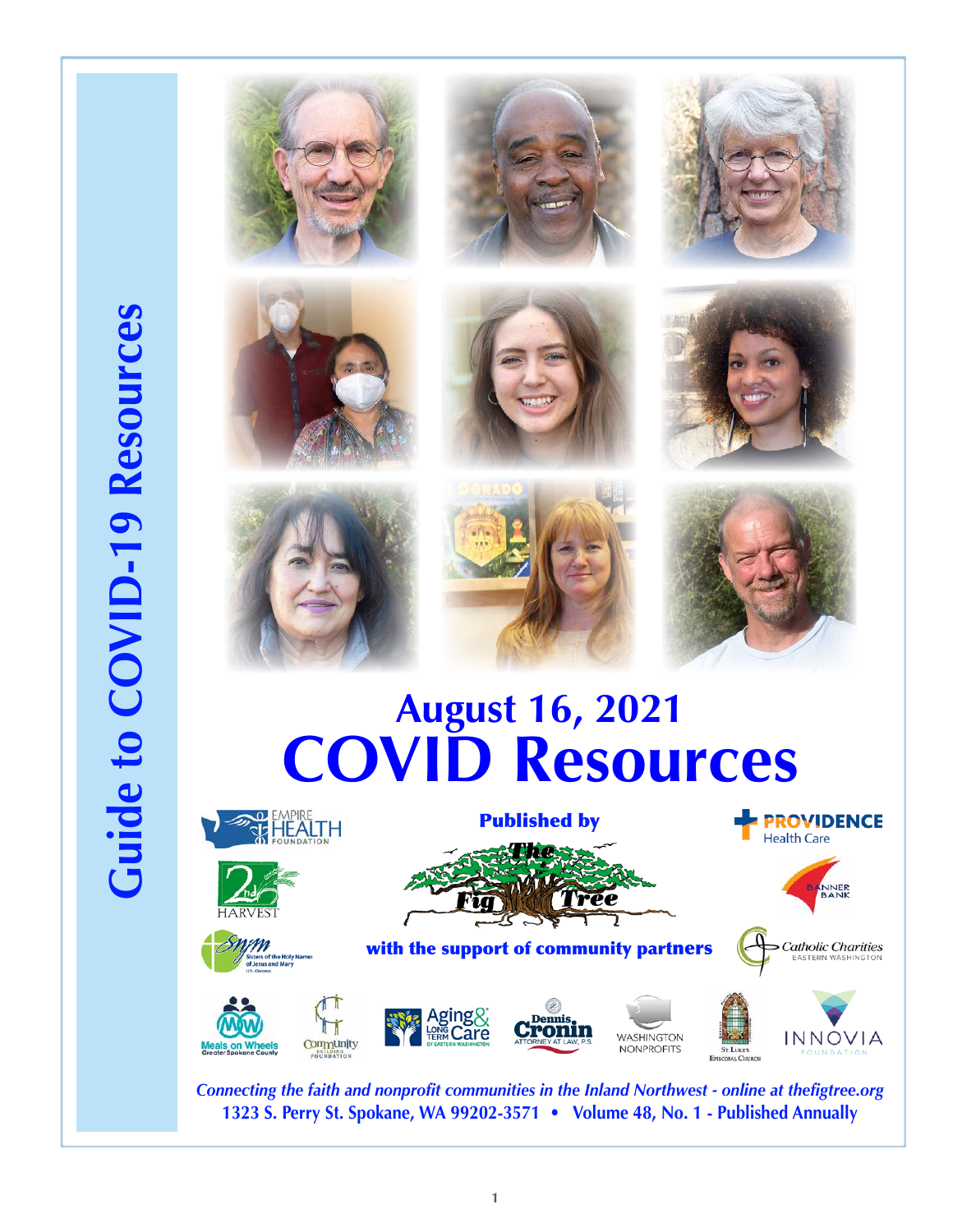![](_page_1_Picture_0.jpeg)

## RESOURCE DIRECTORY: GUIDE TO CONGREGATIONS AND COMMUNITY RESOURCES: SUPPLEMENT ON COVID-19 RESOURCES IN SPOKANE COUNTY

# **Aug 16, 2021**

# **TABLE OF CONTENTS**

| <b>Public Health</b>                           | Page 3     |
|------------------------------------------------|------------|
| <b>Community Centers</b>                       | Page 8     |
| <b>Food Banks &amp; Essentials</b>             | Page 3-8   |
| -Meals                                         | Page 6     |
| -Farmers Markets and Local Farmers             | Page 8, 11 |
| <b>Energy and Rent Assistance</b>              | Page 8     |
| <b>Employment &amp; Jog Training</b>           | Page 10    |
| <b>Community Gardens</b>                       | Page 12    |
| <b>Food Distribution and Hygiene Donations</b> | Page 13    |
| <b>Hospitals</b>                               | Page 15    |
| <b>Kids Meals and Programs</b>                 | Page 17    |
| -Spokane Public Schools                        | Page 17    |
| -Kid Food Programs - Community                 | Page 17    |
| -Weekend meals or Food Backpacks               | Page 18    |
| -Child Care & Youth Centers                    | Page 18    |

**Shelters** Page 19

#### **A Supplement of The Resource Directory: Guide to Congregations and Community Resources** that is published annually by **The Fig Tree**, a nonprofit 501(c)(3) organization, © 2021 at 1323 S. Perry St., Spokane, 99202, (509) 535-4112, resourcedirectory@thefigtree.org **To advertise call**: 535-1813 or 535-4112, or email ads@thefigtree.org **Directory Editor**: Malcolm Haworth • **The Fig Tree Editor:** Mary Stamp • **Webmaster**: Lorna Kropp • **Inclusion of agencies** is for informational purposes, not as an

endorsement of particular programs or dogmas of agencies. **This online directory offers** regularly changing coverage of social services, in the greater Spokane Area during the COVID-19 Emergency. We endeavor to be inclusive while respecting those not interested in participating. **We do not sell** or distribute mailing lists. **The material is copyrighted**. **Donations may be made** at www.thefigtree.org/donate.html or send check to The Fig Tree, 1323 S. Perry St., Spokane WA 99202 **We update information** regularly through research, mailings, email, phone calls and web research. **Please send corrections to** resource directory@thefigtree.org.

#### **Small Business & Employment Page 19 Vulnerable Populations -Criminal Justice Page 20 -Disabilities Page 21 -Immigrant & Refugees Page 21 -Mental Health -Seniors Page 22 -Transportation** Page 23 **-Veterans Page 24 -Women And Children Page 24**

## Federal, State & Local Resources - Covid 19

#### **FEDERAL PROGRAMS**

*Coronavirus.gov usa.gov/ coronavirus -https://www.fema.gov/ coronavirus-rumor-controlready.gov ssa.gov* **CDC** *cdc.gov/* **Nat'l Institutions of Health** *nih.gov* **Department of Health and Human Services** *hhs.gov*

## **IDAHO**

*coronavirus.idaho.gov* **Panhandle Health District** *panhandlehealthdistrict.org/ covid-19/***877-415-5225**

Benewah, Bonner, Boundary, Kootenai, Shoshone **Central Idaho 866-736-6632** *idahopublichealth.com* Nez Perce, Lewis, Idaho Clearwater, Latah **Idaho Community Foundation**

*dahocf.org/covid-19* **Idaho Kootenai County Mutual Aid Group**  *FB: 764946094032284* **Kootenai County EMS System** *http://kcemss.org*

#### **WASHINGTON**

*coronavirus.wa.gov covid19helpwa.org* **Department of Health** *doh.wa.gov/Emergencies/Coronavirus*  **COVID-19 Hotline 800-525-0127 text "Coronavirus" to 211211 Governor's Info & Resources** *https://www.governor.wa.gov/ issues/issues/covid-19-resources* **NE Tri-County Health** *netchd.org* **Adams** *co.adams.wa.us/ government/covid-19.php* **Asotin** *asotincountypublichealth.org*

**Lincoln**

*co.lincoln.wa.us/public-health/ coronavirus-covid-19-updates/*

#### **Whitman**

*whitmancountypublichealth.org/ covid-19.html* **Walla Walla**  *co.walla-walla.wa.us/government/ health\_department/index.php*

## **SPOKANE AREA**

#### **Spokane COVID Response**

*spokanecovidresponse@gmail.com FB: SpokaneCovidResponse/ InlandCOVIDResponse.org* **Spokane Resource Center HUD** *spokaneresourcecenter.org/covid-19*  **City of Spokane**  *my.spokanecity.org/covid19/*

-**Financial Help line 625-6650 -UHelp Program 311** *ubill@spokanecity.org* **755-2489**  *spokaneutilityhelp.org*

**City of Spokane Valley ED** *spokanevalleyed.org/covid19/* **Greater Spokane Inc** *greaterspokane.org/covid-19/***SRHD** *srhd.org/covid19* **Spokane County Community Services 477-5722 Spokane Public Schools** *spokaneschools.org/covid* **The Fig Tree** *thefigtree.org* **United Way** *unitedwayspokane. org/COVID19Resources* **Civic Volunteers via Social Media: Helping Spokane Get Through COVID 19** *FB: Helping Spokane Get Through COVID 19*  **Spokane Area Coronavirus Aid** *FB: 261027208235464*

**Spokane Mutual Aid 503- 662-7912** *spokanecountymutualaid@gmail.com FB: SpokaneCountyMutualAid mutualaidspokanecounty.com*

**For Food** *2-harvest.org*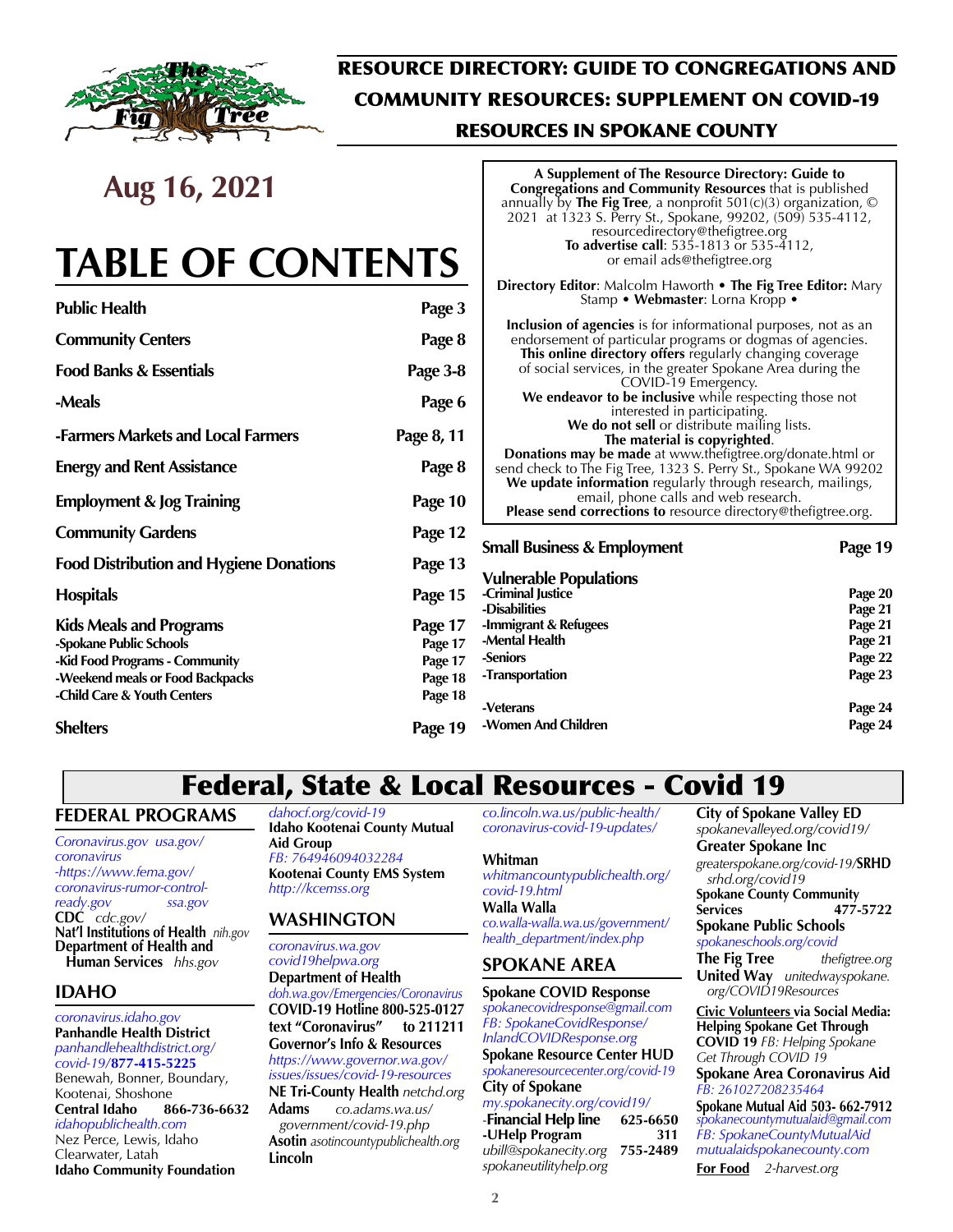#### PUBLIC HEALTH/ EMERGENCY MNGT

#### **Covid 19 Testing**

**CONTRACT TRACING DOH 800-525-0127** *doh.wa.gov/Emergencies/ COVID19/WANotify* Look throughout the directory for **Covid - T** for other locations<br>TXT "COVID" 424-354-4 **TXT "COVID" 424-354-4956**  and receive a text back with screening questions.

#### *doh.wa.gov/Emergencies/ COVID19/TestingforCOVID19/*

Other listsed in Health Care listongs, listing here are low and No Cost locations. **CHAS**

**Spokane Urgent Care – North** 5901 N. Lidgerwood Street Suite 126 Spokane, WA 99208 Monday – Friday: 9 am – 5 pm Saturday – Sunday:  $9 \text{ am} - 3 \text{ pm}$ With Provider Appointment **Spokane Urgent Care – Valley** 1502 N. Vercler Rd, 99216 Monday – Friday: 9 am – 5 pm Saturday – Sunday: 9 am – 3 pm With Provider Appointment **NORTH COUNTY CLINIC** 401 S Main St, Deer Park 99006 Monday – Friday: 9 am – 3 pm **Native Project Medical Clinic** 1803 W Maxwell, 99201 **Covid - TV** *nativeproject.org* **483-7535 Rite Aid** *riteaid.com* **Spokane 489-6010 5840 N Division St, 99208**<br>**SPOKANE VALLEY** 924-4922 **SPOKANE VALLEY** 12222 E Sprague Ave, 99206 **Saturn Clinic 342-7411** 826 N Mullan Rd, Ste B Spokane Valley 99206 **Covid - T UNIFY COMMUNITY HEALTH** *YVEWC.ORG* **Covid** *yvfwc.org* . **Covid-T&V Mission 326-4343** 120 W Mission, 99201 **NECC** 4001 N Cook, 99207**483-3427 Walgreens 800-925-4733** *https://www.walgreens.com/ findcare/covid19/testing* **Spokane** 2105 E Wellesley, 99207 **Spokane Valley** 2702 N Argonne, Millwood 99212

#### **Covid 19 Vaccine Locations**

Look throughout the directory for **Covid- V** for other locations<br>**DOH** 800-525-**DOH 800-525-0127 Spanish option** *https://vaccinelocator.doh.wa.gov* **6th Avenue Medical Pharmacy** 508 W 6th Ave, Ste 104, 99204 **Albertsons/Safeway***myhealthappointments.com/covidappt* **Consistent Care Services** 1235 N Post St, Ste 201, 99201 **Costco** *https://www.costco.com/ covid-vaccine.html* **Spokane Valley**

5601 E Sprague Ave, 99212

#### **Spokane North**

 12020 N Newport Hwy, 99218 **CVS** *cvs.com/immunizations/ covid-19-vaccine* 9770 North Newport Highway, Spokane, Washington 99218 Hart And Dilatush Pharmacy - Gnp 601 W Riverside Ave, Ste 140, 99201 **Fred Meyer** *fredmeyer.com/ rx/guest/get-vaccinated* **Latinos en Spokane Pop-Up Vaccination Clinic** *facebook.com CHAS - various locations***444-8200** *communications@chas.org* **MLK Center** 500 S Stone, 99202 *prepmod.doh.wa.gov/*

#### *reg/5618229066*

**Native Project Medical Clinic** 1803 W Maxwell, 99201 **Covid - TV** *nativeproject.org* **483-7535 Covid 19 Vaccination 209-6281 NORTHWEST ORTHOPAEDIC SPECIALISTS** 601 W 5th Ave, 99204 **Providence Vaccine Clinic at GU** Martin Centre Field House, 710 E Lower Kennedy Dr, 99202 *providencecovidvaccinewamt. squarespace.com/spokane* **Rite Aid** *riteaid.com* **Indian Trail** 9007 N Indian Trail Rd, 99208 **HILLYARD**  2215 W Wellesley, 99205 **North Division** 5840 N Division St, 99208 9120 N Division St, 99218 12420 N Division St, 99218 **Spokane** 112 N Howard St Ste 115, 99201 **SOUTH HILL**  2929 E 29th Ave, 99223 810 E 29th Ave, 99203

 4514 S Regal St, 99223 **Spokane Valley 924-4922** 12222 E Sprague Ave, 99206 1443 North Argonne Rd, 99212 **Rosauers Pharmancy** 9414 N Division St, 99218 **UNIFY COMMUNITY HEALTH** *yvfwc.org* Experienced family practice providers offer a full spectrum of

care, including prenatal care and delivery, and care for children. Dental, nutrition, behavioral health, lab and pharmacy services are available for patients. **Covid-T&V Mission 326-4343** 120 W Mission, 99201 **NECC** 4001 N Cook, 99207**483-3427 OPPORTUNITY MEDICAL** 16201 E Indiana Ave#2300, Spokane Valley 99216<br>WALGREENS walgree **Walgreens** *walgreens.com/ findcare/vaccination/covid-19/ location-screening* **HILLYARD**  2105 E Wellesley Ave, 99207 **Liberty Lake** 1502 N Liberty Lake Rd, 99019 **Millwood** 2702 N Argonne Rd, 99212 **NORTH SIDE**  12 E Empire Ave, 99207 **Northwest** 1708 West NW Blvd, 99205 **North Spokane** 7905 N Division St, 99208

 12315 N Division St, 99218 **SOUTH HILL** 

 2830 S Grand Blvd, 99203 **SPOKANE VALLEY**  12312 E Sprague Ave, 99216 15510 E Sprague Ave, 99037 **Walmart** *walmart.com/cp/flu-*

*shots-immunizations/1228302* **Yokes** *https://app.acuityscheduling. com/schedule.php?owner=21573064* **Airway Heights**

 12825 W Sunset Hwy, 99001 **Deer Park**

 810 S Main St, 99006 **Latah Creek** 4235 South Cheney Spokane Rd, Spokane 99224 **Liberty Lake** 1233 N Liberty Lake Rd, 99019 **SPOKANE VALLEY**  9329 E Montgomery, 99206 **Indian Trail** 3321 W Indian Trail Rd, 99208

**CSO Office 877-501-2233** *washingtonconnection.org* 

# **MASK UP. SIX FEET. SMALL GROUPS.**

#### **It takes all THREE**

**CovidVaccineWA.org** Continued on p. 8

Now allows individuals to apply for benefits over the phone and online.

#### **City Resources, Spokane Cnty**

Airway Heights: *http://www.cawh.org* **Cheney** *https://www.cityofcheney.org/* **Deer Park** *www.cityofdeerparkwa.com* **Liberty Lake** *www.libertylakewa.gov* **Medical Lake** https://medical-lake.org **SPOKANE VALLEY** www.spokanevalley.org/covid19

#### **Emergency Preparedness**

**Spokane Regional Health District** 1101 W College, 99201 **324-1673** Works with other public health staff, healthcare providers and community agencies to respond effectively to public health emergencies in and around Spokane County. *srhd.org* **Covid 19 Info** *covid.srhd.org* **800-525-0127**  TXT: Coronavirus **211-211**

#### **Governor, Washington State**

*governor.wa.gov/issues/issues/ covid-19-resources*

#### **Medical Reserve Corps**

*mrc.hhs.gov/HomePage* **206-615-2025** Region X Coord: Moji Obiako **Medical Reserve Corps of Eastern WA** 1101 W College, 99201 **324-1451** Utilizes local health professionals and volunteers to assist in local medical emergencies.

**Spokane C.O.P.S. Admin**<br>6107 N Astor, 99208 **625-3300** 6107 N Astor, 99208 **625-3300** *spokanecops.org* Offers volunteers.

#### **Spokane County Emergency Management 477-3046**

1121 W Gardner, 99201 *cefox@spokanecounty.org alertspokane.org*  Deputy Dir: Chandra Fox Local support for major emergencies and disasters.

#### **Spokane County United Way**

920 N Washington, Ste 100 99201<br>unitedwayspokane.org 838-6581 *unitedwayspokane.org* **838-6581** Brings together expertise, funding and volunteer support to positively impact health, education and financial stability.

**Volunteer Spokane is setting up <sup>a</sup> COVID-19 Community Forum** to share information on agencies needs for people and supplies. *volunteerspokane.org*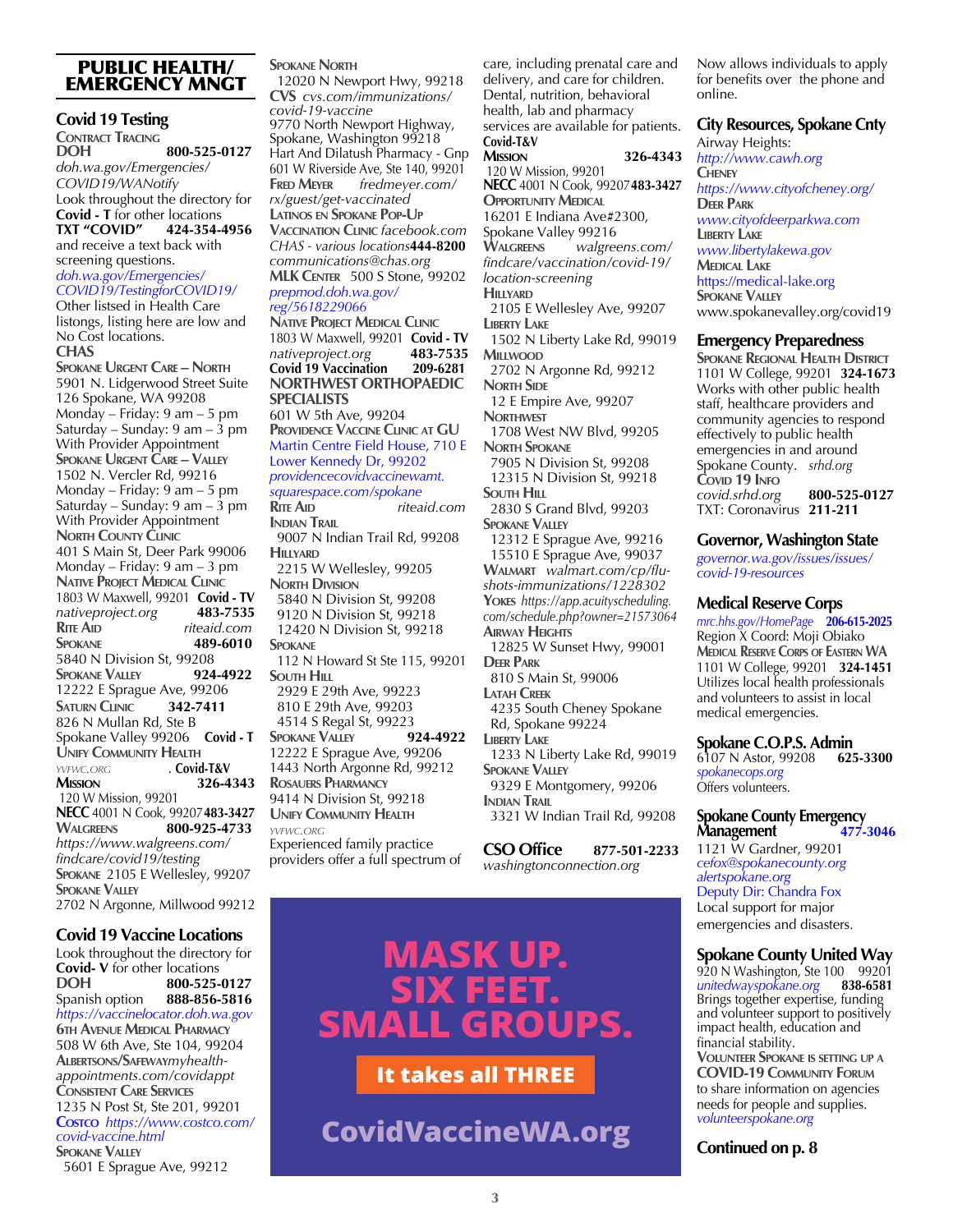## FOOD BANKS & CLOTHING BANKS: City of Spokane A-O

|                                                                                                                       |                                                                                    |                      |      |         |          |                                             |                                 |                                                            | <b>FOOD BANKS &amp; CLOTHING BANKS: City of Spokane A-O</b>                             |                                                                        |
|-----------------------------------------------------------------------------------------------------------------------|------------------------------------------------------------------------------------|----------------------|------|---------|----------|---------------------------------------------|---------------------------------|------------------------------------------------------------|-----------------------------------------------------------------------------------------|------------------------------------------------------------------------|
| Key to charts: note use of X current offering, O=Occasional if items on hand, H=Homeless gear, C=Closed Covid 19      |                                                                                    |                      |      |         |          |                                             |                                 |                                                            |                                                                                         |                                                                        |
| Organization                                                                                                          | <b>Address</b>                                                                     | Phone                | Food | Clothes | Househol | <b>Hygiene</b>                              | <b>Meals</b>                    | <b>Hours</b>                                               | Zip/Service Area/<br><b>Clients/Services</b>                                            | <b>Contact Info</b>                                                    |
| <b>All Saints Gather Food</b>                                                                                         | 314 S Spruce, 99201                                                                | 838-4409             | X    |         |          |                                             | C                               | 10-2 MW                                                    | N/A                                                                                     | allsaintsgather.com                                                    |
| Pantry (FP)<br><b>Southwest Community</b><br>Center                                                                   | 314 S Spruce, 99201                                                                | 993-1314<br>624-8634 | X    |         |          | X                                           | X                               | $8:30-5$ T-Th                                              | Anyone in SW Spokane                                                                    | Mark Reilly, FB: swspo-<br>kanecommunitycenter                         |
| American Indian CC                                                                                                    | 1025 W Indiana, 99205                                                              | 535-0886             | X    | X       | X        |                                             | C                               | 9-4:30 T-F                                                 | Native Americans clients                                                                | FB: indiancenter610<br>aiccinc.org                                     |
| Audubon UMC Food Bank<br>& Bare Necessities                                                                           | 3908 N Driscoll, 99205                                                             | 325-4541             | X    |         | X        | X                                           |                                 | 8:30-11:30<br>2nd/4th T, brkfst                            | 99205-W of Division, N of<br>Mongomery; Nine Mile Falls                                 | http://audubonpar-<br>kumc.org/                                        |
| <b>Bethel AME Food Pantry</b>                                                                                         | Richard Allen Apts, 600 S                                                          | 558-1148             | X    |         |          |                                             |                                 | 1pTh                                                       |                                                                                         | bethelamespokane.com                                                   |
| -Kingdom of Christ Ministries                                                                                         | Richard Allen Ct<br>HUB 218 S Howard, 99201                                        | 994-3538             | X    | X       | X        | X                                           | X                               | 4p Sun                                                     | H                                                                                       | FB: KFC2Minitries                                                      |
| <b>Better Living Center</b>                                                                                           | 25 E N Foothills, 99207                                                            | 325-1258             | X    | X       | X        | X                                           |                                 | 9-4 T; 9-1 Th                                              | Nevada Heights, N Logan, NE<br>Emerson/Garfield, E North Hill                           | Patty Marsh<br>betterlivingcenter.org                                  |
| <b>Blessings under the Bridge</b><br>- BUTB                                                                           | I-90 overpass                                                                      | 869-6584             |      | X       |          | X                                           | X                               | 5:30 W                                                     | Н                                                                                       | butb.org                                                               |
| <b>Breaking Bread Rescue</b><br>Market                                                                                | Family of Faith Community<br>1504 W Grace, 99205                                   | 325-0343             | X    |         |          |                                             | X                               | FB: 10-12 T;<br>MS: 5:30p F                                | Recovery                                                                                | ffcc.us                                                                |
| <b>Calvary Bapt Soup Kitchen</b>                                                                                      | 203 E 3rd Ave, 99202                                                               | 747-8793             |      |         |          |                                             | $\mathbf{x}$                    | 11 Sat                                                     |                                                                                         | Peggy Trout                                                            |
| Caritas                                                                                                               | 1228 W Nebraska, 99205                                                             | 326-2249             | X    |         | X        | X                                           |                                 | 10:30-1:30 MWTh                                            | NW Spokane                                                                              | caritasoutreachministries.org                                          |
| <b>City Gate Food Bank</b>                                                                                            | 170 S Madison, 99201                                                               | 455-9670             | X    | X       |          | X                                           | $\boldsymbol{\mathsf{X}}$       | FB: by appt,<br>Meals: 8 Sat,<br>12:30 T-F, & 7p<br>WF-Sun | 99201-S of Spokane River<br>$-204$ , 99224-N of I-90, E<br>of Grove Rd, H               | thecitygate-spokane.<br>org                                            |
| <b>Crosswalk VOA</b>                                                                                                  | 525 W 2nd Ave, 99201                                                               | 838-6596             | X    | X       |          |                                             | X                               | 3-5, Th, CB:<br>3-3:30 daily                               | Ages 13-21, H                                                                           | voaspokane.org                                                         |
| <b>Cup of Cool Water</b>                                                                                              | 1106 W 2nd, 99201                                                                  | 747-6686             | X    | X       |          | $\boldsymbol{x}$                            | $\boldsymbol{\mathsf{X}}$       | 10-4 M-Th,<br>$10-1$ F                                     | Ages 14-24, H                                                                           | cupofcoolwater.org                                                     |
| <b>Food not Bombs</b>                                                                                                 | Revival, 25 W Pacific                                                              |                      |      |         |          | X                                           | X                               | 5:30 Sat                                                   | Sack meals                                                                              | spokanesfoodnot-<br>bombs@gmail.com FB                                 |
| <b>Growing Neighbors Out-</b><br>door Community Dinners                                                               | Shadle Park Presbyterian<br>5508 N Alberta                                         | 327-5522             | X    |         |          |                                             | X                               | 5:30T                                                      | G&G, frozen meals, little<br>free pantry                                                | growingneighbors.<br>wordpress.com                                     |
| HBPA - Cosechando Esper-<br>anza Hispanic Food Pantry                                                                 | 308 W 1st Ave, 99201                                                               | 389-6205             | X    |         | X        | X                                           |                                 | $11-6, W$                                                  | Diapers, case management<br>referrals                                                   | http://www.hbpaspo-<br>kane.net                                        |
| <b>Jewels Helping Hands</b><br>-The Revive Church<br>-Our Place<br>-Zion Lutheran<br>-Messiah Lutheran<br>-River City | 25 W Pacific, 99201<br>1509 W College<br>8304 E Buckeye<br>4202 N Belt<br>708 Nora | 281-7120             |      |         |          | X<br>X<br>$\pmb{\chi}$<br>$\pmb{\chi}$<br>X | X<br>X<br>X<br>X<br>$\mathbf x$ | $6-8M$<br>$10 - 2T$<br>$12 - 3$ W<br>$10-2$ Th<br>$10-2$ F | Homeless shower &<br>hygiene, street medicine on<br>Sundays                             | <b>FB</b><br>jewelshelpinghands<br>Spokane@gmail.com                   |
| <b>JITA Labor of Love</b>                                                                                             | 1803 E DeSmet, 99202                                                               | 389-6205             | X    |         |          |                                             | X                               | MS: 11:30-1:30<br>W, FB:12-3 4thSt                         | Frozen meals, meats, bread<br>canned, emergency food                                    | laboroflovejita@gmail.<br>com jitacitychurch.us                        |
| <b>Liberty Park Food Pantry</b>                                                                                       | Liberty Park Community<br>Develop, 1417 E Hartson                                  | 534-0957             | X    |         |          |                                             |                                 | restocked<br>M-Th                                          | Little Free Pantry                                                                      | libertyparkcenter.org                                                  |
| Logan Family Meal - Op-<br>portunity NE                                                                               | Logan Elementary, 1001<br>E Montgomery                                             | 313-6095             | X    |         |          |                                             | X<br>X                          | Meal: 5 T                                                  | NE Spokane, 2nd Harvest<br>mobile FB $1x$ 3-4 p                                         | Trevor<br>iwata@gonzaga.edu                                            |
| <b>MLK Jr Community Center</b>                                                                                        | 500 S Stone, 99202                                                                 | 868-0856             | X    |         |          |                                             |                                 | 1-3 MWThF                                                  | Any, Seniors in 99202, -212                                                             | mlkspokane.org FB                                                      |
| <b>El Mercadito</b>                                                                                                   | AM Cannon Park-1511 N Elm                                                          | 558-9359             | X    |         |          |                                             |                                 | $11-1$ Sat                                                 | Free market, C-19 vaccine                                                               | FB: Latinos en Spokane                                                 |
| <b>Mission Community Outreach</b>                                                                                     | 1906 E Mission Ave                                                                 | 536-1084             |      | X       | X        | $\boldsymbol{x}$                            |                                 | 1-4, MTh, 10-1 W                                           | Spokane                                                                                 | 4mission.org                                                           |
| <b>Mosaic - Changing Lives</b>                                                                                        | HUB 218 S Howard                                                                   |                      | X    |         |          |                                             | X                               | 4p F; 12:30p Sun                                           | Recovery, coffee/snacks<br>12p; groceries on FSat p.m.                                  | mosaicspokane.com                                                      |
| New Hope Ranch                                                                                                        | 2524 E Queen 99207                                                                 | 954-5145             | X    |         |          |                                             | X                               | $12 - 2$ MW,<br>Meal $5-6$ F                               | no restriction, need based                                                              | thezahls@comcast.net                                                   |
| <b>Northeast Community Food</b><br>Pantry - NW Connect                                                                | 4520 N Crestline St<br>PO Box 7398,99207                                           | 290-5691             | X    |         |          | X                                           |                                 | by appt                                                    | 99207, 99217 W of Perry                                                                 | info@nwconnect.org,<br>nwconnect.org, FB                               |
| Off Broadway Family<br>Outreach                                                                                       | Lighthouse HUB, 2225<br>W Mallon 99201<br>PO Box 9813, 99209                       | 998-2630             | X    | X       | X        | $\boldsymbol{x}$                            | X                               | FB: 8:30-10:30<br>TF; MS: 6p M                             | No ID, H, fellowship $@M$<br>dinner, offers gas voucher,<br>bus pass, emergency assist. | Janice Foland<br>janicefoland@comcast.net<br>offbroadwaylighthouse.com |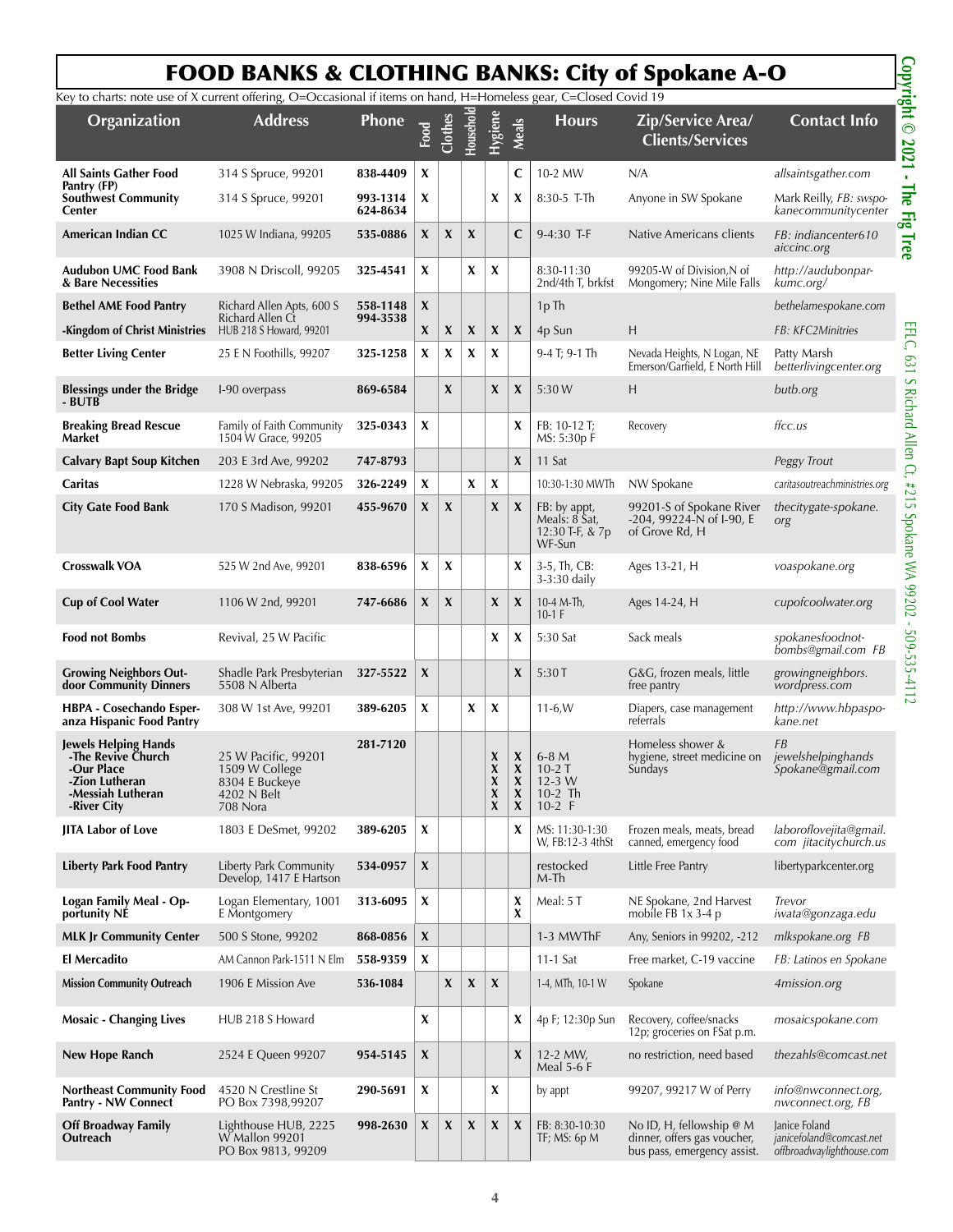|                                                             | <b>FOOD BANKS &amp; CLOTHING BANKS: City of Spokane O-W</b> |                         |                           |                |           |                  |              |                                                      |                                                                |                                                                                      |
|-------------------------------------------------------------|-------------------------------------------------------------|-------------------------|---------------------------|----------------|-----------|------------------|--------------|------------------------------------------------------|----------------------------------------------------------------|--------------------------------------------------------------------------------------|
| Organization                                                | <b>Address</b>                                              | <b>Phone</b>            | Food                      | <b>Clothes</b> | Household | Hygiene          | Meals        | <b>Hours</b>                                         | Zip/Area/<br><b>Clients/Services</b>                           | <b>Contact Info</b>                                                                  |
| <b>Our Place</b><br><b>Community Outreach</b>               | 1509 W College, 99201                                       | 326-7267                | X                         | X              |           | X                | X            | JHH: 10-2 T; Fresh<br>Market 4-6:3 W;<br>FB: 10-1 Th |                                                                | River-Montgomery, H ourplacespokane.org                                              |
| Our Sister's Closet, Free Cloth-<br>ing Boutique-YWCA       | 930 N Monroe, 99201                                         | 789-9280                |                           | X              |           | X                |              | call for appt,<br>9-noon Fri                         | Women only, 1.5 hr<br>apt for 3-5 outfits                      | oursisterscloset@<br>ywcaspokane.org                                                 |
| <b>Recovery Cafe</b>                                        | 2001 N Division, 99207                                      | 960-8525                |                           |                |           |                  | X            | noon T-F                                             | Recovery/H                                                     | community-minded.org                                                                 |
| <b>Revive Church</b>                                        | 12 W Pacific, 99201                                         | 217-8453                |                           |                |           |                  | X            | noon, SatSun, 10-2 M,<br>6 M-F,                      | Homeless                                                       | therevivalnw@gmail.com<br>therevivalishere.com                                       |
| <b>Revive Community Services</b>                            | Morning Star Baptist<br>3909 W Rowan 99205                  | 919-3587                | X                         | X              |           |                  |              | FB: 9 Sat                                            | Anyone in need                                                 | reviveministriesm@<br>gmail.com ReviveCom-<br>munityServices.Com<br>FB: ReviveUS2day |
| <b>St Ann's Sunday Lunch</b>                                | 2116 E First Ave 99202                                      | 535-3031                |                           |                |           |                  | X            | 1 Sun                                                | Homelesss                                                      | splspokane.org                                                                       |
| <b>Salvation Army Family Services</b><br>Celebrate Recovery | 204 E Indiana, 99207<br>222 E Indiana, 99207                | 325-6810<br>325-6751    | X                         | X              | X         | X                | C<br>X       | 9-4 MWF; 9-5 TTh;<br>Meal: 5:45 Th                   | Inland NW<br>Celebrate Recovery                                | spokane.salvation-<br>army.org                                                       |
| <b>SCAR - Burritos for the People</b>                       | Main Market                                                 |                         |                           |                |           |                  | $\pmb{\chi}$ | 9-10, Sun                                            | everyone                                                       | scarspokane.org                                                                      |
| Serve Spokane                                               | 8303 N Division, 99208                                      | 998-5722                | X                         | X              | X         | X                |              | 12:30-2:30 TTh<br>9-11:30 2nd/4th Sa                 | 99208, H                                                       | ServeSpokane.org<br>servespokane@gmail.com                                           |
| <b>Spokane Community College</b><br><b>CARE Center</b>      | 1810 N Greene - The<br>Lair, 6-114K, 99217                  | 533-7437                | $\mathbf{x}$              |                |           |                  |              | 12-3 MTh, 9-3<br>WTh, 9-12 F                         | SCC students &<br>rural extensions                             | scc.spokane.edu                                                                      |
| <b>Spokane Falls Community Col-</b><br>lege Food Bank       | 3410 W Whistalks Wy,<br>Bldg. 17, #139, 99224               | 533-4198                | X                         |                |           |                  |              | 8:30-4:30 M; pick<br>up $6F$                         | <b>SCC Students</b>                                            | sfcc.spokane.edu                                                                     |
| <b>Shalom Ministries</b>                                    | 518 W Third, 99201                                          | 455-9019                |                           | C              |           | $\boldsymbol{x}$ |              | 7:30 M-Th, 4:30 MT                                   | H                                                              | shalommeal.org                                                                       |
| <b>Southside Food Pantry</b>                                | 2934 E 27th, 99223                                          | 535-2301                | X                         |                |           |                  |              | 10:30-12 Sat                                         | 99203, 99223                                                   | southsidefoodpantry.com                                                              |
| <b>SPEAR Food Bank</b>                                      | 1905 E Pacific, 99202                                       | 475-5470                | X                         |                | X         | X                |              | 3-4, TW; 10-noon Sat                                 |                                                                | kruger5919@comcast.net                                                               |
| Spokane Aids Network - SAN                                  | 1121 S Perry St, 99202                                      | 844-1758                | X                         |                |           |                  |              | $9-3T$                                               | Delivery to clients                                            | sannw.org                                                                            |
| <b>Spokane Dream Center</b>                                 | 515 W 1st Ave, 99201                                        | 924-2630                | X                         |                |           |                  |              | Thursday Evening                                     |                                                                | spokanedreamcenter.org                                                               |
| <b>Teen &amp; Kids Closet</b>                               | 307 E Sprague, 99202                                        | 534-1151                |                           | X              |           | X                |              | appt by referral                                     | For foster teens 12-<br>18 yrs                                 | teenkidcloset.org                                                                    |
| <b>UGM Shelter</b>                                          | 1224 E Trent, 99202                                         | 535-8510                |                           |                |           |                  | X            | Meals: noon $& 6$ daily<br>(East side door)          | Homeless & low-<br>income                                      | uniongospelmission.<br>org                                                           |
| <b>West Central Abbey</b>                                   | 1832 W Dean, 99201                                          | 309-6168<br>325-5252    |                           |                |           |                  | X            | 5:30 W, noon M-F                                     | Homeless; weekday<br>Lunch, M-F, St An-<br>drews 1224 N Howard | westcentralmission.org<br>vicar@standrewsspokane.org                                 |
| Westminster Presbyterian<br><b>Food Pantry</b>              | 2705 W Boone, 99201                                         | 329-0351<br>327-5522    | $\boldsymbol{\mathsf{X}}$ |                |           |                  |              | 11-1:45 WF                                           |                                                                | John Edmondson -<br>westpresby@gmail.com                                             |
| Women's & Children's Free<br><b>Restaurant</b>              | 1408 N Washington,<br>99205                                 | 324-1995                | X                         |                |           |                  | X            | noon TW, summer<br>W only                            | Meals & food boxes                                             | wcfrspokane.org                                                                      |
| <b>WSU Spokane Campus Pantry</b>                            | Spokane Health Science<br>Building (SHSB) 110Z              | FB: WSU<br>CampusPantry | $\pmb{\chi}$              |                |           |                  |              | 8-10 T, 3-5 W                                        | WSU and EWU                                                    | wsuhealth.campus-<br>pantry@wsu.edu                                                  |

|                                 | <b>SPOKANE AREA FOOD DELIVERY</b>             |                           |                           |                                                                                                                |  |  |  |  |  |  |  |
|---------------------------------|-----------------------------------------------|---------------------------|---------------------------|----------------------------------------------------------------------------------------------------------------|--|--|--|--|--|--|--|
| Organization                    | <b>Address</b>                                | <b>Phone</b>              | <b>Hours</b>              | <b>Contact Info</b>                                                                                            |  |  |  |  |  |  |  |
| <b>Heal Spokane</b>             | PO Box 28253, 99228                           | 602-716-1174              | delivery only             | Kat Bopp healspokane.org heal.spokane@gmail.com                                                                |  |  |  |  |  |  |  |
| <b>Jewels Helping Hands</b>     | 5128 N Jefferson, 99205                       | 263-5502                  | 7, T                      | jewelshelpinghandsSpokane@gmail.com, FB                                                                        |  |  |  |  |  |  |  |
| North Bridge Food Bank          | 22421 E Euclid, 99027                         |                           | delivery Th               | northbridge.life                                                                                               |  |  |  |  |  |  |  |
| <b>SAJFS</b>                    | 1322 E 30th, 99203                            | 747-7394                  | food delivery             | sajfs.org, serves Jewish elderly, disabled and families in need                                                |  |  |  |  |  |  |  |
| <b>Spokane Quaranteam</b>       | Giving Back Packs Food<br>PO Box 30321, 99223 | FB: Spokane<br>Quaranteam | Spokane<br>area, location | helpsspokane@gmail.com - 100 free summer meals from<br>food trucks Fridays at Sun City Church, 10920 E Sprague |  |  |  |  |  |  |  |
| <b>SMS / Collaborative Food</b> | 707 N Napa, 99202                             | 211/txt 898-211           |                           | hollyc@specialmobility.org                                                                                     |  |  |  |  |  |  |  |
| <b>UGM Student Impact</b>       | 1234 E Sprague, 99202                         | 535-8510                  |                           | uniongospelmission.org, Homebound                                                                              |  |  |  |  |  |  |  |

## **5**

## FOOD BANKS & CLOTHING BANKS: City of Spokane O-W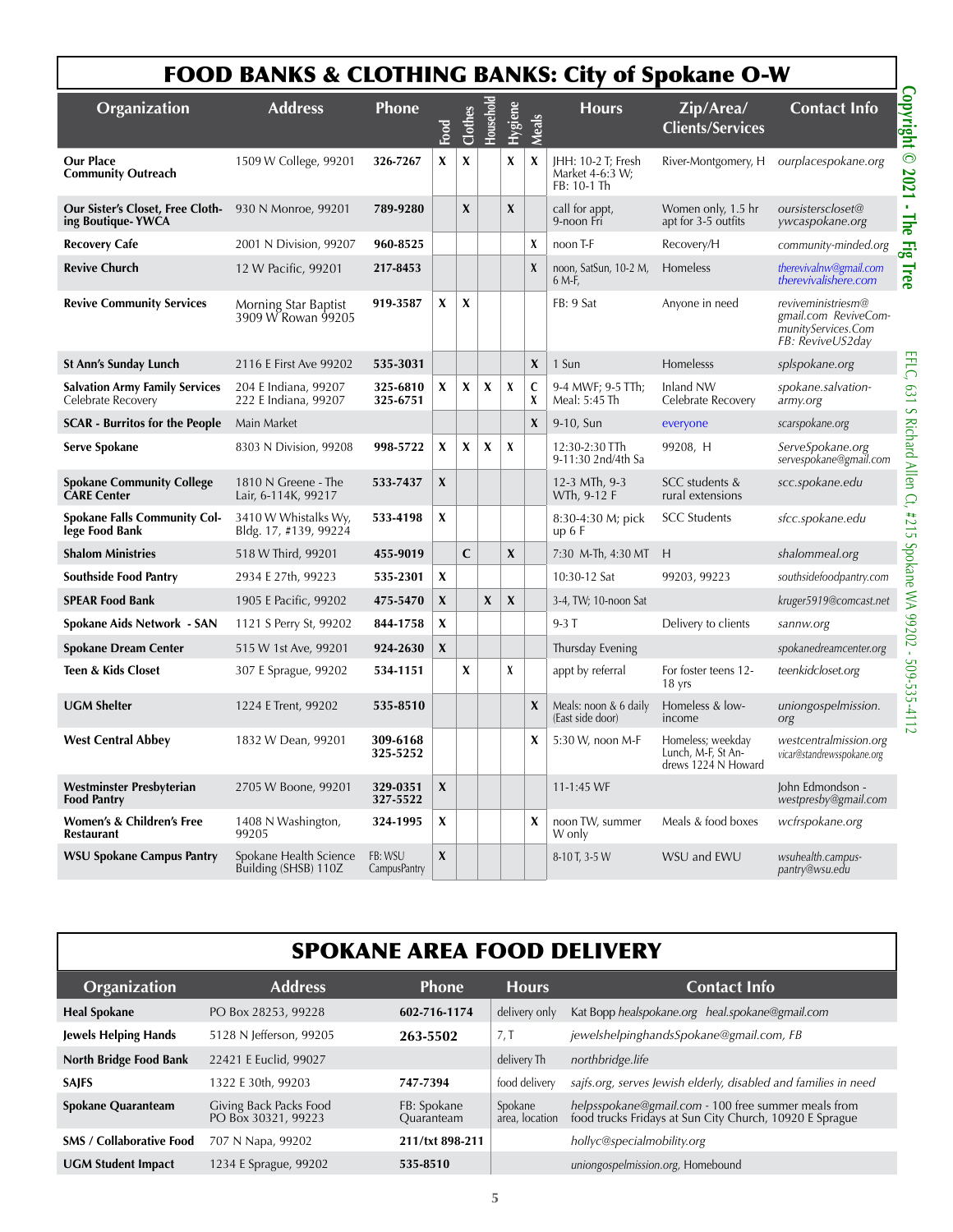# FREE MEAL SITES - Spokane County

|                                         |                                                                         |                                                                                             | Note: This is list of Grab and Go meal sites during Covid, below is list of shelters/transitional homes that offer food and shelter to daily residents |                                                                                       |                                                                                |                                                                                                                                                                                           |                                                               | Copyright <sup>©</sup>                              |
|-----------------------------------------|-------------------------------------------------------------------------|---------------------------------------------------------------------------------------------|--------------------------------------------------------------------------------------------------------------------------------------------------------|---------------------------------------------------------------------------------------|--------------------------------------------------------------------------------|-------------------------------------------------------------------------------------------------------------------------------------------------------------------------------------------|---------------------------------------------------------------|-----------------------------------------------------|
| B                                       | <b>Sunday</b><br>Crosswalk (VOA) 9                                      | <b>Monday</b><br>Crosswalk (VOA) 9                                                          | <b>Tuesday</b><br>Crosswalk (VOA) 9                                                                                                                    | Wednesday<br>Crosswalk (VOA) 9                                                        | <b>Thursday</b><br>Crosswalk (VOA) 9                                           | Friday<br>Crosswalk (VOA) 9                                                                                                                                                               | <b>Saturday</b><br>Crosswalk (VOA) 9                          |                                                     |
| R<br>E                                  | 525 W 2nd (13-17)                                                       | 525 W 2nd (13-17)                                                                           | 525 W 2nd (13-17)                                                                                                                                      | 525 W 2nd (13-17)                                                                     | 525 W 2nd (13-17)                                                              | 525 W 2nd (13-17)                                                                                                                                                                         | 525 W 2nd (13-17)                                             |                                                     |
| A<br>K<br>F<br>A                        | Gods Love 9<br>Deer Park Youth<br>Center 104 E Craw-<br>ford $(5-14)$   | <b>Cup of Cool Water</b><br>$10(14-24)$<br>1106 W 2nd                                       | <b>Cup of Cool Water</b><br>$10(14-24)$<br>1106 W 2nd                                                                                                  | <b>Cup of Cool Water</b><br>$10(14-24)$<br>1106 W 2nd                                 | <b>Cup of Cool Water</b><br>$10(14-24)$<br>1106 W 2nd                          | <b>Cup of Cool Water</b><br>$10(14-24)$<br>1106 W 2nd                                                                                                                                     | City Gate 8 am.<br>170 S Madison                              | 2021<br>$\mathbf{r}$                                |
| S<br>T                                  | <b>SCAR 9-10</b><br>Main Market                                         | Shalom 7:30<br>200 S Howard                                                                 | Shalom 7:30<br>200 S Howard                                                                                                                            | Shalom 7:30<br>200 S Howard                                                           | Shalom 7:30<br>200 S Howard                                                    | <b>SW Comm Center</b><br>314 S Spruce 10:30                                                                                                                                               |                                                               | The<br>$E_{\rm{go}}$                                |
| L<br>U                                  | Crosswalk noon<br>$(age 13-17)$<br>525 W 2nd                            | Crosswalk noon<br>$(age 13-17)$<br>525 W 2nd                                                | City Gate 12:30<br>(not 1st Tues)<br>170 S Madison                                                                                                     | City Gate 12:30<br>170 S Madison                                                      | City Gate 12:30<br>170 S Madison                                               | City Gate 12:30<br>170 S Madison                                                                                                                                                          | <b>Calvary Baptist Soup</b><br>Kitchen<br>203 E 3rd 10 a.m. + |                                                     |
| $\frac{N}{H}$                           | Revival 12<br>12 W Pacific                                              | <b>Cup of Cool Water</b><br>1 pm (14-24)                                                    | Crosswalk noon<br>525 W 2nd (13-17)                                                                                                                    | Crosswalk noon<br>525 W 2nd (13-17)<br><b>Cup of Cool Water</b>                       | Crosswalk noon<br>525 W 2nd (13-17)                                            | Crosswalk noon<br>525 W 2nd (13-17)                                                                                                                                                       | Crosswalk noon<br>525 W 2nd (13-17)                           |                                                     |
|                                         | St Ann's 1<br>2116 E First                                              | 1106 W 2nd<br>God's Love 11:30<br>Deer Park Youth Cen-                                      | <b>Cup of Cool Water</b><br>1 pm (14-24)<br>1106 W 2nd                                                                                                 | 1 pm (14-24)<br>1106 W 2nd                                                            | <b>Cup of Cool Water</b><br>1 pm (14-24)<br>1106 W 2nd                         | <b>Cup of Cool Water</b><br>1 pm (14-24)<br>1106 W 2nd                                                                                                                                    | Revival noon<br>12 W Pacific                                  | EFLC,<br>189                                        |
|                                         | <b>Sons Redeemed</b><br>12:30pm<br>Mosaic HUB Cen-<br>ter, 218 S Howard | ter 104 E Crawford<br>$(5-14)$<br>Stone Soup Café                                           | God's Love 11:30<br>Deer Park Youth Cntr<br>104 E Crawford                                                                                             | God's Love 11:30<br>Deer Park Youth Cen-<br>ter 104 E Crawford<br>$(5-14)$            | God's Love 11:30<br>Deer Park Youth Cen-<br>ter 104 E Crawford<br>$(5-14)$     | <b>IHH 10-2</b><br>River City, 708 E Nora<br>Recovery Café                                                                                                                                | UGM Men 12 p.m.<br>1224 E Trent (E door)                      |                                                     |
|                                         | <b>UGM Men noon</b><br>1224 E Trent<br>(East door)                      | -St Andrews noon<br>2404 N Howard St<br>-West Central Abbey<br>1823 W Dean noon             | $(5-14)$<br>JHH. 10-2<br>Our Place, 1509 W<br>College                                                                                                  | <b>IHH. 12-3</b><br>Zion Lutheran<br>8304 E Buckeye                                   | <b>IHH 10-2</b><br>Messiah Lutheran<br>4202 N Belt                             | 2001 N Division,<br>99207 noon<br><b>Stone Soup Café</b>                                                                                                                                  |                                                               |                                                     |
|                                         |                                                                         | <b>SW Community</b><br>Center (SWCC)<br>noon - 314 S Spruce                                 | <b>Recovery Café</b><br>2001 N Division,<br>99207 noon                                                                                                 | <b>Recovery Café</b><br>2001 N Division,<br>99207 noon                                | <b>Recovery Café</b><br>2001 N Division,<br>99207 noon                         | -St Andrews noon<br>2404 N Howard St<br>-West Central Abbey<br>1823 W Dean noon                                                                                                           |                                                               |                                                     |
|                                         |                                                                         | UGM Men 12 p.m.<br>1224 E Trent (E door)                                                    | <b>Stone Soup Café</b><br>-St Andrews noon<br>2404 N Howard St<br>-West Central Abbey                                                                  | <b>Stone Soup Café</b><br>-St Andrews noon<br>2404 N Howard St<br>-West Central Abbey | Stone Soup Café<br>-St Andrews noon<br>2404 N Howard St<br>-West Central Abbey | <b>SWCC</b> noon<br>314 S Spruce<br>UGM Men 12 p.m.                                                                                                                                       |                                                               | S Richard Allen Ct, #215 Spokane WA 99202 - 509-535 |
|                                         |                                                                         |                                                                                             | 1823 W Dean noon<br>SWCC noon                                                                                                                          | 1823 W Dean noon<br><b>SWCC</b> noon<br>314 S Spruce                                  | 1823 W Dean noon<br><b>SW Community</b>                                        | 1224 E Trent (E door)                                                                                                                                                                     |                                                               |                                                     |
|                                         |                                                                         |                                                                                             | 314 S Spruce<br>UGM Men noon<br>1224 E Trent (E door)                                                                                                  | <b>UGM Men noon</b><br>1224 E Trent (E door)                                          | Center noon<br>314 S Spruce                                                    |                                                                                                                                                                                           |                                                               |                                                     |
|                                         |                                                                         |                                                                                             | Women & Children's<br><b>Free Restaurant 12</b><br>1408 N Washington                                                                                   | Women & Children's<br><b>Free Restaurant 12</b><br>1408 N Washington                  | <b>UGM Men noon</b><br>1224 E Trent (E door))                                  |                                                                                                                                                                                           |                                                               |                                                     |
| D<br>L<br>N                             | City Gate 7 p<br>170 S Madison                                          | Crosswalk 6<br>525 W 2nd (13-17)                                                            | Crosswalk 6<br>525 W 2nd (13-17)                                                                                                                       | City Gate 7<br>170 S Madison                                                          | <b>Celebrate Recovery</b><br>Dinner after 5:30<br>Salvation Army               | <b>Celebrate Recovery</b><br><b>ROAR/FFCC</b><br>1504 W Grace 5:30                                                                                                                        | <b>City Gate 7</b><br>170 S Madison                           |                                                     |
| $\boldsymbol{\mathsf{N}}$<br>E<br>$R^*$ | Crosswalk 6<br>525 W 2nd (13-17)<br><b>Kingdom of Christ</b>            | <b>Feed Cheney 5p/last</b><br>Wren Pierson<br><b>Community Center</b><br>615 4th St Cheney, | <b>God's Love 5</b> $(5-14)$<br>Deer Park Youth Cen-<br>ter 104 E Crawford                                                                             | Crosswalk 6<br>525 W 2nd (13-17)<br>Dinner Table                                      | 222 E Indiana<br>Crosswalk 6<br>525 W 2nd (13-17)                              | <b>Celebrate Recovery</b><br>ONE* Mead<br>Outreach 6<br>3707 E 3rd                                                                                                                        | Crosswalk 6<br>525 W 2nd (13-17)<br>Food Not Bombs 6          |                                                     |
|                                         | Ministry<br>Mosaic HUB Cen-<br>ter, 218 S Howard                        | <b>Feed Medical Lake</b><br>5:30(2nd/4th)<br>St John's Lutheran                             | <b>Growing Neighbors</b><br>Shadle Park Prebyte-<br>5:30<br>rian<br>5508 N Albert                                                                      | WC Abbey5:15-6:15<br>1823 W Dean<br><b>BUTB 5:30</b>                                  | God's Love 5<br>Deer Park Youth Cen-<br>ter 104 E Crawford                     | <b>Changing Lives/</b><br><b>Celebrate Recovery</b><br>Mosaic HUB Center,<br>218 S Howard 4:30                                                                                            | 12 W Pacific<br>UGM Men 6<br>1224 E Trent (E door)            |                                                     |
|                                         | <b>UGM Men 6</b><br>1224 E Trent (E)<br>door)                           | 223 S Hallett<br><b>Gods Love</b> (5-14) 5<br>Deer Park Youth Cen-                          | <b>Holy Trinity Lu-</b><br>theran 6pm, Last T<br>2511 S Pines                                                                                          | I-90 (b/w McClel-<br>lan/Bernard)<br>God's Love 5                                     | $(5-14)$<br>Revival 6<br>12 W Pacific                                          | Dinner after 6<br>City Gate 7<br>170 S Madison                                                                                                                                            |                                                               |                                                     |
|                                         |                                                                         | ter 104 E Crawford<br>IHH. 6-8                                                              | <b>Opportunity NE</b><br>Logan Elem 5pm                                                                                                                | Deer Park Youth Cntr<br>104 E Crawford<br>$(5-14)$                                    | UGM Men 6<br>1224 E Trent (E door)                                             | Crosswalk 6<br>525 W 2nd (13-17)                                                                                                                                                          |                                                               |                                                     |
|                                         |                                                                         | Revival, 12 W<br>Pacific<br>Off Broadway 6                                                  | Revival 6<br>12 W Pacific                                                                                                                              | <b>Revival 6</b><br>12 W Pacific                                                      |                                                                                | New Hope Ranch<br>2524 E Queen 5<br><b>Revival 6</b>                                                                                                                                      |                                                               |                                                     |
|                                         | Note: daily Jewels<br><b>Helping Hands</b><br>serves meal at            | 2225 W Mallon<br><b>Recovery Ministry</b>                                                   | Shalom 4:30<br>200 S Howard                                                                                                                            | <b>UGM Men 6</b><br>1224 E Trent (E door)                                             |                                                                                | 12 W Pacific<br>UGM Men 6<br>1224 E Trent (E door)                                                                                                                                        |                                                               |                                                     |
|                                         | various and ran-<br>dom locations with<br><b>Spokane Medical</b>        | Valley Real Life<br>1831 S Barker 6:15                                                      | <b>UGM Men 6</b><br>1224 E Trent (E door)                                                                                                              | <b>Valley Assembly 4-6</b><br>15618 E Broadway                                        |                                                                                |                                                                                                                                                                                           |                                                               |                                                     |
|                                         | teams.<br>+ still pending                                               | <b>Revival (The CAT</b><br>Lady) $6$<br>12 W Pacific                                        |                                                                                                                                                        |                                                                                       |                                                                                |                                                                                                                                                                                           |                                                               |                                                     |
|                                         | confirmation                                                            | Shalom 4:30<br>200 S Howard                                                                 |                                                                                                                                                        |                                                                                       |                                                                                | Shelters/Transitional Housing with Meals (DAILY to Residents only)                                                                                                                        |                                                               |                                                     |
|                                         |                                                                         | <b>UGM Men 6</b><br>1224 E Trent (E door)                                                   |                                                                                                                                                        |                                                                                       |                                                                                | House of Charity, UGM Men, UGM Women, Truth Ministry, Cannon St, Family Promise, Transitions,<br>St Margarets, Hope House, Catholic Charities (transitional housing), Young Adult Shelter |                                                               |                                                     |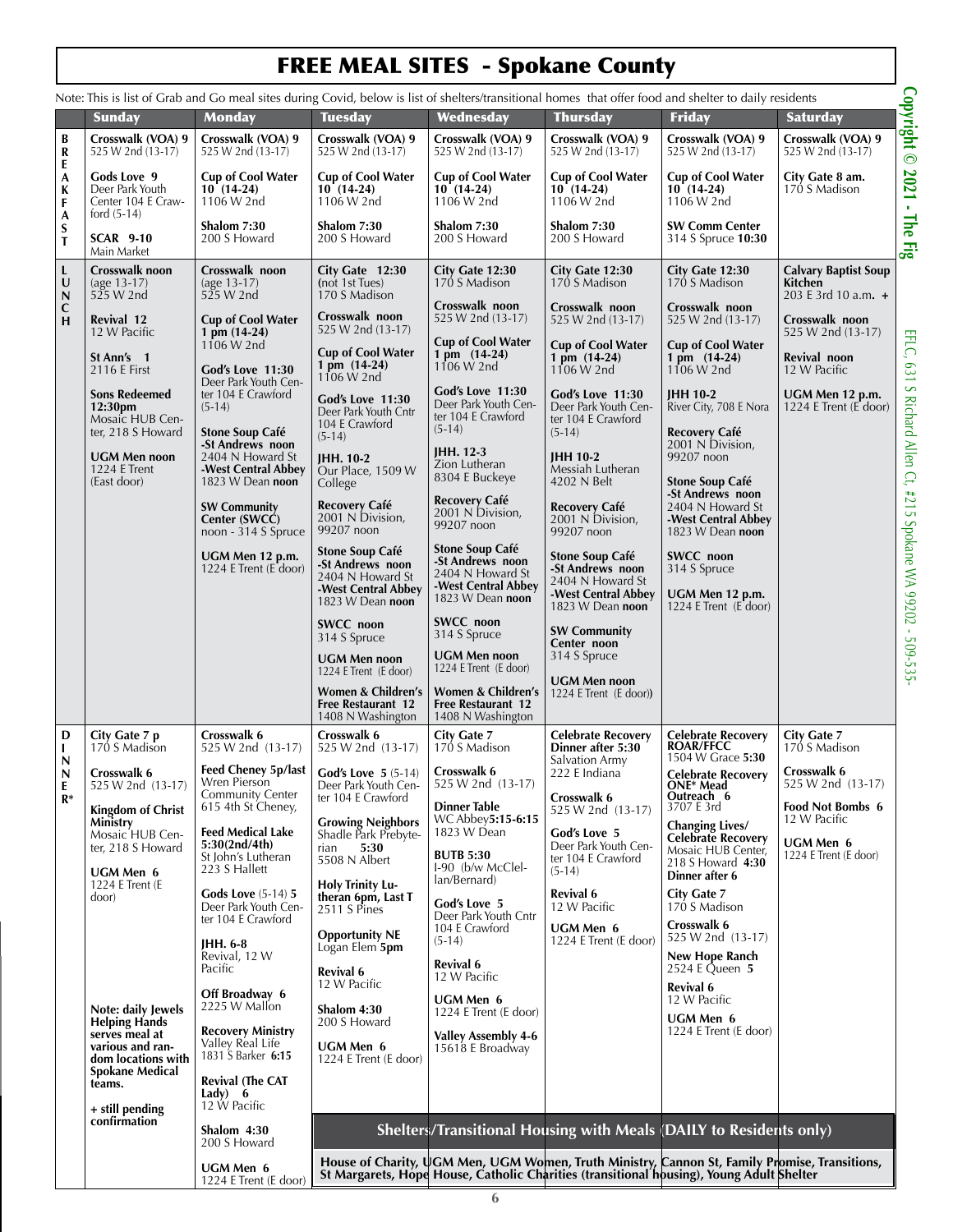## FOOD BANKS & CLOTHING BANKS - Spokane Valley

|                                                                    | Copyright ©<br><b>FOOD BANKS &amp; CLOTHING BANKS - Spokane Valley</b> |                     |              |                           |                  |                  |                                                   |                                                    |                                         |  |  |
|--------------------------------------------------------------------|------------------------------------------------------------------------|---------------------|--------------|---------------------------|------------------|------------------|---------------------------------------------------|----------------------------------------------------|-----------------------------------------|--|--|
| Organization                                                       | <b>Address</b>                                                         | <b>Phone</b>        | Food         | Clothes                   | Household        | <b>Hygiene</b>   | <b>Hours</b>                                      | Area, Clients<br><b>Services</b>                   | <b>Contact Info</b>                     |  |  |
| <b>East Valley Baptist</b>                                         | 14516 E Wellesley Ave                                                  | 928-4809            | X            |                           |                  |                  | 10-noon 4th Sat                                   |                                                    | eastvalleybaptist.org                   |  |  |
| <b>Holy Trinity Lutheran Church</b>                                | 2511 S. Pines Rd                                                       | 926-7966            |              |                           |                  | $\boldsymbol{x}$ | 6om, last T                                       |                                                    | holytrinitylcmc.org                     |  |  |
| <b>HRC Ministries</b>                                              | 14415 E Sprague, 99206                                                 | 879-3773            | X            |                           |                  |                  | 11-1 M, 4-6 W; by appt                            |                                                    | hrcministries.com                       |  |  |
| Intersection at the River                                          | 22421 Euclid, 99216                                                    | 202-6079            | X            |                           |                  |                  | $1:30-4$ Th                                       | Any one                                            | FB: IntersectionChurch                  |  |  |
| <b>Klothes Kloset - Opportunity</b><br><b>Christian Fellowship</b> | 12321 E 14th, 99206                                                    | 926-2673            | X            | X                         | X                | X                | 10-2 WTh                                          | Any one in need                                    | opportunitychristian-<br>fellowship.org |  |  |
| Liberty Lake Church Food Pantry                                    | 704 South Garry, 99019                                                 | 255-6266            | X            |                           | X                | $\boldsymbol{x}$ | 9-4 M-Th call 1st                                 | Any one                                            | libertylakechurch.com                   |  |  |
| <b>Life River Fellowship FB</b>                                    | 2810 N Park Rd, 99212                                                  | 924-9510            | X            |                           |                  |                  | 5-7 1st & 3rd F                                   | Any one                                            | liferiver.org                           |  |  |
| North Bridge Food Bank                                             | 22421 E Euclid, 990227                                                 |                     | X            |                           |                  |                  | $1:30-4$ Th                                       |                                                    | northbridge.life                        |  |  |
| Otis Orchards FB POB 189                                           | 4308 N Harvard, 99027                                                  | 842-2355            | X            | X                         | O                | O                | 11-2 1st & 3rd M                                  | Any one                                            | otisorchardsfoodpan-<br>try@gmail.com   |  |  |
| Peace Pantry-Eastpoint Church                                      | 15303 E Sprague, Ste A,<br>99212                                       | 533-6800<br>$x$ 130 | X            |                           | $\boldsymbol{x}$ | $\mathbf{O}$     | $10-2$ Th                                         | Any one                                            | peace@eastpointchurch.org               |  |  |
| <b>Real Life Otis Ministries</b>                                   | 4904 N Harvard, 99027                                                  | 232-0840            | X            |                           |                  |                  | $9-12$ , $3-6$ T-F                                |                                                    | reallifeotis.church                     |  |  |
| <b>St John Vianney Parish Poverty</b><br>Fund                      | 304 S Adams Rd, 99216                                                  | 925-5428            | X            |                           |                  |                  |                                                   | Parish boundary;<br>emergency food<br>& assistance | oursvdp.com                             |  |  |
| St Vincent de Paul - St Mary's                                     | 304 S Adams Rd, 99216                                                  | 928-3210            | X            |                           |                  |                  |                                                   | Parish boundary,<br>emergency food                 | oursvdp.com                             |  |  |
| <b>Spokane Dream-Ministry</b><br><b>Resource Center</b>            | 2128 N Pines, Ste 1 99216                                              | 924-2630            | X            |                           |                  |                  | 12:30-2 T; 12:30-3 W;<br>11:30-3 Th               |                                                    | spokanedreamcenter.org                  |  |  |
| Spokane Dream Cntr Mobile Food                                     | 7217 E Trent, 99212                                                    | 924-2630            | X            |                           |                  |                  | Friday Evenings                                   |                                                    | spokanedreamcenter.org                  |  |  |
| <b>Spokane Valley Partners: Food</b><br>and Diaper Bank            | 10814 E Broadway, 99206                                                | 927-1153            | X            | $\boldsymbol{\mathsf{x}}$ | $\boldsymbol{X}$ |                  | 11-12:35, 1:30-3:15 W;<br>$11 - 12:45$ Th         | Spokane Valley,<br>SE Spokane Cnty                 | svpart.org                              |  |  |
| <b>Spokane Valley Partners Mobile</b><br>Bank                      | St Josephs, 4521 N<br>Arden Rd, 99027                                  | 927-1153            | X            |                           |                  |                  | 3-5 1st TH                                        |                                                    | sypart.org                              |  |  |
| <b>Valley Assembly of God Food</b><br>Pantry                       | 15618 E Broadway,<br>99037                                             | 924-0466            | $\pmb{\chi}$ |                           |                  |                  | 4-6 W; Dinner 5 W; JHH<br>site; mobile dist 3-5 F | Meals in Spokane<br>Valley                         | info@valleyassembly.<br>org             |  |  |
| <b>Valley Real Life Ministries</b><br><b>PO Box 397</b>            | 1831 S Barker, 99016                                                   | 232-0840            | X            |                           |                  | X                | 8-4 M-F, Recovery: meal<br>$6:15$ , M w/FB        |                                                    | vrl.church                              |  |  |

## FOOD BANKS & CLOTHING BANKS - North Spokane County

*Damerville Stut-*

*ter@gmail.com*

| Organization                                          | <b>Address</b>                                      | <b>Phone</b> | Food              | Clothes     | Household   | Hygiene     | Sites<br>Meal | <b>Hours</b>                           | Area, Clients<br><b>Services</b>                | <b>Contact Info</b>                                            |
|-------------------------------------------------------|-----------------------------------------------------|--------------|-------------------|-------------|-------------|-------------|---------------|----------------------------------------|-------------------------------------------------|----------------------------------------------------------------|
| <b>Clayton Community Closet</b>                       | 4494 Carlton Ave                                    | 276-5998     |                   | X           |             |             |               |                                        |                                                 |                                                                |
| <b>God's Closet Admin</b>                             | Deer Park SDA, 809 S<br>Colville, 99006             | 991-1582     |                   | X           |             |             |               | $9:30-12:30 W$                         | children, 0-18 yrs, \$1                         | deerpark@gods-<br>closet.com                                   |
| <b>God's Love International</b>                       | 104 E Crawford, 99006                               | 312-9875     | $\boldsymbol{x}$  |             |             |             | X             | Meal: noon Sun, 9,<br>$11:30, 5 M$ -Th |                                                 | godsloveinter-<br>national.com                                 |
| <b>GreenHouse</b> , The                               | 211 N Fir St, 99006<br>Mail: PO Box 62<br>The Porch | 276-6897     | $\mathbf{x}$<br>X | $\mathbf x$ | $\mathbf x$ |             |               | <b>FB: 1-4 MWF</b><br>(anyone weekly)  | 99006, Deer Park<br>99110, Clayton              | greenhousecfood-<br>bank@gmail.com<br>thegreenhouse-online.org |
| <b>Mead Food Bank</b>                                 | 12611 N Wilson, 99021<br>PO Box 53                  | 466-7068     | X                 |             |             | X           |               | $4-6:45$ W                             | Mead SD                                         | facebook.com<br>meadfoodbank.org                               |
| <b>New Hope Resource Center</b>                       | 4211 E Colbert Rd, 99005                            | 467-2900     |                   | X           | $\mathbf x$ | $\mathbf x$ |               | 9-1:30 TTh                             | North of Hawthorne not<br>Deer Park, need based | Jeanna Swanson<br>newhoperesource.org                          |
| <b>North County Food Pantry</b>                       | 40015A N Collins Rd/<br>PO Box 388, Elk 99009       | 292-2530     | X                 |             | X           | X           |               | 11-2 M; 9-noon W                       | 99003, -009, -156 (from<br>Elk PO only)         | Joe & Sandra Harvey<br>ncfpantry@gmail.com                     |
| <b>Spokane Christian</b><br><b>Center Pantry</b>      | 8409 E Bigelow Gulch<br>Rd, 99217                   | 924-4888     | $\mathbf{x}$      |             |             |             |               |                                        |                                                 |                                                                |
| Help-a-Pirate Program-<br><b>Whitworth University</b> | Lindaman center #201                                |              | X                 |             |             |             |               | $8-5$ M-F                              | Students in need                                | Robert Francis<br>rfrancis@whitworth.<br>edu whitworth.edu     |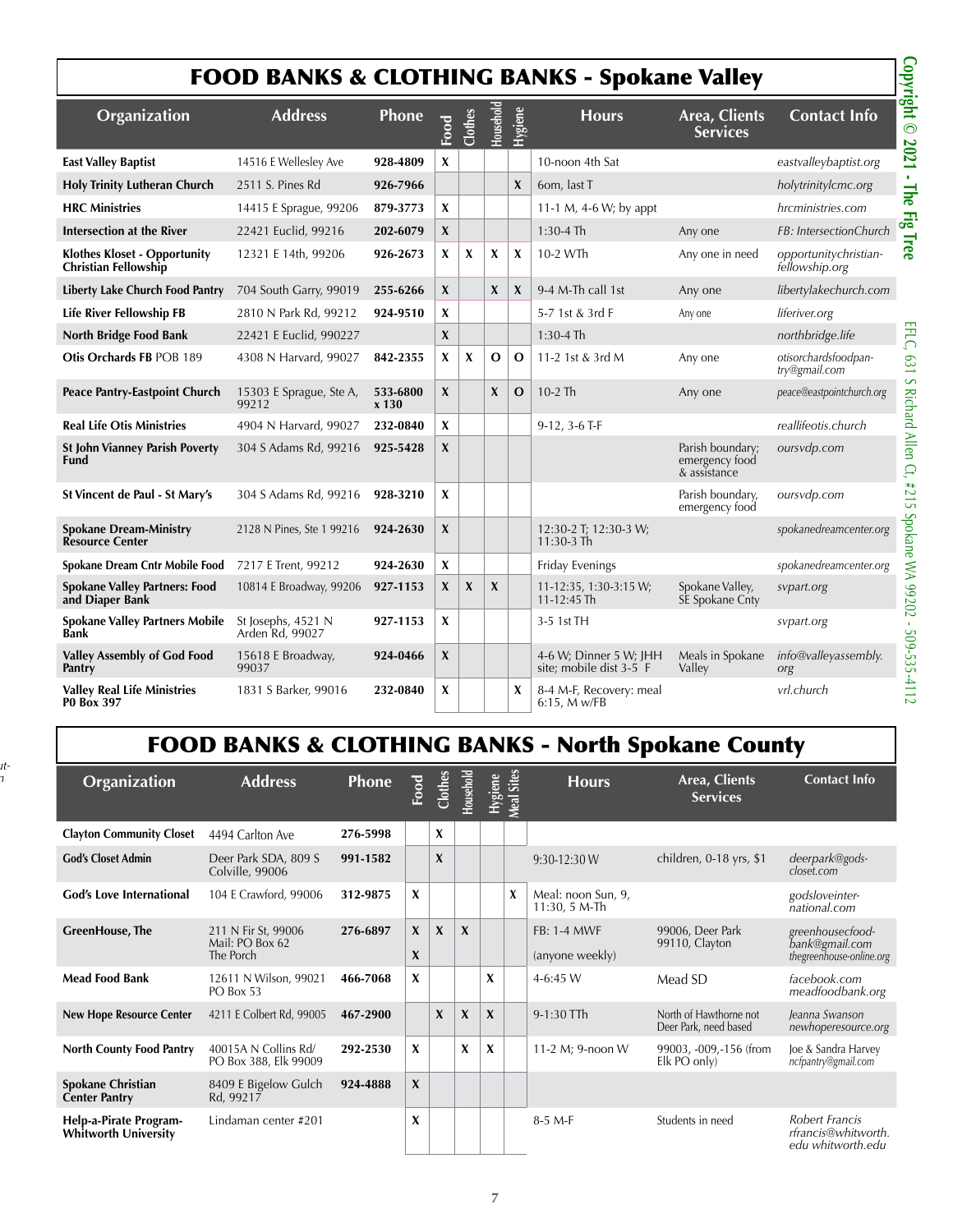## **WA Department of Health**<br>doh.wa.gov 800-525-0127

 $d$ oh.wa.gov Has call center to address questions from the public about what is happening in Washington or how the virus is spread**.** Phone lines are staffed from 6 a.m. to 10 p.m., seven days a week. This call center can not access COVID-19 testing results. For testing inquiries or results, people should call their health care provider.

#### **COMMUNITY CENTERS**

#### **American Indian Community Center 535-0886**

1025 W Indiana Limited access to Clients

## **Corbin Senior Activity Center**<br>827 W Cleveland<br>327-1584

827 W Cleveland 99205 *info@corbinseniorcenter.org* Jeff Edwards *corbinseniorcenter.org* Open with 50% capacity. **Covid V**

#### **Hillyard Senior Center**

**NE Community Center 482-0803** 4001 N Cook, 99207 *hillyardseniorcenter@yahoo.com hillyardseniorcenter.org*

reopened May 4, Lunch M-F G-n-G

**Martin Luther King Jr Community Center Covid -V** 500 S Stone, 99202 *mlkspokane.org* **455-8722 x100** New Food Bank hours 1 to 3 p.m., Monday, Wednesday, Thursday. Temporarily closed without an appointment. FAME and ECEAP programs are open 8 a.m. to 2:30 p.m. WIC is at the Broadway location. SNAP is by appointment. SCC Early Head Start and Gym are closed until further notice.

## **Northeast Community Center**<br>4001 N Cook, 99207 487-1603

4001 N Cook, 99207 *necommunitycenter.com* Implementing basic health screening at a single point of entry to the facility in conjunction with Unify Community Health for all agency staff and visitors. It includes basic health and recent travel questions, and taking temperatures. Anyone with signs and symptoms of illness may be denied entry or referred for further testing. The Zone will work to supply children and families with meals, food, toiletries and safe places.

**Odyssey Youth Center 325-3637** 1121 S Perry St, 99202 *odysseyyouth.org* A resource for LGBTQ+ youth. Closed for the rest of the month. Will focus on connecting youth digitally.

## **Sinto Senior Activity Center**<br>1124 W Sinto Ave **327-2861**

1124 W Sinto Ave **327-2861** Spokane 99201 *sintocenter.com*

#### **Southside Community Center**

3151 E 27th Ave, Spokane 99223 *southsidescc.org* **535-0803** Open with 50% capacity. **Covid V**

#### **West Central Community Center**

1603 N Belt St, 99205 *westcentralcc.org* Before and after-school cancelled. Supportive services and many programs closed. Providing resource sheets for West Central and downtown. Youth Director is accepting food & hygiene donations for families. WIC needs: WIC site, but can't give out used formula anymore. Formula in general is a need.

#### **YMCA the Inland Northwest**

1126 N Monroe, 99201 **777-YMCA** *ymca@ymcasinw.org* **(9622)**

*ymcasinw.org* All locations partly open. **Central** 930 N Monroe, 99201 **North** 10727 N Newport Hwy, 99218 **South** 2921 E 57th, 99223 **SPOKANE VALLEY** 2421 N Discovery Pl, 99216

#### ENERGY AND RENT, HOUSING ASSISTANCE

*https://fortress.wa.gov/atg/ COVID19EvictionComplaint Form.aspx*

**Avista 800-227-9187** 1411 E Mission, 99252 Customer Services, MSC- 34 POB, Spokane 99220 *avistautilities.com* Has ended all utility cutoffs in WA, ID and OR

#### **Black Realty Mngt, Inc 623-1000**

801 W Riverside, Ste 300, 99201 *blackrealtymanagement.com* Offers Parkview Apartment in Cheney & Lincoln Heights Garden/Lincoln Heights Terrace Apartments for 62+ in Spokane.

## FOOD BANKS & CLOTHING BANKS - West Plains

| City                | Organization                                         | <b>Address</b>                            | Phone                | Food             | Clothes          | Meals            | <b>Hours</b>                                | <b>Coverage Area</b>                                     | <b>Contact Info</b>                                    |
|---------------------|------------------------------------------------------|-------------------------------------------|----------------------|------------------|------------------|------------------|---------------------------------------------|----------------------------------------------------------|--------------------------------------------------------|
| <b>Airway Hghts</b> | <b>Airway Heights Baptist</b>                        | 12322 W Hwy 2                             | 244-2474             | X                |                  |                  | 10-noon Sat                                 | 99001, 99011, 99013,<br>99022, 99029, 99224              | ahbc.us                                                |
| <b>Airway Hghts</b> | <b>Cleones' Closet</b>                               | 13114 Sunset Hwy,<br>99001                | 321-7071             | $\mathbf{x}$     | $\boldsymbol{X}$ |                  | noon-3 MWF                                  | Airway Heights, H                                        | cleonescloset.com                                      |
| <b>Airway Hghts</b> | <b>Heavenly Help, Cross-</b><br>roads Airway Heights | 1118 S King St, 99001                     | 244-9343             |                  | X                |                  | 11-4 3rd M, (every<br>month/every<br>other) |                                                          | info2@crossroadswest-<br>plains.org<br>household items |
| Cheney              | <b>Cheney Food Bank</b><br>POB 614, 99004            | Wren Pierson Center<br>630 3rd            | 235-2325<br>235-8900 | X                |                  |                  | 9-11:30 1st-4th<br>W                        | 99004 (S of I-90):<br>99014, 99020;<br>99224, 99032 (SW) | cityofcheney.org                                       |
| Cheney              | <b>EWU Central Food Bank</b>                         | Tawanka Hall 129E,<br>99004               |                      | X                |                  |                  | $1-4:30T$                                   | EWU students only                                        | ceamericorps@ewu.edu<br>inside.ewu.edu                 |
| Cheney              | <b>Feed Chenev</b>                                   | Wren Pierson Center<br>204 4th, 99004     | 381-7002             | X                |                  | $\boldsymbol{x}$ | meal and food<br>box: 5:30 last M           | <b>West Plains</b>                                       | feedchenev.com<br>feedcheney@gmail.com                 |
| Cheney              | <b>SkyTree Studios</b>                               | 545 E Wellesley, 99207                    | 559-2183             | $\boldsymbol{x}$ |                  |                  | Delivery only                               | 50-60 West Plains                                        | Stutter@gmail.com                                      |
| <b>Fairfield</b>    | <b>North Palouse Commu-</b><br>nity Food Bank        | 202 N Railroad,<br>99012                  |                      | X                |                  |                  | 9-11 2nd/4th Sat                            | 99018, 99030,<br>99039, 99012                            | npcfoodbank@gmail.<br>com FB: npcfood-<br>bank         |
| Fairfield           | <b>SVP Mobile Food Bank</b>                          | Fairfield Community<br>Center, 304 E Main | 927-1153             | X                |                  |                  | 2-4 3rd TH                                  | SE Spokane/N<br>Palouse                                  | svpart.org/                                            |
| <b>Medical Lake</b> | <b>Feed Medical Lake</b>                             | St. John's, 223 S Hallet                  | 714-1150             |                  |                  | $\boldsymbol{x}$ | 10-noon 2nd/4th M                           | <b>West Plains</b>                                       | mlsd.org                                               |
| <b>Medical Lake</b> | <b>Medical Lake Food Bank</b>                        | 207 S Washington                          | 299-3819             | $\mathbf{x}$     | X                |                  | 10-noon F                                   | Medical Lake SD                                          | medicallakecommuni-<br>tyoutreach@live.com             |
| Reardan             | We C.A.R.E. Food Bank                                | 140 S Lake Rd<br>POB 209, 99029           | 818-0146             |                  |                  |                  | 1:30-3p, 2nd W;<br>5:30-7 4th Th            | Reardan-Edwall SD,<br>NW/Northern West<br>Plains         | emergency assistance,<br>food vouchers                 |
| <b>Spangle</b>      | <b>Spangle Community</b><br><b>Food Bank</b>         | Spangle Church<br>305 E2nd, 99031         | 245-3431             | X                |                  |                  | 2-3 4th T/W                                 | 99031, 99170 (Spo-<br>kane Cnty)                         |                                                        |
| Valleyford          | <b>SVP Mobile Food Bank</b>                          | Freeman, 14917 S Jackson                  | 927-1153             | X                |                  |                  | 2-4 4th Th, varies                          |                                                          | svpart.org                                             |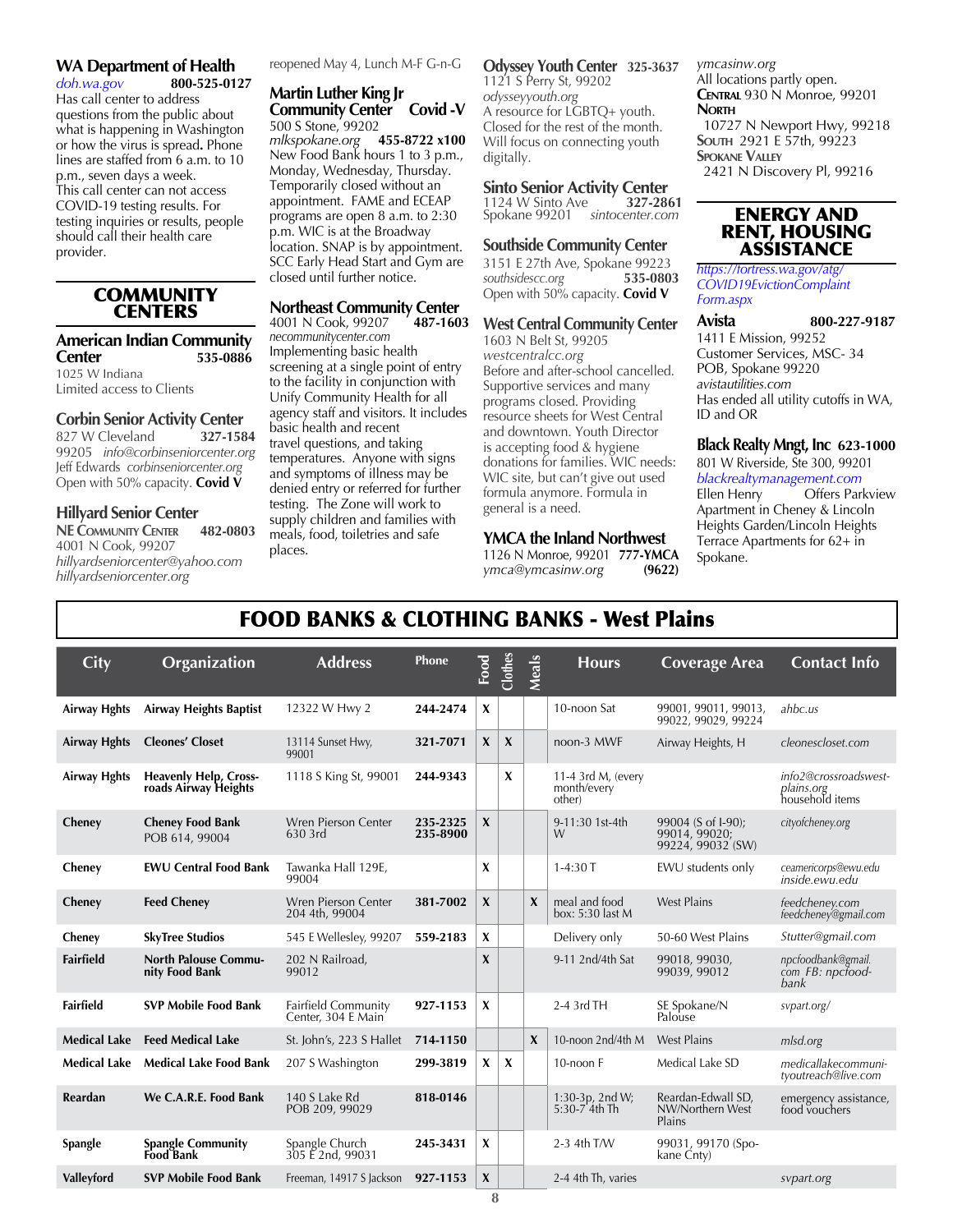#### **Caritas Outreach Ministries**

1228 W Nebraska, 99205 **326-2249** *staff@caritasoutreachministries.org caritasoutreachminitries.org* Prog Mngr: Kelsie Rowland Provides emergency assistance for families in crisis, utility assistance, fuel vouchers.

#### **Catholic Charities Coordinated Housing and Homeless Families Assessment of Spokane 325-5005**

Emergency homelessness prevention through loans and grants to pay rent. Rental unit must be with in City of Spokane limits.

#### **Catholic Charities Emergency Financial Assistance**

**Catholic Charities 358-4963** 12 E 5th, 99202 Rental & Utility assistance

#### **Catholic Housing Communities CATHOLIC CHARITIES**

12 E 5th, 99202 *cceasternwa.org* Offers service enriched apartments to low-income seniors, disabled and chronically homeless individuals across Eastern WA.

#### **Cheney Outreach 235-8900**

Basic Emergency Assistance for low income, elderly, disabled. Must live in Cheney.

#### **City of Spokane Rental Assistance Program - LiveStories**

*https://insight.livestories. com/s/v2/city-of-spokanerental-assistance-program-fortenants/16f157a5-2f65-4996-a11f-9225ba2e9626#paper* Offers an emergency rental assistance program intended for those impacted by COVID-19. Funds are available for past, current, future rent and utilities. For only residents of City of Spokane, who are at or below 80% of the poverty level.

#### **Community Frameworks**

#### 907 W Riverside Ave **484-6733** Spokane 99201

*communityframeworks.org* Develops affordable multi-family and supportive housing, provides home ownership opportunities for hard working families. Teaches and counsels families on budgeting, credit and home ownership topics. Works with other nonprofits to provide technical assistance and financing, or develop affordable housing for them.

#### **Emmanuel Family Life Center - EFLC 443-4884**

631 S Richard Allen Ct, 99202 *info@eflc.org bethelamespokane.com* Offers rental assistance to help with back rent (up to 12 months) current rent and one month forward. Also offers utility assistance.

#### **Evictions Defense Project 477-2674**

1116 W Broadway, 4th Flr Annex Those facing eviction at the end of the moratorium may apply for support from the Eviction Defense Project. If a landlord attempts to evict a tenant despite the moratorium, this resource could help. Participants can apply at SpokaneVLP.org. Clients connect directly with an attorney for free!

#### **Family Promise of Spokane**

Mail: 904 E Hartson, 99202 **747-5487** Open Doors: 2002 E Mission, 99202 *familypromiseofspokane.org* Exec Dir: Joe Ader Aftercare Mngr: Susan Heitstuman Prevention Mngr: Lynetta Lewis Services include eviction prevention and emergency rental assistance based on funding available. Applications are at Housing Assistance Portal. Partners with City of Spokane to assist families impacted by COVID to prevent them from being homeless and provide stability for homeless families.

#### **Financial Help line 625-6650**

**Spokane Public Libraries** *https://www.spokanelibrary.org/ financial-helpline/*  Helps Spokane County small businesses and individuals with financial recovery resources.

#### **Furniture Banks**

**Bed Bug Furnishings 557-0751** 3704 N Nevada, 99207 *yourbff.org bedbugfreefurnishings@gmail.com* Provides quality pest free furnishings and job skills for people in transition. **Sleep in Heavenly Peace**

3524 W Woolard Rd *shpbeds.org* Colbert 99005 **208-914-0937** *jan.spackman@shpbeds.org,* By request for families in need, kids with no beds. Builds bunk beds, provides bedding, pillows, blankets and quilts.

#### **Goodale & Barbieri 459-6109** 818 W Riverside, #300, 99201<br>g-b.com 800-572-9 *g-b.com* **800-572-9181** Provides quality low-income housing to the Inland NW. On behalf of nonprofit sponsors, it

develops and manages low-cost housing for the elderly.

#### **Goodwill Industries of the Inland NW Workforce & Family Services 838-4246**

130 E 3rd, 99202*discovergoodwill.org*

**Greenhouse 276-6897** Info and referral for North Spokane County, includes emergency services and household items.

#### **Habitat For Humanity**

1805 E Trent, 99202 **534-2552** *habitat-spokane.org* Builds homes in partnership

with qualifying families and the community. Homes are sold at no-profit with a 0% interest mortgage. Equips partner families with knowledge and skills to be successful homeowners HEART also advocates for tenant protection during COVID-19 including the extension of eviction moratorium and rental assistance funding at the city or county level to allow people to stay in their homes.

#### **HUD - Housing and Urban Development 206-220-5101**

Seattle Federal Office Bldg 909 First Ave, Ste 200, 98104 Sustains home ownership; creates affordable housing opportunities; supports the homeless, elderly and people with disabilities. Promotes community development and enforces fair housing laws. **Housing Discrimination Hotline 800-877-0246**

## **Kiemle Hagood Co 755-7555**

601 W Main, Ste 400, 99201 *khco.com*

Specializes in maintaining and operating apartment communities. In addition to market properties, offers expertise in developing and managing government subsidized projects for specific populations.

#### **The Carl Maxey Center**

3116 E 5th Ave, 99202 **795-1964** *carlmaxeycenter@gmail.org carlmaxeycenter.org* Partners with City of Spokane to offer rental assistance to empower and transform Spokane's African American community impacted by COVID-19.

#### **Medical Lake Outreach 299-3819**

Rental and utility assistance for seniors, low-income and disabled.

#### **The Next Generation Zone**

**Work Source Affiliate 340-7800** 901 E 2nd Ave, Ste 100, 99202 *nextgenzone.org*

Career center for those 16-24. Combines education, career skills training, community and employment resources to provide wrap-around support to inspire young adults in career goals.

#### **Northwest Fair Housing Alliance**

35 W Main Ave, #250, 99201 *execdir@nwfairhouse.org* **325-2665** *nwfairhouse.org* **800-200-FAIR**  Works to ensure equal housing opportunities through advocacy, education and counseling.

#### **SNAP Housing Counseling**

500 S Stone, 99202 **456-SNAP** *snapwa.org*

HUD-approved housing counselors provide mortgage default, foreclosure prevention, prepurchase counseling and education for prospective home buyers.

#### **SNAP Rental Asst. 319-3035 456-SNAP**

*countryerap#snapwa.org* Program covers part of 3 month's rent. Call for criteria. Includes loss of income due to Covid 19

#### **SNAP Energy Assistance**

*snapwa.org* **456-SNAP**  Helps eligible households with a portion of heating coasts. Households are eligible for this program once per heating season or while funding lasts. Emergency assistance is available for households with a shut-off notice or less than 10 days of heating oil, wood or propane. **Energy Offices: Whistalks Wy** 3102 W Whistalks Wy **ENERGY ON 2ND 705 W 2nd, 99201 North East** 4001 N Cook, 99207  **Valley** 10814 E Broadway, 99206 **Airway Heights Community Center** 13120 W 13th, 99001 **Cheney City Hall** 609 2nd, 99004 **DEER PARK CITY HALL**  316 E Crawford, 99006 **New Hope Resource Center** 4211 E Colbert Rd, Colbert 99005

#### **SNAP Rental Assistance456-SNAP**

*snapwa.org/snap-rental-assistance/* Online application open for Spokane County residents outside the City of Spokane City limits only. Online application.

#### **SNAP Energy Conservation Education 456-SNAP**

212 W 2nd, 99201*snapwa.org* Provides low-cost, no-cost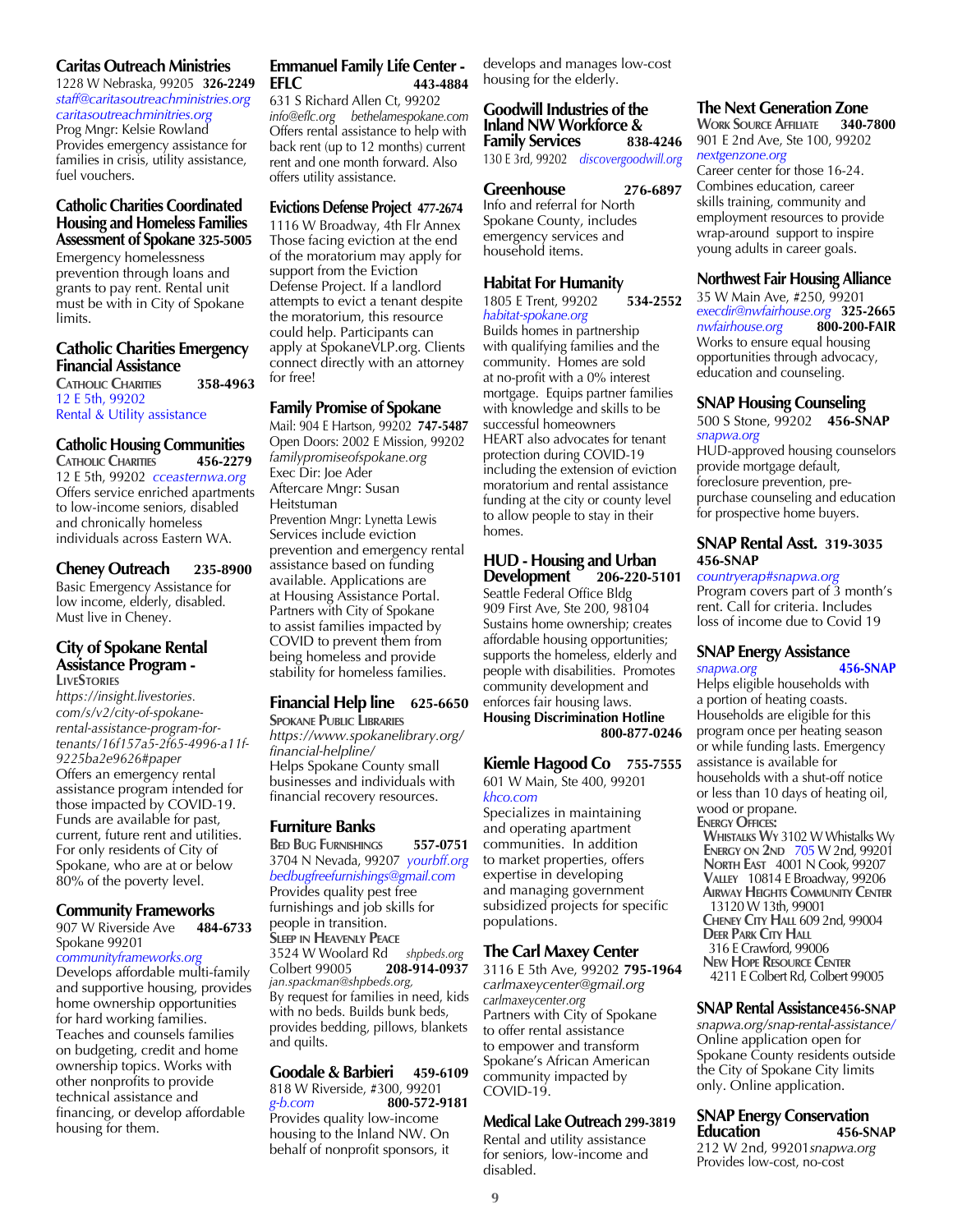techniques to conserve energy and reduce household costs. These techniques are shared through SNAP's weatherization program, workshops and online.

#### **Society of St Vincent De Paul - St Mary Parish**

*stvincent@email.com*

304 S Adams Rd *oursvdp.com* Spokane Valley 99216 **928-3210** Serves residents in Spokane Valley **-St Anthony 327-1162 -Mary Queen 714-3260 -St Francis of Assisi 202-8331 -St Thomas 466-0220 -ST MARY PARISH** 

#### **Spokane County Community Services 477-5722**

Rental and utility assistance to county's low income and moderate-income residents.

#### **Spokane Housing Authority**

25 W Nora, 99205 **328-2953** *ptietz@spokanehousing.org spokanehousing.org* Exec Dir: Pam Tietz Manages several multi-family communities and administers the area's Housing Choice Voucher program. Serves Lincoln, Pend Oreille, Spokane, Stevens and Whitman counties.

#### **Spokane Housing Ventures (SHV)** *spokanehousingventures.org*

2001 N Division, 99207 **232-0170** Affordable rental units for people with low-incomes, special needs and seniors; studio to 4 bedroom apartments and single-family homes. For people needing permanent, handicappedaccessible and large-family housing.

#### **Spokane Low Income Housing Consortium (SLIHC) 263-0883**

POB 9231, 99209 *kay@slihc.org* Exec Dir: Ben Stuckart *slihc.org* Pres: Edie Rice-Sauer Promotes availability of affordable housing in Greater Spokane. Has more than 30 nonprofit and public members that develop and promote affordable housing, and more than 15 supportive members that include lenders, private sector firms, contractors, attorneys and others who support affordable housing.

#### **Spokane Resource Center**

130 S Arthur St, 2nd Flr, 99202 Jen Morrison **867-8188** *spokaneresourcecenter.org housing@spokaneresourcecenter.org*

Improves access to HUD-assisted services for those seeking to achieve self-sufficiency. Partners with Spokane Housing Authority, City of Spokane, Spokane Area Workforce Development Council and other agencies, offering direct services.

#### **Spokane Valley Partners**

10814 E Broadway, 99206 PO Box 141360 **927-1153** Spokane Valley 99214 *svpart.org* During COVID-19, provides emergency assistance to families and individuals in need: rental/ housing assistance, food bags, and emergency supplies after referral from local church.

#### **Tenants Union of WA State**

**Spokane Office 464-7620** 25 W Main, 3rd Flr C-1, 99201 Mail: Box 310, 25 W Main Creates housing Justice through grassroots education, organizing and advocacy. Improves tenants' living conditions, and challenges and transforms unjust housing policies and practices.

#### **U-Help Program Spokane City Hall**

808 W Spokane Falls Blvd 99201 Hours: Monday-Friday 8am - 5pm **311***,* **755-CITY (2489)** 

*ubill@spokanecity.org* Committed to helping citizens who are facing economic hardship because of COVID-19. Call 456-SNAP to access U-Help funding. SNAP also qualifies citizens for energy bill assistance through Project Share. Donations can be made at spokaneutilityhelp.org.

#### **Utility Information Center WA/ID 800-424-5555/811** *callbeforeyoudig.org*

Hotline for calling before digging to warn about any utility lines that might be a hazard in home repair projects. In WA call 2 business days before starting a project.

#### **WA State Human Rights**

**Commission, Spokane District** Rock Pointe Plaza III, 1330 N Washington St, Ste 2460, 99201 *hum.wa.gov* **800-233-3247**

#### **TTY 800-300-7525**

Investigates allegations of discrimination in employment, housing, public accommodation, credit and insurance.

#### EMPLOYMENT, JOB TRAINING & HIGHER EDUCATION

*access.wa.gov allegisgroup.com doc.wa.gov/about/jobs/default.htm*

*careercast.com coolworks.com collegerecruiter.com craigslist.com cybercoders.com dhr.idaho.gov dol.wa.gov esd.wa.gov everyoneon.org gettinghired.com indeed.com internetessentials.com hellospokane.com jobs.net insourced.com linkedin.com labor.idaho.gov myspokane.org metrospokanejobs.com regionalhelpwanted.com simplyhired.com serviceidaho.com spokanejobs.com spokanevalley.org classifieds.spokesman.com/ search/employment/ usajobs.gov spokanecounty.org* **Lifeline Cell Phone Program** *wenndibrea@gmail.com* Wenndi Brea A Federal Program that offers free or reduced phones. Wireless companies in the area offer the Lifeline program based on the zip code. The program limits cell phones to one per household.

#### **Adult Basic Education**

**Spokane Community College**  $scc.spokane.edu/$ Offers GED preparation for ages 19+ at NE Washington locations, English as a Second Language, math, reading, writing, computer and employment-focused skills.

**AmeriCorps** *Americorps.gov*  Offers opportunities for adults of all ages/backgrounds to serve with local and national nonprofit partners. Service areas include education, economic opportunity, environmental stewardship, healthy futures, veterans and military families, emergency preparedness and anti-poverty programs. **SERVEWA** Individual placement *servewashington.wa.gov*  Check web for specific placements and application process. **AmeriCorps VISTA** *vistacampus.gov* **Idaho** *serve.idaho.gov/ Americorps*

#### **Apprenticeship Spokane**

*aprenticeshipspokane.com* Career Seekers: WorkSource 130 S Arthur St, 99202 *BSommerville@esd.wa.gov* Apprenticeship Coord: Beckie Sommerville Businesses: Spokane Workforce Council, 140 S Arthur St, 99202 *dkaschmitter@careerpathservices.org* Coord: Dani Kaschmitter **596-2220** An industry-driven, career pathway where employers can develop and prepare their future workforce, and individuals can obtain paid work experience, classroom instruction, and portable, nationally-recognized credential.

#### **Ash Street Station Project**

**Fulcrum Institute 838-2799** 1935 N Ash/Mail: 211 Augusta, 99205 *fulcrumdispute.com/ashstreetstation.jsp* A work force training site with preapprenticeships to retail sales. Location also includes low-income housing apartments.

**BedBug Free Furnishings 557-0751**

3704 N Nevada, 99207 *yourbff.org bedbugfreefurnishings@gmail.com* Provides pest free furnishings and job skills for those in transition.

**Career Path Services 326-7520** 10 N Post, Ste 200 **888-326-7520**  99201 **TTY323-1243** *careerpathservices.org* No-fee, nonprofit employment and training agency. Serves disadvantaged individuals in the NW by offering employment training. **Spokane Resource Center** 130 S Arthur, 99202 **867-8188**  *spokaneresourcecenter.org* **Colville DSHS** 99114 **685-6189** 1100 S Main

#### **Career Transitions 533-4600 Spokane Community College** *scc.spokane.edu*

Offers six-week program to help math, writing, resume tips and computer skills for \$25. **Magnuson Building** 2917 W Whistalks Wy, 99224 **WorkSource** 130 S Arthur, 99202

#### **Computer Labs, Public (free)**

See also community centers under Affordable Housing, Senior Affordable Housing and Retirement Communities. Many closed - Covid.<br>Goodwill Industries **838-4246** Goodwill Industries **838-4246**<br>Latinos En Spokane **558-9359** Latinos En Spokane MLK JR Comm Center **868-0856 Carl Maxey Center** NE Community Center **487-1603** Spokane Housing Authority**328-2953** Spark Central **279-0299**  WCCC **326-9540**

## **Community-Minded**

**Television (CMTV 14)**<br>104 W 3rd. 99201 **960-7458** 104 W 3rd, 99201 *cmtv@community-minded.org community-minded.org/cmtv*

#### **Dept of Labor & Industries (WA)**

*lni.wa.gov* **TTY 800-833-6388 SPOKANE BRANCH** 901 N Monroe, Ste 100, 99201 **324-2600 Wage & Hour Info 866-219-7321** *lni.wa.gov/Wages* **Workers' Comp Claims 877-561-FILE** *lni.wa.gov/ORLI/ECS/FileFast.asp*

#### **DSHS Employment Pipeline**

**DSHS Basic Food Employment and Training (BFET) Program** *SWBFETPolicy@dshs.wa.gov*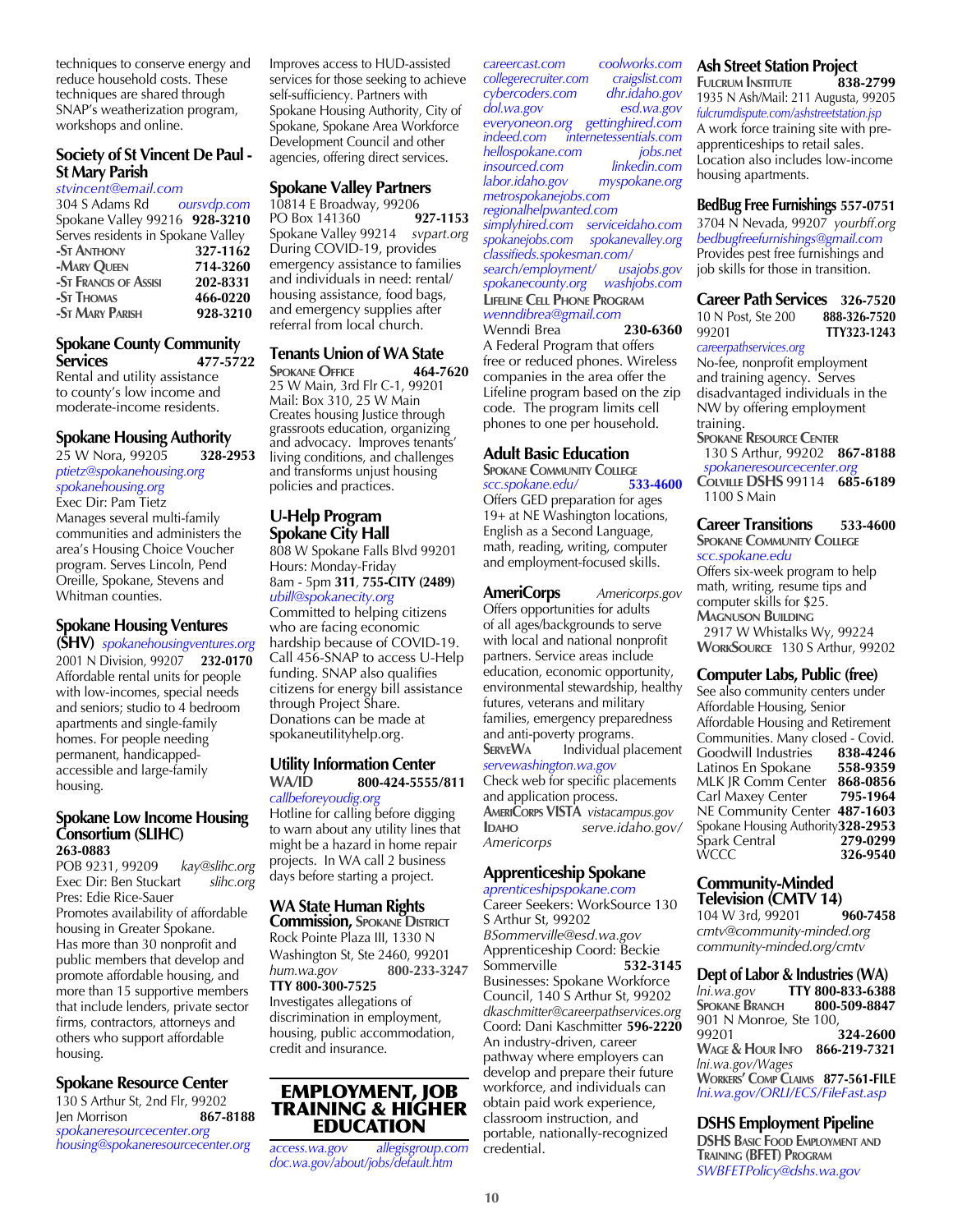#### *R1EPNavigators@dshs.wa.gov dshs.wa.gov/BFET*

Serves those receiving Basic Food Assistance, for free. TANF/ WorkFirst clients must be referred by case manager. Helps with resume writing, interview skills, job prep, improving English language and literacy, math, GED, job skills, completing an AA or other certificates. Helps people find and keep employment, secure basic food and cash assistance, find childcare and receive cash assistance.

#### **Employment Agencies**

**Aspen Personnel Services 624-4858** The Flour Mill, 621 W Mallon, 601 *aspen@aspen-personnel.com aspen-personnel.com*  **Compass Career Solutions** John Nickerson **808-8482** *jnickerson@careersbycompass.com careersbycompass.com* **Expresspros 747-6011**  *expresspros.com* **Manpower Spokane** 720 W Boone Ave, Ste 100, 99201 *manpowerspokane.com* **623-7100 Provisional Recruiting** Northpark Bldg 420 W Dean Ave<br>#100, 99201 444-8871 #100, 99201 **444-8871**  $provisional.com$ 

#### **Eastern Washington University**

| 526 5th St                              | 359-6200 |
|-----------------------------------------|----------|
| Cheney 99004<br>access.ewu.edu          |          |
| <b>ACADEMIC SUCCESS CENTER 359-2487</b> |          |
| <b>CAREER SERVICES</b>                  | 359-6365 |
| <b>THE EASTERNER</b>                    | 359-6737 |
| easterneronline.com                     |          |
| KEWU FM 89.5                            | 359-4226 |
| TRIO-MCNAIR SCHOLARSHIP 359-6200        |          |
|                                         |          |

#### **EWU Catalyst for Success**

**College of Science, Techonology, Engineering, & Mathematics (CSTEM)** @ Catalyst Bldg, Spokane 130 Communications Bldg<br>Cheney 99004 smowatt@ *smowatt@ewu.edu*<br>1<mark>358-6244 *stem*</mark> *ww2.ewu.edu/cstem* **358-6244** Future location of departments of technology and engineering in Spokane to encourage Spokane's growth in STEM careers.

#### **EWU School of Social Work**

**EWU CHENEY** ewu.edu 359-4244<br>Colleen Mastel cmastel@ewu.edu Colleen Mastel *cmastel@ewu.edu* Provides undergraduate and graduate social work education to enter a profession for people who want to contribute to the lives of others. Financial aid support available to those who qualify.<br> **EWU SPOKANE** 828-1406 **EWU SPOKANE**<br>**Stacey Chay** Stacey Chay *schay@ewu.edu*

#### **EWU Spokane 358-7930** Public Administration **358-2230**

668 N Riverpoint Blvd, Ste A, 99202<br>BUSINESS ADMINISTRATION 828-1232 **BUSINESS ADMINISTRATION** 

#### **EWU Health & Safety 828-1384**

**Express Employment Professionals** 331 W Main, 99201 **747-6011** Owners/Operator: Ira & Susan<br>Amstadter expresspros. expresspros.com Provides a full range of employment solutions that include full-time, temporary and part-time employment in a wide range of positions, including professional, light industrial and office services.

#### **Freedom Consulting LLC** 720 N Argonne Rd, Ste E

Spokane Valley 99212 **241-3081** *Info@FreedomConsultingLLC.com FreedomConsultingLLC.com*

Offers individual services and classes for those seeking vocational training, consulting or employment placement in WA, ID and MT. Clients referred from DVR, Dept of Services for the Blind, DVA, and IDVR.

#### **Food Service Worker Training**

See Women's, Employment for similar employment training. **Basic Food Employment & Training (BFAT - DSHS)** *basicfoodet.org*  **Inland NW Culinary Arts Academy -SCC 533-7283 SRHD Permits 324-1560 x8 YWCA of Spokane 789-9307 x8307**

#### **Gonzaga University**

| 502 E Boone, 99258                        | 328-4220      |
|-------------------------------------------|---------------|
| gonzaga.edu                               | 800-986-9585  |
| <b>CATHOLIC STUDIES</b>                   | 313-6609/5973 |
| <b>COUNSELING &amp; CAREER ASSESSMENT</b> |               |
| <b>CENTER</b>                             | 313-4054      |
| <b>GONZAGA BULLETIN</b>                   | 313-5865      |
| gonzagabulletin.com                       |               |
| KAGU FM 88.7                              | 313-6660      |
| LAW SCHOOL                                | 313-3700      |
| law.gonzaga.edu                           |               |

#### **Foundational Community Support**

**Community Minded Enterprises** *fcs@community-minded.org community-minded.org* **496-2238** Specialist: Nina George

## **Goodwill Industries of the Inland NW Workforce &**

**Family Services** 130 E 3rd, 99202 *discovergoodwill.org* **TDD344-0163**

#### **Greater Minds 321-3623**

801 W Riverside, 99201 *jbrant@greaterspokane.org greatermindsspokane.org* Regional collaboration of the higher education and business communities that help working adults return to school and finish their degrees or certificates.

#### **High School Programs 533-4600**

#### **SPOKANE COMMUNITY COLLEGE** *ABEInquiry@scc.spokane.edu*

**Running Start 279-6004** Offers paths to high school completion: 1) High School+ offers completion for those 18 and younger, 2) a GED offers completion for those 19+. Offers classes in person, online or in hybrid formats at community colleges. Running Start in Spokane and rural education centers, offers high school and college credits at the same time.

#### **I-BEST (Integrated Basic Education and Skills Training)**

**SPOKANE COMMUNITY COLLEGE** 1810 N Greene St, 99217<br>scc.spokane.edu 533-4600  $scc$ *spokane.edu* Teaches students literacy, work and college-readiness skills so they can move through school and into living-wage jobs faster. Both SCC and SFCC offer collegecredit classes that combine college coursework with basic skills training and assistance.

**Spokane Job Corps** *jobcorps.gov* 3012 N Nevada St, Ste 1, 99207 *Russell.hugh@jobcorps.org* **340-7813** Hugh Russell **638-5401** *batt.brandie@jobcorps.org* **340-7816 Brandie Batt** Nation's largest career technical training and education program for students ages 16-24.

#### **LDS Spokane Washington Employment Resource Center**

1620 E 29th, 99203 **928-2534** *wel-ec-spokane@ldschurch.org* Hours: 9-3, MT. *LDSjobs.org*  Entrance on the east side of the building—ring the door bell.

## **NEW ESD 101 - AmeriCorps**

2424 E Riverside, 99202<br>esd101.net 789-3708 *esd101.net* **789-3708 SPOKANE SERVICE TEAMServes full and** part-time in low-income housing construction, tutoring, volunteer management and disaster services. Education awards available. **YouthBuild Spokane** *youthbuild.org*  Helps 18-24 year olds complete

GED or high school diploma and earn wages while learning construction skills. Participants receive support for education, hands-on training in construction and a small wage.

#### **Spark Central 279-0299**

1214 W Summit Pkwy, 99201 *programs@spark-central.org spark-central.org* Ignites creativity, innovation and

imagination for people to forge the path to their potential.

#### **Spokane Community College**

1810 N Greene St, 99217 *scc.spokane.edu* **533-7000 RUNNING START** *runningstart@scc.spokane.edu* **The Sasquatch Times 533-7171 Student Success & Career Services 533-7249** Basic Food & Employment Training (BFET) **533-8056** Corporate & Continuing Ed *ce@css.spokane.edu* **533-8483** Opportunity Grants **533-8655** Passport to College **533-7345**  *washingtonpassportnetwork.org* Education for former foster children up to 22. WorkFirst - TANF **533-8210** Worker Retraining **533-8056 SPOKANE COMMUNITY COLLEGE Education Centers The Lodge 533-6259** 3305 W Whistalks Wy **Magnuson Building 279-6030** 2917 W Whistalks Wy **Valley Center 443-5508** 11530 E Sprague Ave, Ste A&B **Other Programs and locations: Adult Education Center 533-4600** 2310 N Monroe St, 99205 **Apprenticeship and Journeyman Training Center** 2110 N Fancher Spokane Valley 99212 533-7178 **FELTS FIELD - AVIATION MAINTENANCE<br><b>TECHNOLOGY** 5829 E Rutter Av **Technology** 5829 E Rutter Ave Spokane Valley 99212 **533-7320**

#### **Spokane CREATE**  *spokanecreate.org*

#### *FB: SpokaneCreate*

Provides a supportive, collaborative environment, materials and physical space to foster learning and understanding in science, technology, engineering and mathematics.

#### **Spokane Falls Community College**

| 3410 W Whistalks Wy, 99224                               | ອັ       |
|----------------------------------------------------------|----------|
| spokanefalls.edu 533-35<br>CAREER & COMMUNITY ENGAGEMENT | 533-3500 |
|                                                          |          |
| <b>CENTER</b>                                            | 533-3521 |
| careers@sfcc.spokane.edu                                 |          |
| BFET                                                     | 533-3599 |
| Continuing Education                                     | 533-8483 |
| <b>Opportunity Grants</b>                                | 333-3599 |
| Passport to College                                      | 333-3599 |
| washingtonpassportnetwork.org                            |          |
| Work First                                               | 533-3042 |
| Worker Retraining                                        | 533-3599 |
| <b>THE COMMUNICATOR</b>                                  | 533-4185 |
| <b>RUNNING START 533-3524/3435</b>                       |          |
| <b>SPOKANE FALLS COMMUNITY COLLEGE</b>                   |          |
| <b>EDUCATION CENTERS</b>                                 |          |
| <b>FAIRCHILD AFB EDUCATION CENTER</b>                    |          |
| 6 W Castle St, Ste 126, 99011                            |          |
| Military/Veterans One-Stop                               |          |
| 533-3900/533-3504                                        |          |
| fairchildairforcebaseeducation                           |          |
| center.sfecc@sfcc.spokane.edu                            |          |
| <b>PULLMAN CENTER</b>                                    | 332-2706 |
| 115 NW State St, Ste 305A, 99163                         |          |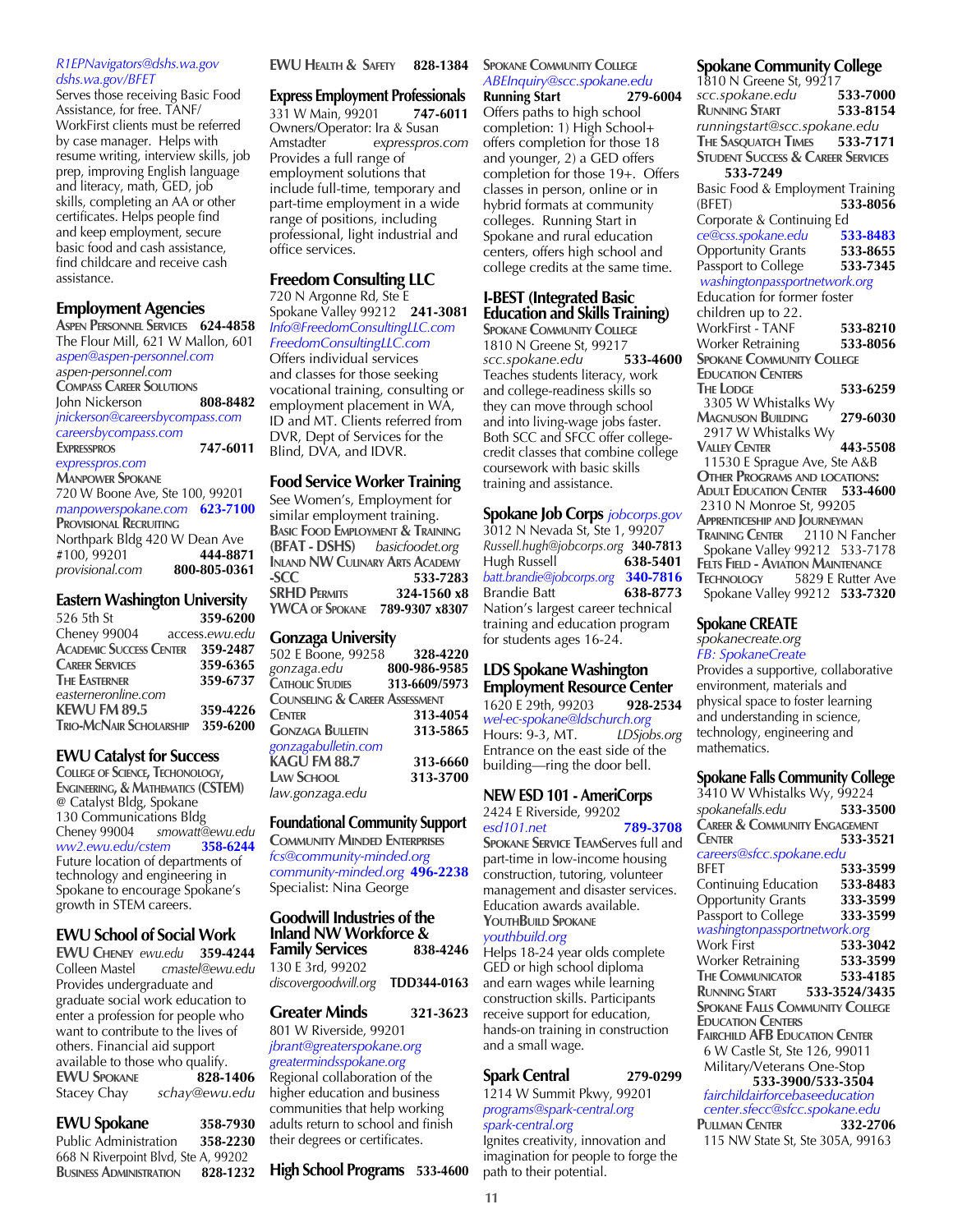## COMMUNITY GARDENS: SPOKANE & WEST PLAINS

|                          | Key: G -Gardening classes, V -Volunteer, TS Tool sharing, SL Seed Library, H - Hose, S - Sprinkler, I - irrigation, PRH - Plant a row for the Hungry, * watering |                      |                            |                              |             |                        |                      |                                                                           |                                                                              |
|--------------------------|------------------------------------------------------------------------------------------------------------------------------------------------------------------|----------------------|----------------------------|------------------------------|-------------|------------------------|----------------------|---------------------------------------------------------------------------|------------------------------------------------------------------------------|
| <b>City</b>              | <b>Community Garden</b>                                                                                                                                          | <b>Phone</b>         | regular<br>plot            | <b>Raised</b><br><b>Beds</b> | $\check{G}$ | TS,<br>SL              | н                    | Community<br><b>Relations</b>                                             | <b>Contacts</b>                                                              |
| Cheney                   | Church of the Nazarene, 338 W Betz 235-6261                                                                                                                      |                      |                            | 4x4<br>4x8: \$0              | V           |                        | S                    | food for church &<br>day care families                                    | cheneynaz@gmail.com<br>cheneynaz.org FB:cheneynaz                            |
| Liberty<br>Lake          | <b>Arboretum Community Garden/City</b><br>Hall, 22710 E Country Vista Dr<br>& Rocky Hill Park Community Garden                                                   | 755-6700             |                            | 4x8: \$25                    | G           |                        | H*                   | One per household<br>Liberty Lake                                         | Tait Hunter libertylakewa.gov<br>thunter@libertylakewa.gov                   |
| Spokane                  | All Saints' Lutheran Community<br>Garden 314 S Spruce St #A                                                                                                      | 838-4409             | \$15                       |                              | $\vee$      | <b>TS</b>              | H                    |                                                                           | allsaintsgarden@gmail.com<br>allsaintsgather.com                             |
| Spokane                  | <b>Beautiful Savior Lutheran</b><br>4320 S Conklin                                                                                                               | 747-6806             | $4x10$ :<br>\$20           |                              |             |                        |                      | Food for members                                                          | Tom Lucke<br>beautifulsaviorspokane.org                                      |
| Spokane                  | <b>The Commons Community Garden</b><br>Spokane Water Dept,<br>3230 S Lamonte                                                                                     | 280-6854             | 4x8: \$25                  | $4x10$ :<br>\$30             | G           | <b>TS</b>              | H                    | Connected with<br>Food for All Food                                       | Dennis Anderson<br>dennis_anderson@mac.com                                   |
| Spokane                  | <b>Adam K England Community Garden</b><br>- Transitions, 3080 N Hemlock                                                                                          | 795-8411             | 4x6:no<br>fee              | 4 x6; no<br>fee              | G           | TS<br><b>SL</b>        | Н                    | Daily food banks<br>clients & alumni                                      | Amanda Randall, arandall@<br>help4women.org                                  |
| Spokane                  | <b>Chief Gary Community Garden,</b><br>River of Life 2103 E Mission 99207                                                                                        | 599-3035             | 4x4: \$15<br>4x4 \$15      | 4x18<br>\$25(20)             | G           | TS                     | S, Drip              | Kiosk for excess,<br>UGM/FB Plot \$5                                      | Donna Fagan chiefgarrycom-<br>munity-garden@gmail.com                        |
| Spokane                  | <b>FaVS Center Community Garden</b><br>5115 S Freya                                                                                                              | 541-975-<br>3509     |                            | 4x8 \$15<br>(16)             |             |                        | S, H                 | \$25 for use                                                              | Christy Oliveri oliverichris-<br>ty@gmail.com                                |
| Spokane                  | <b>Garden of Eatin' Community Garden</b><br>- New Horizons 3122 W Lincoln                                                                                        | 993-7506             | 19x24: \$45                | 4x8: \$25                    |             |                        |                      | Church, neighbors<br>and FB                                               | Shauna Hood<br>nhccspokane.com                                               |
| Spokane                  | <b>Grant Park Community Garden,</b><br>10th & Arthur                                                                                                             | 469-264-<br>1059     | 4x12: \$35                 | 4x8: \$25<br>$&$ ADA $)$     | G<br>V      | TS,<br>SL.             | S                    | Free foraging on<br>peremeter                                             | peggyparkersemail@gmail.com<br>FB: GrantParkCommunityGarden                  |
| Spokane                  | Growing Neighbors/5508 N Alberta                                                                                                                                 | 327-5522             |                            |                              |             | SL,<br>P               |                      | Food give-aways:<br>5-6 T, 11:15 Sun                                      | shadleparkpres.org                                                           |
| Spokane                  | <b>Northeast Community Center</b><br><b>NE Community Garden Liberty/Lacy</b><br>Pumphhouse Garden, Crestline/<br><b>Hoffman</b>                                  | 487-1603<br>x217     | 4x20: \$20,                | 4x10: \$10                   |             |                        |                      | Free distribution                                                         | Nick Bowcut, nbowcut@<br>necommunitycenter.com<br>necommunitycenter.com      |
| Spokane                  | St Johns Cathedral Community Garden,<br>Bicentennial Park, 127 E 12th, 99202                                                                                     | 838-4277             |                            | 4x8: \$5<br>(ADA)            |             |                        |                      |                                                                           | Kristi Philips, stjohns-cathedral.org<br>KristiP@stjohns-catedral.org,       |
| Spokane                  | Spokane CGA, Polly Judd Park<br>1802 W 14th                                                                                                                      | 560-6591             | N/A                        | N/A                          | V           | N/A                    | N/A                  | Produce boxes to<br>signed up families<br>in need, offers<br>waiting list | Bianca Sanchez, spokanecga.org<br>spokanecga@gmail.com                       |
| Spokane                  | <b>Sunshine Community Garden</b><br>1512 S Ash                                                                                                                   | 953-9843             | 20x25                      | X                            | $\vee$      |                        |                      | Food for neighbors,<br>organic                                            | Joan Montgomery<br>7jmont@gmail.com                                          |
| Spokane                  | <b>Thornton Murphy Community Garden</b><br>Southside Senior Center 151 E 27th                                                                                    | 280-6854             | 4x8: \$25                  | $4x10$ :<br>\$30             | G<br>V      | TS                     | H                    | Volunteers build<br>raised beds                                           | Dennis Anderson<br>dennis anderson@mac.com                                   |
| Spokane                  | <b>Underhill Community Garden</b><br>E Hartson Ave & S Ralph St                                                                                                  | 720-0967             | 10x20: \$30<br>10x10: \$20 | \$15                         | V           | <b>TS</b><br><b>SL</b> | Н                    | Karen ethnic<br>community garden                                          | Alexandra Montegue<br>monale1955@gmail.com                                   |
| Spokane                  | Vinegar Flats Farm<br>2121 S Cherry St, 99224                                                                                                                    | 425-269-<br>9788     |                            |                              | G           |                        |                      | Farm Stand, 9-12,<br>Sat, Farmers Markets                                 | maya@greenplaynw.org<br>greenplaynw.org                                      |
| Spokane                  | <b>West Central Community Garden</b><br>River City Youth Ops 1832 W Dean                                                                                         | 703-7433             | X                          |                              | G, V        |                        | D x4<br>$S \times 1$ | Farmers Markets,<br>meal WC Abbey,                                        | info@rivercityyouthops.org<br>youthops.org                                   |
| Spokane                  | YMCA North Community Garden<br>10727 N Newport Hwy, 99218                                                                                                        | 777-9622             |                            |                              | V           |                        |                      | T 9-11, W 5-7,<br><b>Growing Neighbors</b>                                | Brent Gaither, bgraither@<br>ymcainw.org                                     |
| Spokane<br>Valley        | <b>Pumpkin Patch Community Garden</b><br>9108 E Maringo Dr                                                                                                       | 928-7181             | 15x15:<br>\$15             | $4x10$ :<br>\$25             | V           |                        | H                    | Donates to FB,<br>organic                                                 | Teresa Sadler teresa@pumpkin-<br>patchgarden.net pumpkin-<br>patchgarden.net |
| Spokane<br><b>Valley</b> | <b>Resurrection Community Garden</b><br>15319 E 8th Ave                                                                                                          | 926-6450<br>499-6995 |                            | 2x8: \$20<br>4x16: \$35      |             |                        |                      | Produce to Valley<br>Partners                                             | office@ecorspokane.org<br>resurrectionspokane.org                            |
| Spokane<br><b>Valley</b> | <b>St Joseph's Community Garden</b><br>4521 N Arden, Otis Orchards                                                                                               | 926-7133             | $4x8:$ free                | N/A                          | $\vee$      | <b>TS</b>              | H                    | Donates to FB                                                             | Cindy https://stjoeparish.org<br>info@stjoeparish.org                        |
| Spokane<br><b>Valley</b> | Spokane Valley Partners Fresh Start<br><b>Community Garden 11202 E Mission</b>                                                                                   | 927-1153<br>x12      | \$25                       | \$10                         |             |                        |                      | For clients, farmers<br>markets and FB                                    | ea@svpart.org                                                                |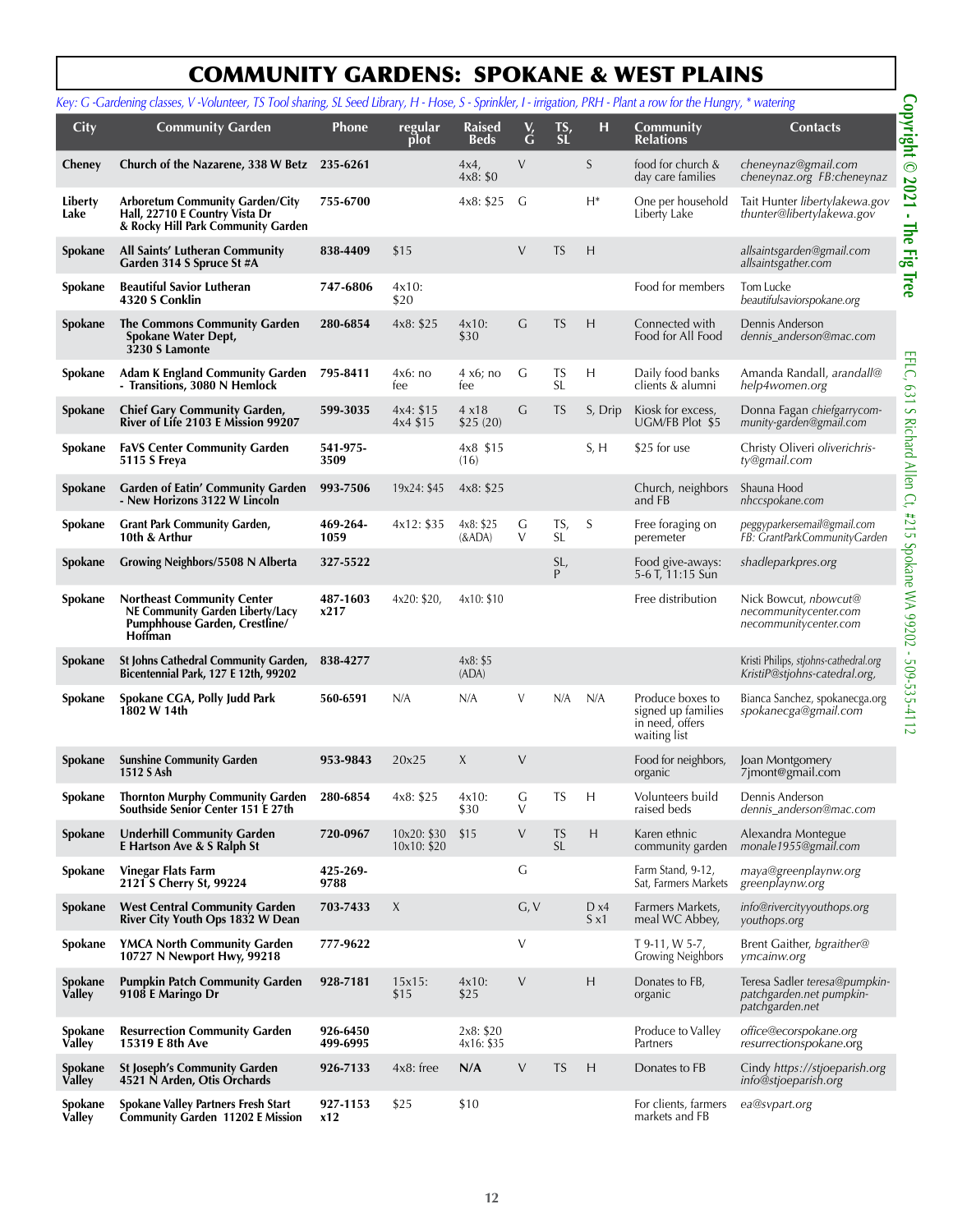#### **Spokane Regional Labor Council, AFL-CIO 327-7637**

510 S Elm St, Ste 1, 99201 *wa.aflcio.org/spokanelabor* Offers apprenticeships programs through local unions.

#### **Spokane Workforce Council**

140 S Arthur St, Ste 300A, 99202 *admin@spokaneworkforce.org spokaneworkforce.org* **960-6255** CEO: Mark Mattke Seeks to close the skills gap, create jobs, increase wages, improve productivity, reduce poverty and develop a responsive, effective workforce system.

#### **The Big Table 979-1005**

1411 W Garland, Ste E, 99205 POB 372, Spokane Valley 99210 *information@big-table.com* Kevin Finch, Jill Lemon, Laura Lympus, Chris Deitz, Annee<br>Compogno big-ta big-table.com Transforms lives of those working in the restaurant and hospitality industry transformed by building community around shared meals and caring for those in crisis, transition or falling through the cracks. **Spokane Branch 979-1005**

827 W First, Ste 725, 99201

#### **UGM Motors 327-4357**

7103 E Sprague, 99212 Mngr: Jim Stroh *ugmmotors.org* Restores cars, rebuilding lives. Men and women in transition receiving job training and Christian discipleship. Donated cars are reconditioned and sold to fund UGM's homeless services.

#### **University of Washington School of Medicine - Gonzaga University Health Partnership**

820 E Spokane Falls Blvd Mail: 850 E Spokane Falls Blvd, Ste 124, 99202 **838-468**<br>wspokane@uw.edu washington. wspokane@uw.edu *edu/spokane/spokane-center*

## **Washington State University -**

| Pullman                            | 335-3564 |
|------------------------------------|----------|
| <b>TTY/TDD 335-1566</b><br>wsu.edu |          |
| <b>ACADEMIC SUCCESS AND CAREER</b> |          |
| <b>DEVELOPMENT</b>                 | 335-6000 |
| <b>BIAS HOTLINE</b>                | 332-2427 |
| <b>CABLE 8 PRODUCTIONS</b>         | 335-5219 |
| cable8.org                         |          |
| <b>THE DAILY EVERGREEN</b>         | 335-3194 |
| THE EDWARD R. MURROW COLLEGE OF    |          |
| <b>COMMUNICATION</b>               | 335-1556 |
| <b>EXTENSION OFFICES</b>           | 335-4561 |
| WSU College of Agricultural,       |          |
| Human and Natural Resources        |          |
| Sciences Hulbert 411 ext.wsu.edu   |          |
| PO Box 646248, Pullman 99164       |          |
| cahnrs.deans@wsu.edu               |          |
| cahnrs.wsu.edu                     |          |

**WSU Extension Offices Spokane County 477-2048** 222 N Havana, Spokane 99202

#### **WSU University Center for Innovation**

Ignite Bldg, 120 N Pine St, 99201 *ebingerm@wsu.edu spokane.wsu.edu/about/ universitycenter-for-innovation* Assists new businesses with technology and applied research.

**WSU Spokane** *spokane.wsu.edu* 412 E Spokane Falls Blvd, 99202 PO Box 1495, 99210 **358-7500 24-hour Info Line: Career Services 358-7537 Small Business Development Center** *wsbdc.org* **358-7765 Speech & Hearing Sciences 358-7513**

#### **Whitman College**

**Career Services - Student Engagement Center 527-5183 Whitman Wire** *whitmanwire.com*

#### **Whitworth University**

| 300 W Hawthorne Rd, 99251                    |          |
|----------------------------------------------|----------|
| whitworth.edu                                | 777-1000 |
| ADULT DEGREE PROGRAM                         | 777-3222 |
| <b>CAREER SERVICES</b>                       | 777-3272 |
| <b>CONTINUING STUDIES</b>                    | 777-3222 |
| <b>EDUCATIONAL SUPPORT SERVICES 777-3380</b> |          |
| <b>KRWS WEBCASTING</b>                       | 777-4560 |
| whitworth.fm                                 |          |
| <b>THE WHITWORTHIAN</b>                      | 777-3248 |

**Women's, Employment**<br>CHRIST KITCHEN christkit **Christ Kitchen** *christkitchen.org* 2410 N Monroe, 99205 **325-4343**  *kim@christkitchen.org*  ED/CEO: Kim Kelly Nonprofit Christian ministry provides work, job training and fellowship for women in poverty in Spokane.

**New Leaf Bakery Cafe Job Training - Transitions** Kitchen: 3128 N Hemlock, 99205

Cafe: 12 E 5th, 99202 **496-0396** *newleaf@help4women.org help4women.org*

Helps women develop marketable skills for employment. **Women to Work Program - YWCA** 930 N Monroe, 99201 *women2work@ywcaspokane.org ywcaspokane.org* **789-9299**

Provides a safe, welcoming space to empower women on the path to employment and

economic stability. Enrollment based, free program with 1-on-1 appointments for resumes, mock interviews and coaching, as well as a networking and a computer lab for skill building and job honing. Free, on-site childcare for program participants. Services include a division of support for (DSHS) Basic Food Education & Training (BFET) recipients and/or survivors of domestic violence.

#### **WA ST DSHS WorkFirst Life Skills – Essentials Program - YWCA** 930 N Monroe, 99201 **789-9299** *lifeskills@ywcaspokane.org*

*ywcaspokane.org* Helps women gain awareness, self confidence, self-confidence, motivation and the skills necessary to successfully obtain and retain employment while healing from trauma. DSHS case worker referral required. A partnership with DSHS to provide a 12-week intensive program for TANF recipients who have been exempt from actively participating in their

#### **WorkSource Spokane**

normal WorkFirst activities.

*worksourcewa.com* **888-316-5627 Spokane Office** *Go2worksource.com* 130 S Arthur, 99202 **532-3000** Provides a wide range of no-cost employment and training resources and programs through state and local agencies and organizations.

#### FARMERS MARKETS & LOCAL FARMERS

*http://tilthproducers.org*

**Questions about COVID vaccine?** 

## **CovidVaccineWA.org**

*https://agr.wa.gov/ getmedia/14cdd035-2e49-4f16- 9537-1de6dd4e4f50/1.pdf https://certified.naturallygrown.org/ documents/Tilth\_Directory.pdf https://www.pnw.coop/ greenbluffgrowers.com*

#### **Christ Kitchen 325-4343**

2410 N Monroe, Spokane 99205 *christkitchen.org* 

Population it serves don't need any more trauma in their lives, so staff contact them and works with them to ensure money continues to come in. Welcomes donations to support the ministry in this time. Seeks government funding. Products are still available for purchase at Yokes, Rosauers, and Super 1 Foods. Works to keep shelves stocked.

#### **Community Supported Farm Vinegar Flats Farm**

2121 S Cherry St, 99224 **953-7863** *https://www.facebook.com/ Urban-Eden-Farm-163141713742296/?ref=hl3*

*http://urbanedenfarm.com* Offers local, organically grown greens. Has Farm Stand Saturdays 9 a.m. to noon. Greens, beans, arugula, mizuna, watercress, nettles, spring lettuce mix. Plant starts: chard, kale, raspberries, rhubarb, marjoram. Observe the 6 foot rule. Receive a vegetable bounty with \$400 membership for 12 weeks.

#### **Farm Coop/Local Producer Hubs - Delivery**

**Full Circle** *customerservice@fullcircle.com 1-866-206-8080 fullcircle.com*

**LINC Foods 505-0446** 3808 N Sullivan Rd. Bldg 12P Spokane Valley 99216 *info@lincfoods.com lincfoods.com* **Share Farm - Spokane** *share.farm* **Courage to Grow Farms** Shaneese Dunigan **270-7264** Delivery as far as Nine Mile Falls, CdA and Fairchild AFB

#### **New Leaf Bakery Cafe Job Training - Transitions**

Kitchen: 3128 N Hemlock, 99205 Cafe: 12 E 5th, 99202 **496-0396** *newleaf@help4women.org help4women.org*

#### FOOD & HYGIENE DONATIONS

**Bed Bug Furnishings 557-0751** 3704 N Nevada St, 99207 *bedbugfreefurnishings@gmail.com http://yourbff.org*

**Copyright © 2021 - The Fig Tree** 

2021 - The Fig

Copyright ©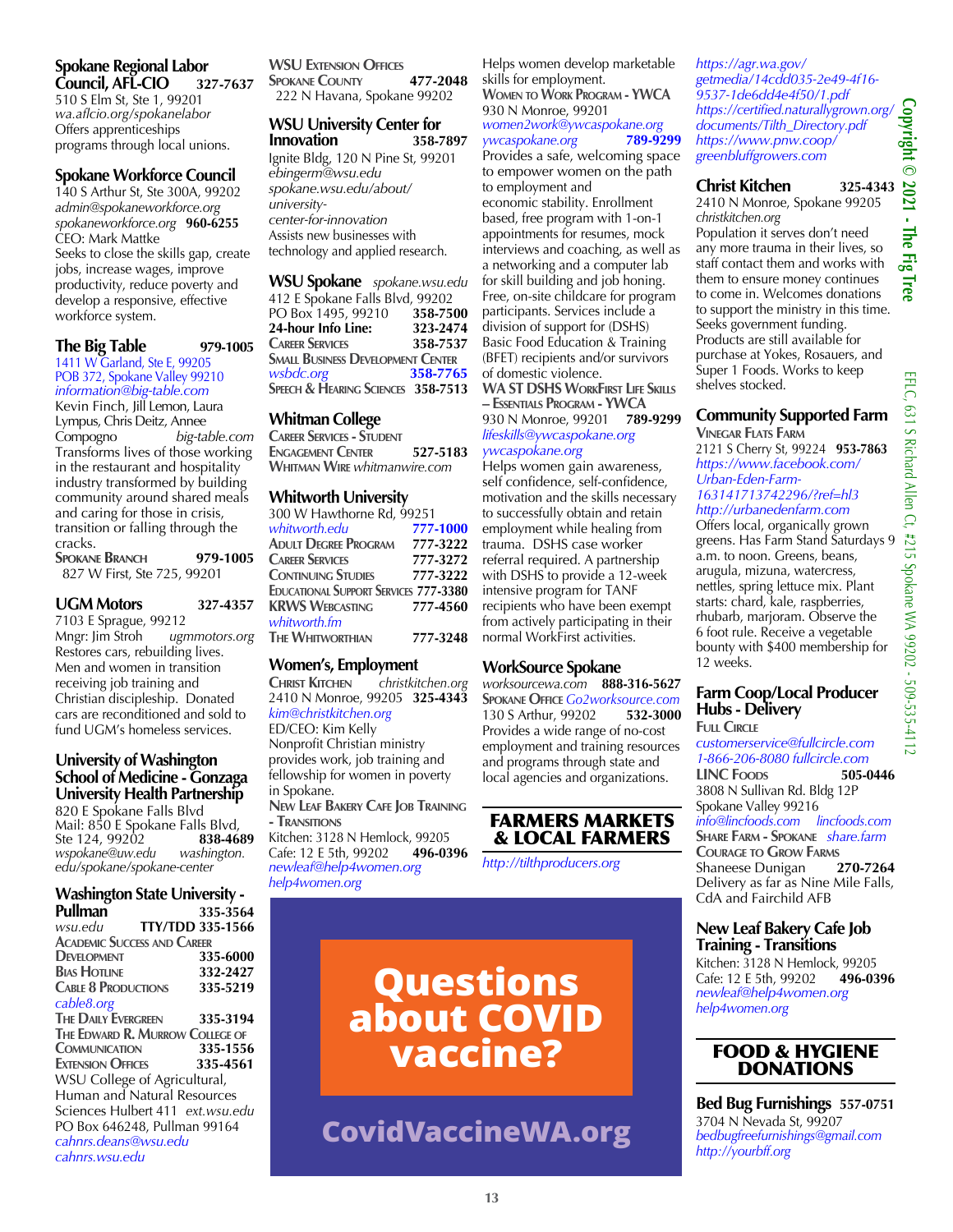Reclaiming furniture and people by providing quality pest free furnishings and job skills for those in transition.

**Blessings under the Bridge**<br>10212 E 9th, Bldg 600 butb.org 10212 E 9th, Bldg 600 *butb.org* **Spokane Valley 99206** *Blessingsunderthebridge@gmail.com* Works with other agencies to coordinate and distribute food and hygiene items.

#### **Catholic Charities Eastern WA**

12 E 5th Ave, 99202 **358-4250** *ceasternwa.org* **800-831-1209** Needs volunteers and emergency supplies for its programs. The list of needed items is at https://www. cceasternwa.org/covid-19.

#### **Feast World Kitchen**

#### 1321 W 3rd Ave, 99201 *admin@feastworldkitchen.org feastworldkitchen.org*

Serves a carry-out menu several nights a week featuring food by a rotating cast of former refugee and immigrant chefs.

#### **Feed Spokane 216-7364**

PO Box 141674, 99214 *admin@feedspokane.org feedspokane.org* Exec Dir: Steven Brashears Networks meal providers and community partners in the greater Spokane area. Works to eliminate food waste through food rescue.

**Food for Kidz 868-9260** Eastpoint Church Warehouse at, 15303 E Sprague foodforkidz.org

#### **Latinos en Spokane**

1502 N Monroe, 99201 **558-9359** *latinosenspokane.org* **Covid - V** Online and in person resources for community development, activism and empowerment.

## **Hispanic Business Professional**<br>**Association** *hbpaspokane.ne*

## **Association** *hbpaspokane.net* POB 3661, 99220

*hbpaspokane@gmail.com* Offers mobile food banks. Anyone needing food may note dates when several Spokane Latin organizations will join forces to serve the Latinx community. Information on how to protect oneself and avoid COVID will be distributed, including a list of medical centers where people can go if they do not have medical insurance.

#### **HRC Ministries 879-3773**

14415 E Sprague Ave POB 14257, Spokane Valley 99214 *warehouse@hrcministries.com*  $h$ *rcministries.com* 

Works to feed vulnerable seniors and at-risk children. Food drop-off Tuesday-Thursday.

#### **Jewels Helping Hands**

*jewelshelpinghandsSpokane@ gmail.com* **263-5502** *282856762255273 on FB* Provides mobile showers for homeless friends. Provides meal, hygiene products, basic needs supplies.

#### **Latinos en Spokane**

1502 N Monroe, 99201 **558-9359** *latinosenspokane.org* **Covid - V** Online and in person resources for community development, activism and empowerment.

#### **LDS Welfare Home Storage Center - Bishop's Store House**

9423 E 4th, 99206 **928-1035** Friday: 10 a.m. - 5 p.m. Saturday: 10 a.m. - 3 p.m. *https://providentliving. churchofjesuschrist.org* For member of LDS or friends in need.

#### **Little Free Pantry**

*http://www.littlefreepantry.org/ frequently-asked-questions*

Located around town with food and hygiene items, offered like a Little Free Library, often at churches. Offer items individuals are willing to donate or trade. Those who take items may give back immediately or down the line. Those with toiletries find it an anonymous way to share. When converting a little free library to a pantry have the pantry opening face East or North in the summer to decrease food spoilage. Locations: Salem Lutheran - Caritas 1428 W Broadway Ave, 99201 Central Spokane YMCA - YMCA of the Inland Northwest 930 N Monroe St, 99201 2330 W Sharp Ave, 99201 Emmaus Church 1317 E 12th Ave, 99202 5018 N Driscoll Blvd, 99205 4017 W Queen Ave, 99205 2603 W Broad Ave, 99205 4315 W Winston Dr, 99205 3005 W Rowan Ave, 99205 2506 W Rowan Ave, 99205 3929 N Cannon St, 99205 1504 W Shannon, 99205 328 W Park Pl, 99205 Shadle Presbyterian - Caritas 5508 N Alberta St, 99205 Northside Church of Christ 5601 N Jefferson St, 99205 St Francis, 1104 W Heroy, 99205

## FARMERS MARKETS: SPOKANE COUNTY

FMNP- Farmers Market Nutrition program, WIC and Senior Voucher, SNAP/EBT-food stamp/card, FA (Food Access) program (includes SNAP Market Match and KERNEL), under that column S-SNAP Market Match (formerly Fresh Bucks), K-KERNEL (kids acivities and \$2 voucher)

| City              | <b>Farmers Market</b>                   | <b>Location</b>                                    | <b>Phone</b>                 | <b>Dates</b>          | <b>Hours</b>      | FMNP | <b>SNAP/EBT</b> | <b>Exprog</b> | <b>Contact</b>                                                                       |
|-------------------|-----------------------------------------|----------------------------------------------------|------------------------------|-----------------------|-------------------|------|-----------------|---------------|--------------------------------------------------------------------------------------|
| Cheney            | <b>Cheney Farmers Market</b>            | 1101 First St                                      | 235-9176                     | lune-mid Oct          | $10-2$ , Sat      | X    |                 |               | FB: Cheney-Farmers-Market                                                            |
| Clayton           | <b>Clayton Farmers Market</b>           | 4616 Wallbridge Dr                                 | 276-9644<br>951-4207         | June-end Oct          | $noon-4$ ,<br>Sun |      |                 |               | claytoncommunityfair.com                                                             |
| Liberty<br>Lake   | <b>Liberty Lake Farmers</b><br>Market   | Town Square Park, 1421 N<br>Meadowwood Ln          | 290-3839                     | mid-May -<br>mid-Oct  | 9-1, Sat          | X    | X               | S             | libertylakefarmersmarket.com                                                         |
| Millwood          | <b>Millwood Farmers Market</b>          | Millwood City Park, 9300<br>E Frederick Ave, 99206 | 939-1083                     | mid May - mid<br>Oct  | $3-7$ , W         | X    | X               | X             | info@millwoodnow.org<br>farmersmarket.millwoodnow.org<br>https://www.millwoodnow.org |
| Spokane           | <b>Emerson-Garfield FM</b>              | AEC, 2310 N Monroe                                 | 389-0964                     | June-end Sept         | $3-7, F$          | X    | X               | $\chi$        | market.emersongarfield.org                                                           |
| Spokane           | <b>Fairwood Farmers Market</b>          | 319 W Hastings Rd                                  | 466-0682                     | mid-May to<br>mid-Oct | $3-7, T$          | X    | X               | X             | fairwood.market@gmail.com<br>fairwoodfarmersmarket.org                               |
| Spokane           | <b>Garland Summer Market</b>            | Parking Lots: Post/Garland<br>& Post/Providence    | 319-6873                     | mid-May-mid-<br>Sept  | $3-7, T$          |      |                 |               | garlanddistrict@gmail.com<br>garlanddistrict.com                                     |
| Spokane           | <b>Hillyard Farmers Market</b>          | 5102 N Market, 99217<br>Mail: NECC 4001 N Cook,    | 993-2104<br>828-481-<br>9616 | June-end of<br>Sept   | $3-6, M$          | X    | X               | X             | flaherty.hannah@gmail.com<br>hillyardfestival.com<br>FB HillyardFarmersMarket        |
| Spokane           | <b>Kendall Yards Market</b>             | 1335 W Summit Pkwy                                 | 321-5888                     | mid-May to<br>Sept    | $5-9, W$          | X    | $\chi$          | $\chi$        | market@kendallvards.com<br>kendallnightmarket.org                                    |
| Spokane           | <b>Spokane Farmers Market</b>           | 20 W 5th                                           | 995-0182                     | mid June-Oct          | 8-1, W, Sat       | X    | X               | X             | spokanefarmersmarket.org                                                             |
| Spokane           | <b>Thursday Market</b>                  | The Shop, 924 S Perry St                           | 720-8449                     | May - Oct             | $3-7$ , Th        | X    | X               | X             | thursdaymarket.org                                                                   |
| Spokane<br>Valley | <b>Spokane Valley Farmers</b><br>Market | 2426 N Discovery Pl,<br>99216                      | 208-619-<br>9916             | June-mid Sept         | $5-8, F$          | X    | X               | X             | spokanevalleyfarmersmarket.org                                                       |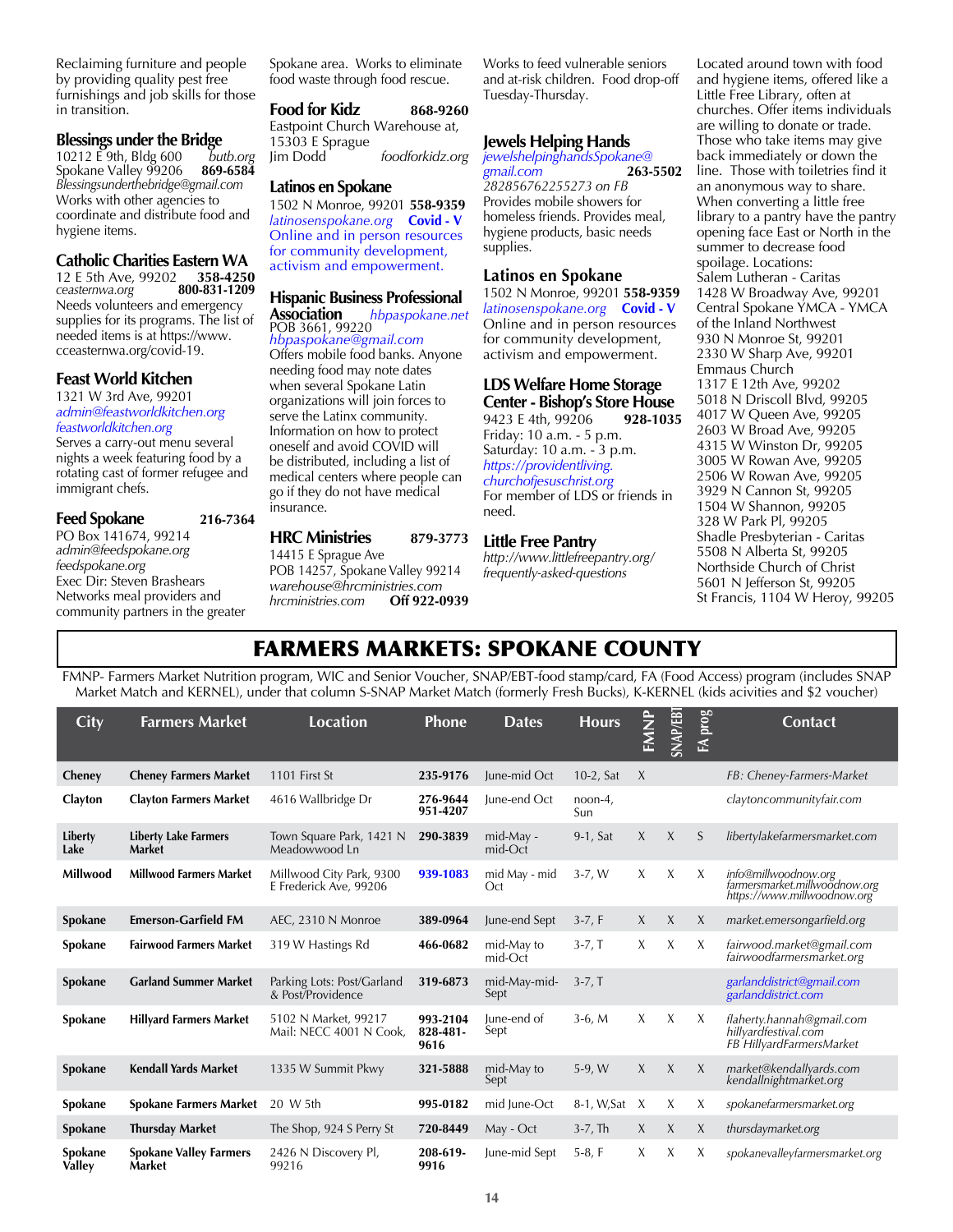Fowler UMC, 3928 N Howard St Corbin Senior Activity Center 827 W Cleveland Ave, 99205 St Andrews, 2404 N Howard St 2438 N Madelia St, 99207 6718 N Wall St, 99208 Prince of Peace Lutheran 8441 N Indian Trail Rd, 99208 Spokane Valley: 12 N University Cheney: Emmanuel Lutheran Rockford: United Methodist

#### **Mission Community Outreach**

#### 1906 E Mission, 99202 **536-1084** *4mission.org mcoc.spokane@ gmail.com*

Volunteer-run clothing bank is closed. Supports other agencies in need of supplies. Offers clothing, limited hygiene items (no toilet paper now), diapers, wipes and small housewares. Interested agencies may email their request. Director will field requests based on supplies on hand.

#### **Northwest Harvest Spokane Warehouse**

3808 N Sullivan Rd, Bldg 14-J Spokane Valley 99216 **891-7013** Spokane only. Setting up drop off locations.

#### **Pet Food Banks**

Included below. Check with the local food bank by calling to see if they provide this service or have pet food available. **Adopt Don't Shop Rescue 467-5235** 6607 N Havana St, 99217 Schedule an appointment: *adoptdontshop34@gmail.com terena@spokanehumanesociety.org spokanehumanesociety.org*

**Project Unconditional Love** 1824 E Columbia 99208 *pulspokane@yahoo.com pulspokane.wixsite.com/homeless FB: 893933834007786/* 

Avery Plank **443-3697** Gives pet food to the homeless every week as part of Blessing Under The Bridge. Supplies Serve Spokane. Gives to other local groups that help low-income people with pets such as Meals on Wheels.

#### **SCRAPS - Spokane County Regional Animal Protection Service**<br>6815 E Trent **477-2532**

6815 E Trent **477-2532** Spokane Valley 99212 **Fax: 477-4745** Janet Dixon *spokanecounty.org* **Spokane Humane Soc 467-5235** 6607 N Havana St, 99217 *terena@spokanehumanesociety.org* 

*spokanehumanesociety.org* Schedule an appointment

#### **St John Vianney Parish Poverty Fund**

503 N Walnut **926-5428** PO Box 141125 *sjvchurch.org* Spokane Valley 99214

#### **Salvation Army 325-6821 x2202** 222 E Indiana, 99207

*spokane.salvationarmy.org* Continues regular operations at the Family Resource Center—food bank. Continues to operate, doubling the number of people. Asks people to donate extra toilet paper, hand sanitizer, tissue, cleaning wipes and surgical masks to give to people who come. Food bank operates with volunteers taking food boxes to waiting cars. Encourages people who are unemployed to use money for rent, not food. Needs donations to purchase items and needs volunteers 55 and younger to work four-hour shifts.

#### **Second Harvest of the Inland Northwest 534-6678**

1234 E Front, 99202 *2-harvest.org* Offers instant help, money and volunteers to distribute more food for students. Evaluates needs of partner agencies as many of them made adjustments to keep everyone safe. Looks at ways to respond better to community need. Mobile distribution of food in the county targets high needs partners. Depends on volunteers, and is adjusting on how volunteers can help. Rebooting its schedule to honor social distancing.

#### **Society of St Vincent De Paul - St Mary Parish**

*stvincent@email.com*

| 304 S Adams Rd                     | oursvdp.com |
|------------------------------------|-------------|
| Spokane Valley 99216 928-3210      |             |
| Serves residents in Spokane Valley |             |
| -St Anthony                        | 327-1162    |
| -MARY OUEEN                        | 714-3260    |
| -St Francis of Assisi              | 202-8331    |
| -St Thomas                         | 466-0220    |
| -St Mary Parish                    | 928-3210    |
|                                    |             |

#### **Spokane Area Jewish Family**

**Services** *director@sajfs.org* 1322 E 30th, 99203 **747-7394** Exec Dir: Neal Schindler *sajfs.org* Provides food to clients, usually delivering it to their doorsteps with no contact. Call to schedule the drop and call right after to let them know it's there. Accepts food donations at the temple. Drop-off can be arranged outside the building with no contact. Helps clients negotiate the landscape of ongoing and emerging resources, and calls vulnerable clients. Disperses some emergency funds but are running low and awaiting possible financial aid from Small Business Association. Event is virtual, and info is here: http://sajfs.org/virtualbenefitevent/

#### **Spokane County Mutual Aid**

*mutualaidspokanecounty.com*  Hotline **503-662-7912** *spokanecountymutualaid@gmail.com* Twitter: *@spoctymutualaid*, Facebook: Spokane County Mutual Aid, and Instagram: @ *spokanecountymutualaid* A volunteer grassroots network operating in Spokane County. Formed as a response to the COVID-19 outbreak. Works in the community to build better neighborhood-based systems of support. Collective currently helps with needs such as grocery shopping, prescription pick-up and financial assistance. Those needing help or support can fill out a form.

#### **Spokane Street Medicine**

*michaelle.guerrero@wsu.edu luis.manriquez@wsu.edu* Luis Manriquez **360-395-5825** TJ Byrne **208-661-2106 Testing: Kira Lewis** A collaboration between the WSU Elson S Floyd College of Medicine, SRHD, CHAS, SNAP, Jewels Helping Hands, Volunteers of America, and Catholic Charities, the team is from CHAS Denny Murphy clinic. Offers care to the homeless population where they are and facilitates the connection between homeless service organizations and healthcare. 9-12 and 4-7, M,W,F; and 2-5 Sat..

**Thrift Stores** Days & hours vary **Arc of Spokane, The 328-8100** 808 N Ruby, 99201 arc-spokane.org/arc-thrift 9a-8p M-Sat **Care & Share 299-9024** 211 N LeFevre, Medical Lake 99022 **Discovery Shop - American Cancer Society** 805 W Garland **328-9373** *cancer.org* 10-5, T-Sat **GLOBAL NEIGHBORHOOD THRIFT**<br>919 E Trent 99202 **868-0001** 919 E Trent 99202 **868-0001** *global-neighborhood.org* **Greenhouse, The 276-8224** 31 N Main St, Deer Park 99006 **Goodwill Resale/Thrift:** Community service programs are funded by donations and sales at 11 regional Goodwill stores and *shopgoodwill.com*. \$.85 of every dollar directly supports services in the community. Shop and donate at any locations.

-**Downtown Spokane Goodwill Store 444-2396** 202 E Third Ave, 99202 -**Goodwill Outlet Store**, 1406 E Front Ave, 99202 **279-2916** -**North Nevada Goodwill Store** 9832 N Nevada, 99218 **466-2012** -**Northwest Blvd Goodwill Store**

2282 N Ash St, 99205 **321-0579 Copyright © 2021 - The Fig Tree** -**South Hill Goodwill Store** 2927 E 27th, 99223 **321-0478**<br> **323-4032**<br> **228-4032 -Spokane Valley** 13721 E Sprague Ave, 99216  $\odot$ **NW Christian School Thrift Store** 6607 N Maple **326-1522** *nwcsthrift.org/location/* 9-6 M-Sat, 12-5 Sun **The Salvation Army Thrift Store** -Spokane 2020 N Division, 99207 **325-6805** *spokanethriftstore.salvationarmy.org 10-5 M-Sat, donations till 4* -Spokane Valley 11211 E Sprague, 99037 **928-9970** *spokanethriftstore.salvationarmy.org 10-5 M-Sat, donations till 4* EFLC, 631 S Richard Allen Ct, #215 Spokane WA 99202 - 509-535-4112 **UGM THRIFT STORE - DOWNTOWN**<br>301 W Boone, 99201 **326-3316** 301 W Boone, 99201 **326-3316**   $-631$ *uniongospelmission.org/thrift-stores/* S Richard Allen Ct, #215 Spokane WA 99202 - 509-535-4112 9-7, M-F. 9:30-6 Sat Drop off or pick-up larger items **UGM Thrift Store - Valley** 11921 E Sprague, 99206 **927-5905** *uniongospelmission.org/thrift-stores/* 9-7, M-F. 9:30-6 Sat Drop off or pick-up larger items **Veterans Thrift Store** 4507 West Wellesley Ave

#### **SNAP (Food Stamps) 877-501-2233**

#### **Women's Hearth - Transitions**

920 W 2nd, Spokane 99201<br>info@help4women.org 455-4249 *info@help4women.org* **455-4249** *help4women.org* Closed temporarily space offered as Young Adult Shelter.

#### HOSPITALS & RESOURCES

## **Blood Donation:**

**American Red Cross** *redcross.org* 315 W Nora **877-272-7337** Experiencing a severe shortage of blood collection because of COVID-19. The Red Cross collects more than 40 percent of the nation's supply. More than 2,700 drives have been cancelled across the U.S., resulting in a loss of more than 86,000 units. There is no evidence COVID-19 can be transferred by blood. Call 590-7691 or email ryan. rodin@redcross.org. **CSL Plasma, Inc** *cslplasma.com*

Pays for blood plasma donations.<br>-2126 N Monroe St **340-6404** -2126 N Monroe St **340-6404** -9621 E Sprague

**Vitalant 800-423-0151 Inland NW Blood Cntr** *vitalant.org* Coronavirus impacts blood supply. Urgent shortage; donors needed.

-210 W Cataldo Ave, 99201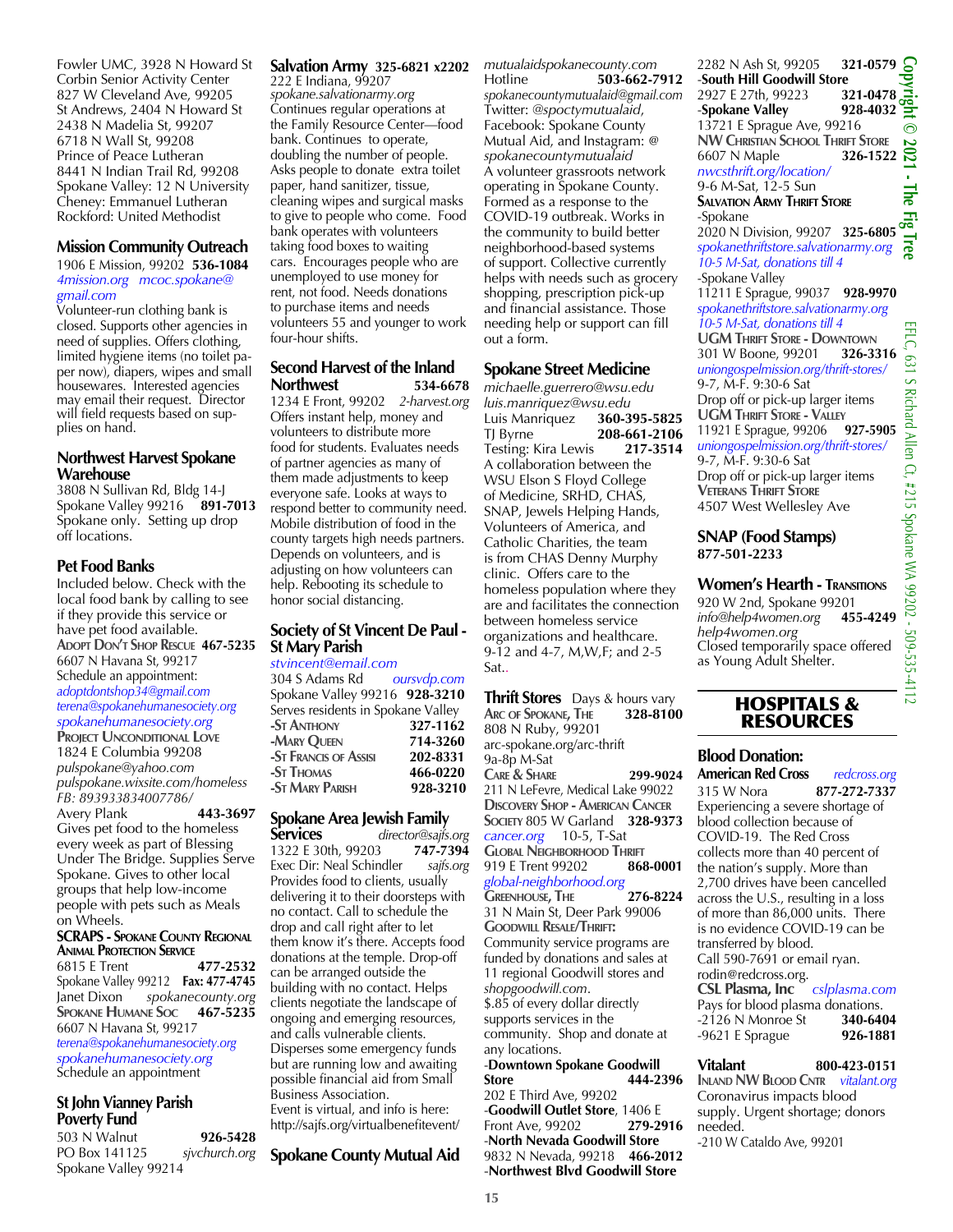-**North Spokane** 10403 N Newport Hwy, 99218 -**Valley**: 12117 E Mission, 99216

**CHAS Health 444-8200** 203 N Washington, Ste 300, 99201 *chas.org* **Billing: 444-7880 24/7 Nurse Hotline: 866-418-1002** Nonprofit system of community clinics providing medical, dental, behavioral health, pregnancy and pharmacy services to people of all ages regardless of insurance status

or ability to pay. Assists in enrolling patients in WA Apple Health and other marketplace insurance options. Bills private insurance or uses sliding fee scale based on

income and household size.<br>**SPOKANE CITY & COUNTY** 444-8200 **SPOKANE CITY & COUNTY** These locations offer medical, behavioral health and pharmacy: 5921 N Market St 3919 N Maple St 914 W Carlisle Ave 1001 W 2nd Ave 817 S Perry St, Ste B 15812 E Indiana Ave, 5620 S Regal St, Ste 11 1720 2nd St, Cheney -only medical & behavioral health 401 S Main, Deer Park **Covid-T Urgent Care Clinics** Spokane Urgent Care-North **434-1990** 5901 N Lidgerwood, Ste 126 Spokane Urgent Care - Valley 1502 N Vercler Rd **444-8204**

**Concentra** *concentra.com* Urgent care, work injuries and employment listing. Discounts for cash for uninsured clients. **NORTHSIDE 467-4545**  9222 N Newport Hwy, Ste 1 **South Hill** 2005 E 29th **747-0770 Spokane Valley** 15425 E Mission **924-7010**

#### **Excelsior Health Clinic**

3754 W Indian Trail Rd, 99208<br>excelsiorwellness.org 559-3100  $excelsiorwellness.org$ Offers wellness checks, health screenings,immunizations, preventive care, sports physicals, behavioral health and optometry. Takes most insurance.

#### **Franklin Park Urgent Care Center 792-3474**

5904 N Division, 99208 *fpucc.com* Offers minor emergency care, sports physicals (all levels) and injuries, work related injuries (L&I), minor shots, some disease<br>testing and labs. **Covid - T**. testing and labs.

#### **Kaiser Permanente Medical Centers** *kp.org*

Consulting Nurse Svc**s800-267-6877** Member Services **888-901-4636**

Social Work Services **877-216-6216 KENDALL YARDS**  546 N Jefferson Ln, Ste 200, 99201 **LIDGERWOOD Covid - T&V 482-4402**  6002 N Lidgerwood St, 99208 **Riverfront Covid - T&V 324-6464** 322 W North River Dr, 99201<br> **S35-2277 SOUTH HILL** 4102 S Regal St, Ste 101, 99223<br> **VERADALE** 922-2625 **Veradale 922-2625** 14402 E Sprague Ave, 99216

#### **MultiCare Emergency Dept**

*multicare.org/coronavirus/* **DEACONESS HOSPITAL** 800 W Fifth, 99204 **458-5800 DEACONESS NORTH EMERGENCY**<br>8202 N Division, 99208 473-3333 8202 N Division, 99208 **Valley Hospital 924-6650** 12606 E Mission Spokane Valley 99216

**MultiCare Hospitals** *multicare.org* **DEACONESS HOSPITAL** 800 W Fifth, 99204 **458-5800 Valley Hospital 924-6650** 12606 E Mission, 99216

#### **MultiCare Indigo Urgent**

**Care** *indigourgentcare.com* **Covid - T Argonne/Millwood 598-7870** 2401 W Wellesley, Ste 103, 99205<br>**NORTH SPOKANE** 598-7744 **NORTH SPOKANE**  9420 N Newport Hwy, Ste 103 **Shadle Park** 2401 W Wellesley Ave, Ste C **SOUTH HILL** 598-7810 4911 S Regal St, 99223 **Valley 598-7820** 15605 E Sprague, 99216 **MultiCare Rockwood Clinics**

*multicare.org* **Covid - T**<br>**AIRWAY HEIGHTS CLINIC** 342-3380 **AIRWAY HEIGHTS CLINIC**  10414 W Hwy 2, Ste 10, 99224 **CHENEY NEIGHBORHOOD CLINIC**  19 N 7th, 99004 **235-6151 DEER PARK CLINIC**  20 E J St, 99006 **Medical Lake Clinic 755-5300** 725 N Stanley St, Ste D, 99022<br>**AORAN PRAIRIE** 724-4150 **Moran Prairie 724-4150** 3016 E 57th Ave, Ste 27, 99223 **Quail Run Clinic 755-5250** 2214 E 29th, 99203 **Valley Clinic** 99216 **744-5710** 13221 E 32nd Ave, Ste 1

**MultiCare Rockwood Urgent Care** *multicare.org* **Downtown 342-3100** 400 E 5th Ave, Ste 1 N, 99202 **Liberty Lake 342-3990** 1326 N Stanford Ln, 99019

#### **Native Project Medical Clinic**

1803 W Maxwell, 99201<br>Covid - TV nativepro **Covid - TV** *nativeproject.org* **483-7535** Provides primary and preventive care sport physicals, well-child checks, immunizations, health education, chronic illness

management, treatment of minor diseases, women's/men's health care, mental health and substance abuse. Accepts Medicaid, Medicare and most private insurances. **Covid 19 Vaccination 209-6281**

#### **Providence Family Medicine**

**Indian Trail Covid - T 385-0610** 5011 W Lowell, Ste 100, 99208<br>**HAWTHORNE (SPOKANE)** 252-1900 **HAWTHORNE (SPOKANE)**  551 E Hawthorne Rd, 99218 **North (Spokane) 252-9602** 212 E Central, Ste 440, 99208 **Spokane Valley -** 99216 13102 E Mission Ave **928-0300**

#### **Providence Hospitals**

*washington.providence.org* **Holy Family Hospital 482-0111** 5633 N Lidgerwood, 99208 **Mount Carmel Hospital684-2561** 982 E Columbia, Colville 99114 **Sacred Heart Medical Center & Children's Hospital 474-3131** 101 W 8th Ave, 99204 **St Joseph's Hospital** 99109 **935-8211**

 500 E Webster/POB 197, Chewelah **St. Mary Medical Center 676-3743** 401 W Poplar, Walla Walla **Covid-T**

#### **Providence Primary Care**

16528 E Desmet, Ste B2100/B3100<br>Spokane Vallev **994-9440 Spokane Vallev** *washington.providence.org*

#### **Providence Urgent Care**

*washington.providence.org* **Downtown Covid - T 474-2100** 412 S Division,99202 **North Spokane Covid - T 489-2369**

 551 E Hawthorne Rd, 99218 **Walla Walla 897-3000** 1025 S. Second Ave **Covid - T SPOKANE VALLEY Covid - T** 16528 E Desmet, Ste A1200, 99216

**Saturn Clinic 342-7411** 826 N Mullan Rd, Ste B Spokane Valley 99206 **Covid - T**

#### **Tribal Medical Centers**

**Camas Center Clinic** 1821 N LeClerc Rd #1 **447-7405** Cusick 99119 **844-752-3027 Covid - T&V 447-7111 LAKE ROOSEVELT** COMMUNITY HEALTH **Clinics** *lrchc.com* **722-7019** 39 Short Cut Rd, Inchelium 99138 **Covid - T 722-7006 Marimn Health 800-325-7371**<br>427 12th Covid-T&V 686-1931 427 12th **Covid-T&V 686-1931** POB 388, Plummer 83851 **Nespelem Health Center 634-2943** 29 Nespelem/Sanpoil St (IHS) **Covid - T Omak Health Center 422-7456**

617 Benton, Omak 98841 **Covid - T Sanpoil Valley Center 634-7325**

11665 S Hwy 21, Keller 99140

#### **Covid - T** 634-7300<br>
WYNECOOP MEMORIAL CLINIC<br>
6203 Wellpinit Agency Lp<br>
PO Box 357, Wellpinit 99040<br>
April Elerec<br>
258 4517 x102 **Wynecoop Memorial Clinic** 6203 Wellpinit Agency Lp PO Box 357, Wellpinit 99040 April Flores **258-4517 x103**

#### **Unify Community Health**  *yvfwc.org*

Experienced family practice providers offer a full spectrum of care, including prenatal care and delivery, and care for children. Dental, nutrition, behavioral health, lab and pharmacy services are available for patients.

#### **Covid-T&V**

**Mission 326-4343**

 120 W Mission, 99201 **NECC** 4001 N Cook, 99207**483-3427 WCCC** 1603 N Belt St **327-4646**

#### **INSURANCE AND FOUNDATIONS**

#### *wahealthplanfinder.org*

**Office of Civil Rights 800-368-1019 US Dept of Health & Human Services** 701 5th Ave, Ste 600 *hhs.gov/ocr* Seattle 98101 **TDD800-537-7697** Teaching health, social service workers and educating communities about civil rights laws, health privacy, patient safety

confidentiality laws. **WA State Human Rights Commission, SPOKANE DISTRICT** Rock Pointe Plaza III, 1330 N Washington St, Ste 2460, 99201 *hum.wa.gov* **TTY 800-300-7525** Investigates allegations of discrimination in employment, housing, public accommodation,

credit and insurance.

Some of the local medical providers, like CHAS and Providence, requested an easy link to share with their members/ patients looking for Medicare education and enrollment access during COVID. Oct. 15 -Dec 7 is Medicare's Annual Enrollment Period (AEP) with information about Medicare options for themselves, and their family and friends for 2021. Medicare is complex and ever changing, these options allow direct access to the experts in this field. In person and virtual. *https://www.myuhcagent.com/*

#### **Ambetter - from Coord Care** *ambetter.coordinatedcarehealth.com*

 **877-687-1197 TTY/TDD 877-941-9238**

#### **Amerigroup**

705 5th Avenue S, Suite 300,<br>Seattle WA 98104 **405-1897** Seattle WA 98104 **405-1897** Yoshunda Blunt, (Shanda),

509-535-41

 $\overline{z}$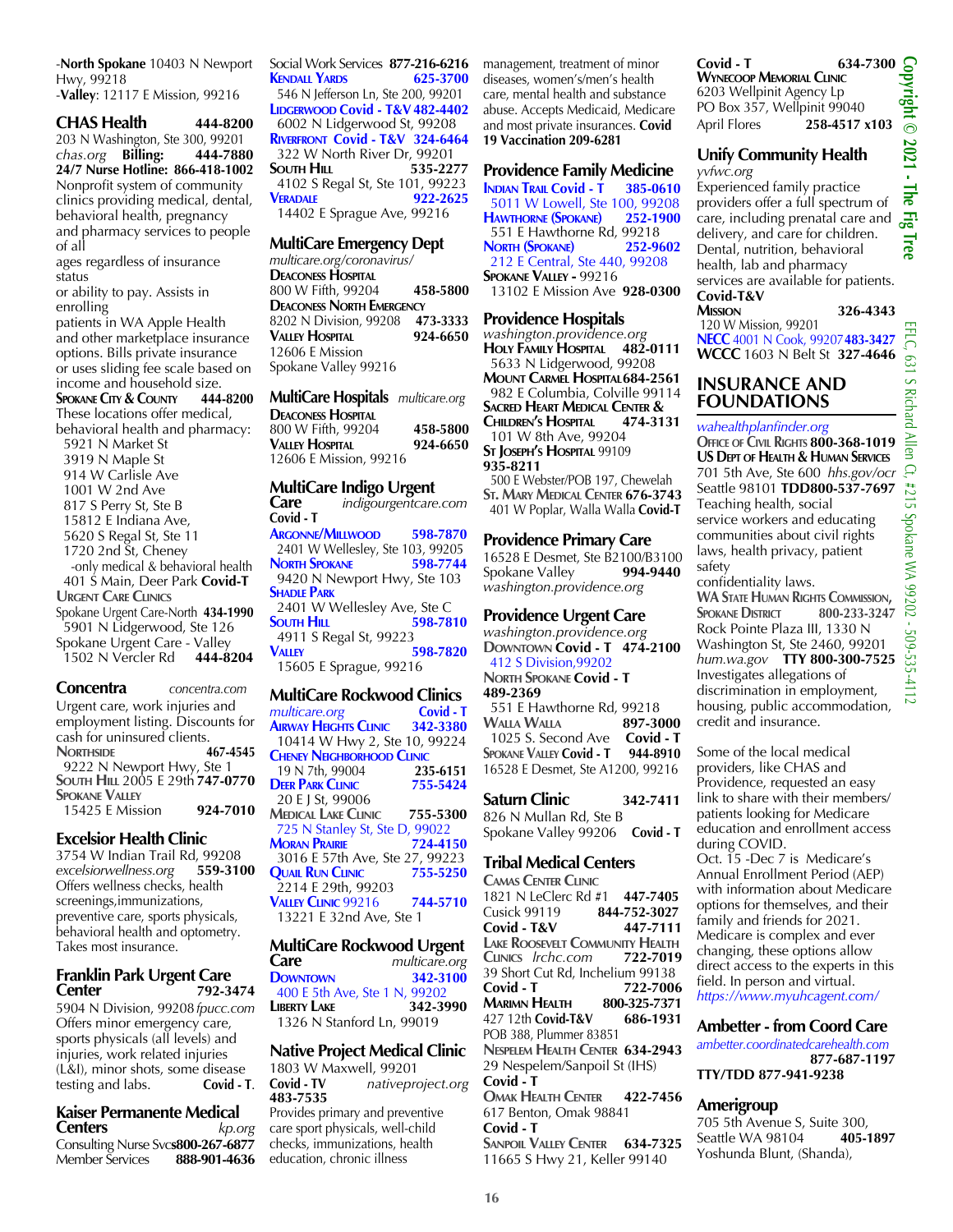#### Community Relations Representative

*shanda.blunt@amerigroup.com* An MCO for Washington Apple Health Medicaid. People can check eligibility, enroll or ask questions about their health insurance.

#### **Better Health Together**

1209 W 1st Ave, 99201 *admin@betterhealthtogether.org betterhealthtogether.org* **321-7500 Insurance call Help Line 340-9008** Offers the payment for, access to and integration of Medicaid services in WA: covers Adams, Ferry, Lincoln, Pend Oreille, Spokane and Stevens counties. Navigator Network is in-person assistance in helping residents enroll in WA HealthPlanFinder.

## **Community Health Plan of WA**

*wecare.chpw.org* **866-907-1904**

#### **Empire Health Foundation**

1020 W Riverside, 99201 PO Box 244, 99210 **315-1323** *empirehealthfoundation.org*

Invests in ideas and organizations that improve access, education, research, public policy and wellness to improve overall health to the region's residents. Partners with Innovia area grant cycle in relationship to COVID 19 response.

#### **Healthy Kids Together Program 270-1869**

1209 W 1st Ave, Spokane 99201 *www.BetterHealthTogether.org reese@betterhealthtogether.org* Offers assistance with health insurance enrollment through Washington HealthPlanFinder. COVID-19 Special Enrollment is extended to May 9. Individuals to select a Qualified Health Plan (QHP) off the Marketplace outside normal open enrollment.

#### **Kaiser Permanente**

*https://www.kaiserpermanente.org* **Consulting Nurse Srvc 800-267-6877 Member Services 888-901-4636**

**Lifewise Health Plan of WA lifewise.com 844-961-9845 questions: 800-817-3056/TDD/TTY 711**

#### **Pacific Source**

**855-931-0442 (TTY: 711)** pacificsourcemembersfirst.com

#### **Providence (Health insurance)**

*healthplans.providence.org/* **Customer Service** 503-574-7500

**Providence Foundation**

601 W 1st Ave, Ste 200, 99201 Mail: 101 W 8th Ave, 99204 *Phcfoundationew@providence.org washington.providence.org* **474-4917** Donations help care for the most vulnerable in the community and support breakthrough technology that saves lives.

#### **Molina Healthcare of Washington - Spokane**

1330 N Washington St, Ste 4000 Spokane 99201 **(800) 869-7175**

#### **UnitedHealthcare, Community Outreach and Medicare Resources 481-1755**

Community Outreach (Medicare Resources) available by phone only to assist those with Medicare resources.

#### KIDS MEALS AND PROGRAMS

#### **Summer Meal Programs**

*www.fns.usda.gov/meals4kids* **USDA TXT FOOD 877-877 Seamless Summer Option (SSO) - Office of Public Instruction** Old Capitol Bldg **360-725-6200** 600 Washington SE **866-328-6325** PO Box 47200 **TTY 360-664-3631** Olympia 98504 WA **866-348-6479** TEXT **97779** Check rural school districts offering free summer nutrition, **SPOKANE COUNTY SCHOOLS DISTRICTS: Spokane Public Schools 354-7270** *spokanepublicschools.org/meals* Offers pickup locations through third week of August for free five-day meal kits for children 0-18, includes Breakfast and lunch. Pick up is offered once per week. Audubon Elem, 2020 W Carlisle 11- 12 T 6/29-8/17 Bemiss Elem, 2323 E Bridgeport 11-12, TTh 6/29 to 8/19 Ferris High School, 3020 E 37th 10-11, TTh 6/29 to 8/19 Finch Elementary, 3717 N Milton 11-12, M 6/28 to 8/16 Grant Elementary, 1300 E 9th 11-12, M 6/28 to 8/16 Holmes Elem, 2600 W Sharp 11-12, TTh 6/29 to 8/19 Hutton Elementary, 908 E 24th 11-12, Th 7/1 to 8/19 Indian Trail Elem, 4102 W Woodside 11-12, Th 7/1 to 8/19 Lewis & Clark HS, 521 W 4th 9-10, MF 6/28 to 8/20 Liberty Aquatic Cntr, 1300 E 5th 12:30-1:30, TF 6/29 to 8/20 Lidgerwood Elementary 5510 N Lidgerwood 11-12, F 7/2 to 8/20 Lincoln Heights Elem, 3322 E 22nd

 11-12, W 6/30 to 8/18 Logan Elem, 1001 E Montgomery 11-12, M 6/28 to 8/16 Moran Prairie Elem, 4224 E 57th 11-12, Th 7/1 to 8/19 North Central HS, 1600 N Howard 11:30-12:30, MF 6/28 to 8/20 Regal Elementary, 2707 E Rich 11-12, W 6/30 to 8/18 Rogers High School 1622 E Wellesley 11-12, MTh 6/28 to 8/19 Roosevelt Elem 333 W 14th Ave 11-12, W 6/30 to 8/18 Salk Middle School 6411 N Alberta St 10-11, MF 6/28 to 8/20 Shadle Park High School 4327 N Ash 11-12, W 6/30-8/18 Sheridan Elementary 3737 E Fifth Ave 11-12, T 6/29 to 8/17 Whitman Elem, 5400 N Helena St 11-12, W 6/30 - 8/18 Witter Aquatic Center 6/28 - 8/18 1300 E Mission 12:30-1:30, MW<br>NTRAL VALLEY **SD** 55**8-5417 CENTRAL VALLEY SD** lunch 11-1, take home breakfast, M-F Liberty Lake Elem, 23909 E Country Vista Dr McDonald Elem, 1512 S McDonald Mica Peak HS, 15111 E Sprague North Pines MS, 11900 E Broadway Opportunity Elem, 1109 S Wilbur Riverbend Elem 17720 E Mission University HS, 12420 E 32nd Ave<br>CHENEY **SD** 559-4506 **CHENEY SD**  Sunset Elem, Cheney MS, Westwood MS, Cheney HS June 28-July 30, Breakfast 8:20-9:20, M-F, lunch 11:30-12:30, M-F **Deer Park SD 464-5545** June 21- July 22 Breakfast 8-8:30 & Lunch M-Th, Meal sites (also include lunch times. Deer Park MS: (L-11-11:15) Deer Park Elem: (L-11:45-noon) Arcadia Elem: (L-11:45-noon). **East Valley SD 241-5905** East Farms Elem, 26203 E Rowan, Newman Lake 99025 11-11:45, M-Th Otis Orchards Bus Garage - 22000 E Wellesley, 99027 12-12:45, M-Th Parkside at Mirabeau Apartments 2820 N Cherry St, 99216 ( 11-11:45, M-Th Trentwood Elem,14701 E Wellesley, 99216 11-11:45M-Th Pinecroft Mobile Home Park 11920 E Mansfield, 99216 12:00-12:45, M-Th Eagle Point Apts, 2718 N Bowdish, 99206 12-12:45, M-Th  **Spokane Valley Parks & Rec 720-5200** Edgecliff Park, 800 S Park Rd 11-11:30, M-Th Terrace View Park, 13500 E 24th 11:30-noon, M-Th Valley Mission Park, 11405 E Mission 11:15-11:45, M-TH  **Valley YMCA**

 2421 N Discovery Pl, 99216 B 8:30-9/ L 11:30-noon, M-Th **Mead SD 465-6100** Northwood MS, 12908 N Pittsburg 99208 *mead345.org* Weekly meal kit 7 breakfasts and 7 lunches, pick up once a week. 3:30-6, T, 10:30-1, WTh **MEDICAL LAKE SD** Hallett Elem, 524 S Hallett, Medical Lake 99022 June 28-Aug 12 (not July 5) Pickup only breakfast and lunch 10:45 -11, M-Th. **Riverside SD 464–5540** Offers a 14-meal package weekly breakfast & lunch through Aug  $12$ , Mon and Thurs pick up at the following locations: Riverside Elem: 11-11:30, MTh Aloha Pines: 11-11:15, MTh The Elk Sentinel: 11:30-noon, MTh **West Valley SD 232-6092** Drive-up meal service locations: West Valley HS 11 -noon Centennial MS 12 - 1 **Community & Youth Center Meals: Caritas 326-2249** 1228 W Nebraska, 99205 (note: new address as of July 1, 2021(Annex next to Northside Church of Christ)) June 22nd-August 27th, distributing weekly Grab & Go meal kits for kids. 5 breakfasts, 5 lunches, and healthy snacks. Pick up one a week during office hours: 10:30-1:30 MWTh. **Fairfield Community Center** 304 E Main St, 99012 **283-2414** Through Aug 13, 12 -1, M-F **Northeast Youth Center482-0708** 3004 E Queen Ave, 99217 Breakfast 7:15-8, Lunch 11-12, M-F **Stone Soup Café 481-1167** Dir: Tracey Waring *twaring728@msn.com* Meals Grab-n-Go, through Aug 27, 11:15-noon. Outdoor seating with Kid's Story time, adult meals at noon-12:15, M-F at:  **West Central Abbey** 1823 W Dean **ST ANDREWS** 1224 W Howard<br>**WCCC** 326-9 **WCCC 326-9540** AM Canon - 9:15-9:45, M-F Breakfast, 12:15-12:45 M-F Lunch

#### **KIDS FOOD PROGRAM - COMMUNITY**

## **At the Core 994-3720**

*lifeatthecore on FB kateyt@lifeatthecore.org https://secure-q.net/Donations/ AtTheCore/4510* Provides weekend meals, "A Bite 2 Go," to hungry kids who depend on free breakfast and lunch during the week at their school.

**Communities in Schools of Spokane County 413-1436**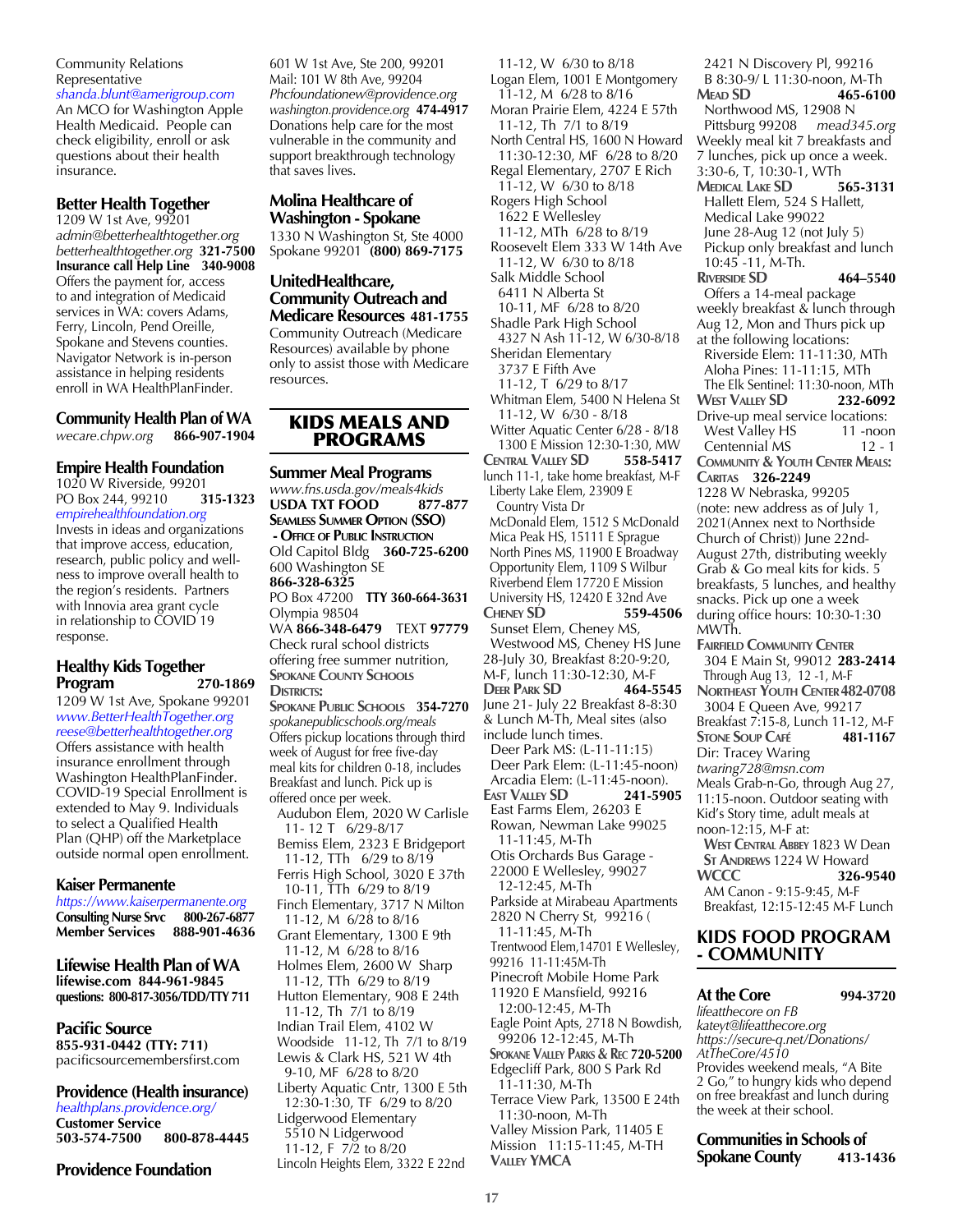905 W Riverside, Ste 301, 99201 *info@cisspokane.org Spokane.ciswa.org* Distributes food at various locations in Spokane and Cheney.

#### **Generation Alive 747-6054**

418 W Sharp, 99201 *info@generationalive.org generationalive.org FB: generationalive1* Partners with schools and youth organizations to engage youth in the needs of their community, specifically with hunger/poverty and anti-trafficking initiatives.

#### **The Zone Project 487-1603 x223**

Northeast Community Center 4001 N Cook St, 99207 *awaldref@necommunitycenter.net thezoneproject@necommunitycenter.com thezoneproject.org*

Dir: Amber Waldref A place-based, community initiative in the Hillyard neighborhood. Seeks transformational change by empowering children, youth and families to reach their potential. Supplies children and families with meals, food, toiletries and safe places.

#### **Millwood Impact**

#### *info@millwoodimpact.org millwoodimpact.org*

Invests in the holistic wellbeing of youth and families in Millwood. Fresh and frozen distribution today for West Valley SD

#### **Southwest Community Center**

314 S Spruce, 99201 **981-7797**  Mark Reilly (Food Bank) **993-1314** Community Center is open. Youth program during the day. Food bank Friday – line up outside and receive bags outside. For kids, lunches like in summer; meals from Shadle.

#### **Volunteers of America**

525 W Second, 99201 *voaspokane@voaspokane.org voaspokane.org* **624-2378** Crosswalk may add hours with Spokane Public Schools.

#### **WEEKEND MEALS/ FOOD BACKPACKS**

#### **Second Harvest**

Chris Sloan **252-6283** *chris.sloan@2-harvest.org* Partners with schools and community for Bite2Go weekend food supplies for children in need during the school year. The Bite2Go kits include a good mix of healthy, kid-friendly, easy-to-open, singleserving, nonperishable food items

 to cover meals and three snacks over the weekend.

Milk, juice, cereal, entrees and snacks are safe for children to handle on their own because they don't require any cooking or preparation. Each week, staff at participating schools put packages of food discreetly in the backpacks of students in need.

#### **Spokane Valley Partners Food For Thought**

10814 E Broadway, Spokane Valley 99206 PO Box 141360, 99214 Food For Thought provides weekend meals for more than 500 students each week to improve school performance, academic success and cognitive development.

#### **CHILD CARE & YOUTH CENTERS**

Express child care continues for children of first responders and medical workers. https://www.excelsiorwellness.org/ care-team/

#### **Airway Heights Recreation Center 244-4845**

11405 W Deno Rd, 99001 *airwayheightsparksandrec.org* Offers before and after school programs, summer day camps, sports activities and youth scholarships. Closed in Phase 3.

## **Boys & Girls Club of Spokane County** *bgcspokane.org*

544 E Providence, 99207 **489-0741** Empowers youth towards academic success, good character, citizenship and healthy lives.

**Lisa Stiles-Gyllenhammer Center** 12509 N Market St, Mead 99021<br>Dir: Connie Stark 368-9175 **Dir: Connie Stark 368-9175**<br>**NORTHTOWN CLUB** 489-0741 **NORTHTOWN CLUB**  544 E Providence Ave, 99207 Dir: Corey Crownhart **WELLPINIT** 258-4804 6194 Ford Wellpinit Rd, 99040

#### **Childcare Aware - Family Center 800-446-1114**

If a child care center closes from COVID-19 emergency, call to help find alternative locations. Capacity maybe an issue as some child care centers are working remotely.

#### **Crosswalk Teen Shelter**

525 W 2nd, 99201 **838-6596** *voaspokane.org* Emergency and multi-service center for street, homeless and high-risk youth 13-21. Shelter is for 13-17. Other services include a GED program, medical care, counseling, recreation, referrals,

access to transitional housing and substance abuse intervention up to age 21. Currently closed for drop ins but offer meals at the door 3 p.m.

#### **Cup of Cool Water Ministries**

1106 W 2nd, 99201 **747-6686** *cup@cupofcoolwater.org* Mark Terrell *cupofcoolwater.org* Open for modified drop-ins Monday-Friday.

#### **Express Program**

**Spokane Public Schools** 200 N Bernard St, 99201 *spokaneschools.org* **354-7312** Follows the SPS 2020-21 school year schedule for days school is closed.

#### **Head Start/ECEAP/Early Head Start, Spokane 533-4800**

3939 N Freya, 99217 *ccs.spokane.edu/Head-Start* **EarlyHeadStart(EHS) & HeadStart(HS) Adult Education Center** (to age 4) 2310 N Monroe, 99205 **533-4650 Children's Home Society** *childrenshomesociety.org* **Galland-Ashlock Family Resource Center 747-4174** 2323 N Discovery, 99216ages 0-3 **Holmes Elementary** ages 3-4

 2600 W Sharp, 99201 **354-2994 Logan/Lidgerwood Center 279-6480** 3704 N Nevada St, Ste 101,  $0-1, 3-4$ Years **Martin Luther King Jr Community CENTER** Age 1-3

 500 S Stone, 99202 **279-6316 NE Child Development Center/NECC** 4001 N Cook, 99207 **279-6351** Ages 0-3 **SISTERS HAVEN COMMUNITY BUILDING**  1935 N Holy Names Ct, 99224 Ages 0-1, 3-4 **279-6490 SCC BIGFOOT CHILD CARE**  1810 N Greene Bldg 20, 99017 Ages 0-4 **SFCC Early Learning Cntr 533-3624** 3410 W Whistalks Wy, Bldg 16 Ages 0-4<br>**279-6901 WEST BOONE CENTER**  2427 W Boone, 99201 Ages 1-4 **WEST CENTRAL COMMUNITY CENTER**<br>1603 N Belt Ages 1-4 279-63 Ages 1-4 **279-6340 Woodridge School 354-4593** 5100 W Shawnee Ave Ages 3-4 **Early Childhood Education and ASSISTANCE PROG (ECEAP):** 3-4 years **Cheney School District - 99004 Betz Elem** 317 N 7th **559-4426 Salnave Elem** 1015 Salnave **559-4700 SNOWDEN ELEM 6323 S Holly <b>559-4300**<br>**SUNSET ELEMENTERY** 559-4600 **SUNSET FLEMENTERY** 12824 W 12th, Airway Hghts 99001<br>WINDSOR ELEMENTERY 559-4200 **WINDSOR ELEMENTERY** 5504 W Hallett, Spokane 99224

**Copyright © 2021 - The Fig Tree Early Learning Center** ages 3-4 **Lilac City Early Learning Center** 1020 E Cozza, 99208 **315-8977 LITTLE SCHOLARS DEVELOPMENT Center** 2015 N Monroe, 99205 **443-3752 Parkview Early Learning Center** 5122 N Division, 99207 **362-2009 Community-Minded Enterprises NORTH SPOKANE**  2001 N Division, Ste 130, 묺 99207 **South** 3007 E 55th, 99223 **385-4896 Deer Park SD** POB 190 **464-5680** 1500 E D St, 99006 **East Valley SD Enrichment Center**<br>East Farms Elementary 893-4122 **EAST FARMS ELEMENTARY**  26703 Newman Lake EFLC, 631 S Richard Allen Ct, #215 Spokane WA 99202 - 509-535-4112 **Otis Orchards Elem 893-4125** 22000 E Wellesley Ave, 99207<br> **RENT ELEMENTARY** 893-4123  $\mathfrak{S}$ **TRENT ELEMENTARY**  3303 N Pines, 99206 **Richard Trentwood Elementary 893-4123** 14701 E Wellesley Ave, 99216<br>Glow Children Early Learning **Allen CENTER 720 W Riverside 844-4241 Liberty Park Community Develop Center** 1417 E Hartson **534-0957**  $\mathbb{C}$  *libertyparkkids.org* (age 3-4) 1215 **Martin Luther King Jr Community Center 868-0856** Spokane WA 99202 - 509-535-41 500 S Stone, 99202 ages 3-4<br>RIVERSIDE SD 464-8270 **RIVERSIDE SD Chattaroy Elementary** 25217 N Yale Rd, 99003  **Riverside Elementary** 3803 E Deer Park Milan Rd **Salish School (ages 1-4) 325-2018**  4125 N Maple, 99205 **SPOKANE PUBLIC SCHOOLS LINCOLN HEIGHTS ELEMENTARY**<br>3322 E 22nd, 99223 354-3336 3322 E 22nd, 99223 **354-3336 Logan Elementary 354-3434** 1001 E Montgomery, 99207<br>REGAL ELEMENTARY 354-3900 **REGAL ELEMENTARY**  2702 E Rich, 99207 **Roosevelt Elementary 354-3336** 333 W 14th, 99203 **Stevens Elementary 354-4180** 1717 E Sinto 99202 **Spokane Child Develop Cntr 924-2850** 3120 N Industrial Park 1st St **West Valley Early Learning Center** 2523 N Park Rd **922-5478 YMCA Early Children's Center Central** 930 N Monroe, 99201 **YMCA - Manito UMC 777-9622** 3220 S Grand Blvd, 99203 **YMCA/EWU Children's Center**

923 Washington, 99004 **359-2025**

#### **HUB Sports Center**

19619 E Cataldo Ave **927-0602** Liberty Lake 99016 PO Box 604, Greenacres 99016 *info@hubsportscenter.org hubsportscenter.org*

Hosts outdoor drive-in movies on Saturday nights. Gathers the family for throwback experience. We will have food trucks available and will be following all COVID rules.

**Children's Home Society**

**18**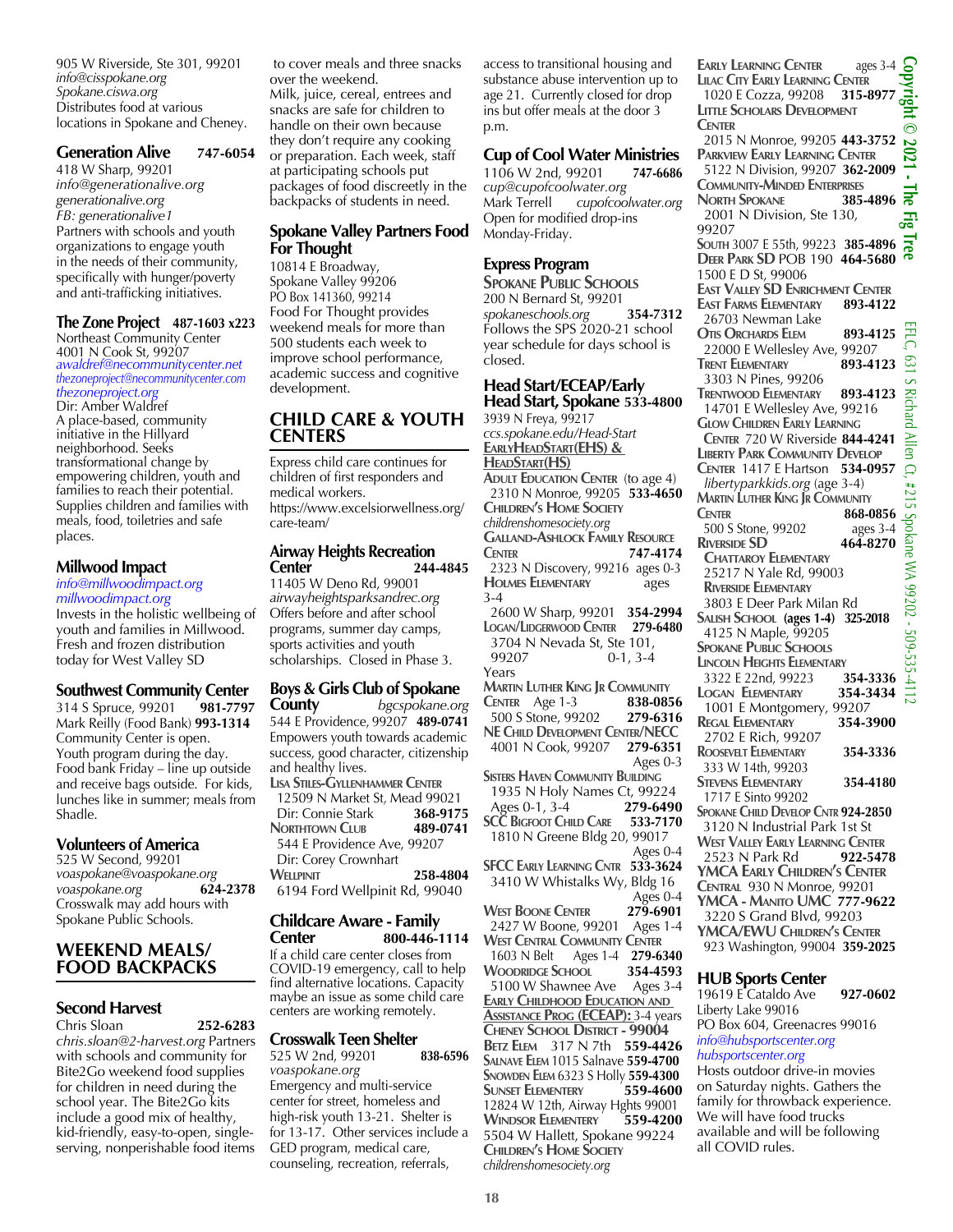#### **Northeast Youth Center**

3004 E Queen*,* 99217 *spokaneneyc.org* **482-0708** Organizing a day camp for 100 students from preschool and K-6. Charges \$660 per month, plus an activity fee, for a child to be in day camp. School starts at 8:30 a.m., so students need to come no later than 8:15 a.m. to log on and be prepared.

#### **One Heart Spokane 535-3510**

1827 E Pacific Ave, 99202 *oneheartspokane.com*

The pandemic changed the way children are learning, and changes what the program offers. Opened basement-level space to students from grades kindergarten through 12th grade. Lunch not provided.

#### **Parent Cooperative Preschool**

**Community Colleges of Spokane** 2917 W Whisalks Wy, 99224

*janet.gunn@scc.spokane.edu ccs.spokane.edu* **279-6021** Provides preschool and infant/ toddler programs for children 0-5. Provides parent education through involvement in parent cooperative preschools—where parents and children learn together.

#### **St Anne's Children & Family Center 232-1111**

**Catholic Charities Eastern WA** 25 W 5th, 99202 *stanneskids.com* Offers childcare, experiences and curriculum for ages 1-12 months.

| <b>Salvation Army</b>              | 325-6810 |
|------------------------------------|----------|
| 222 E Indiana, 9 <sup>6</sup> 9207 |          |
| spokane.salvationarmy.org          |          |
| The Youth Center is closed.        |          |

#### **Spark Central**

1214 W Summit Pkwy, 99201 *Programs@spark-central.org spark-central.org* **279-0299** With permission from Spokane Regional Health District, offers Saturday hours for up to 10 masked people at a time. Will offer more public hours eventually, but are

reserving weekdays for new Level Up program in partnership with Spokane Public Schools.

#### **Teen-Aid Family Center**

723 E Jackson, 99207 **482-2868** *info@teen-aid.com*

*teen-aid.comFB: TeenAid WA* Offers a home-away-from-home M-F, 8 a.m.-5 p.m. for students grades 1-12. Offers a space to study online while parents are at work, outdoor recreation and physical activities.

#### **The Nest Community School** 3324 S Grand Blvd, 99203 *www.bellacova.com* **624-6378** *https://www.spokanenest.com/ the-nest-community-school*

Offers K-6 interim childcare 8 a.m.- 3 p.m.

#### **Vanessa Behan Crisis Nursery**

2230 E Sprague, 99202 **535-3155** *kristena@vanessabehan.org*  $vanessabehan.org$ Concerned about the potential increase in child abuse and neglect during the COVID-19 crisis. Supports children and families on its website and social media. Parents with limited support face difficult decisions about child care. Considering how to increase services for parents needing childcare. Supplies diapers, wipes and formula during business hours.

## **YMCA Summer Day Camps**<br>vmcasinw.org **177-9622**

*ymcasinw.org* **777-9622**

#### SHELTERS

#### **Family Promise of Spokane**

Mail: 904 E Hartson, 99202**747-5487** Open Doors: 2002 E Mission, 99202 *familypromiseofspokane.org* Exec Dir: Joe Ader Aftercare Prog Mngr: Susan Heitstuman Emergency Shelter Program Mngr:<br>Serena Graves 723-4663 Serena Graves Prevention Program Mgr: Lynetta Lewis Volunteer Mngr: Marianne Sfeir

Admin Coord: Hilary Beardslee Prevents families from becoming homeless, provides services for families experiencing homelessness, and helps move families beyond homelessness.

#### **Guardians Foundation, The**

2600A E Seltice Way, Ste 122<br>Post Falls 83854 208-449-1210 **Post Falls 83854** *mstheguardians@gmail.com theguardiansfoundation.org* Direct assistance to veterans and families offering shelter, clothing household items, financial assistance and job opportunities. Offers two shelters in Spokane, and one shelter in Coeur d'Alene manages the shelter at Spokane Arena. Cannon Street Warming Shelter 527 S Cannon St, 99201

**208-449-1210 x 4**

#### **House of Charity**

**Catholic Charities 624-7821** 32 W Pacific, 99204 *cceasternwa.org*

Meals: Breakfast, lunch and dinner. Sack meals and hot meals are consumed at the House of Charity shelter site outside in the courtyards. No tables are set up in dining room. Clients line up, wash hands, grab food and go outside.

#### **Jewels Helping Hands**

*jewelshelpinghandsSpokane@ gmail.com* **263-5502** *282856762255273 on FB*

**Hope House - Volunteers of America** 1301 W Third Ave, 99201 *hopehouse@voaspokane.org voaspokane.org/housing* **328-4685 EMERGENCY SHELTER** *hthomas-taylor@voaspokane.org* Heather Thomas-Taylor **455-3491**  Emergency Shelter for chronically homeless and disabled adults single women.

## **Mountain Top Management**<br>14313 E Trent **208-930-3233**

14313 E Trent **208-930-3233** Spokane Valley 99216 Aliya Rushing New male only transitional house with case management. Offers 12 beds with 2 kitchens, living area and bathrooms. Case management available 9-5, M-F, and over night staff. Also a site in Post Falls.

#### **Rising Strong 960-8632 CATHOLIC CHARITIES**

1960 N Holy Names Ct Social distancing in the private room/environment. Pandemic protocols provide clear guidance on implementing isolation and distancing interventions, as well as ways to ensure meals can be accomplished in quarantine. Families are to think about who can watch their children in the event they get sick.

#### **Salvation Army The Way Out Shelter**

55 W Mission, 99207 **866-5476** *thewayoutshelter@usw. salvationarmy.org* Closed for renovations.

**SNAP Homeless Services**<br>212 S Wall, 99201 456-SNAP 212 S Wall, 99201 *snapwa.org* In the interest of the overall health and safety of clients and staff due to COVID-19, office is not open to the public. Staff are working from home M-F from 8 a.m. to 4:30 p.m.

#### **St Margaret's Shelter 624-9788 Catholic Charities** *cceasternwa.org*

PO Box 2253, 99201 Social distancing in private rooms. Pandemic protocols provide guidance on implementing isolation and distancing, as well as ways to ensure meals are provided while on quarantine. Families are to think about who can watch their children if they get sick.

#### **Truth Ministries Spokane**

1910 E Sprague, 99202 **456-2576** *jmktruth@yahoo.com truthministries on FB truthministriesspokane.org* Marty & Julie McKinney **990-8415** Transitional shelter for 100 men 18+, may be reduced by city to 50. Open 8`p.m. - 8 a.m. Provides a bed, meal, housing, job and treatment referrals.

## **Union Gospel Mission Ministries**<br>1224 E Trent, 99202 535-8510

1224 E Trent, 99202 **535-8510** *info@uniongospelmission.org uniongospelmission.org* Offers sack lunches daily. Hired temporary kitchen help because cooks are temporarily out of work. Shelter and transitional programs open. New clients screened.

#### **UGM Center for Women &**

**Children** *uniongospelmission.org* 196 W Haycraft Coeur d'Alene 83815 Offers 18-month, grace-based recovery program for single women and women with children to address the underlying causes of homelessness and establish new patterns of living.

#### **UGM Women's Recovery at Anna Ogden Hall 327-7737**

2828 W Mallon, 99201 *uniongospelmission.org*

Whole-person approach to breaking the cycle of homelessness, abuse and addiction.

#### **Volunteers of America**

525 W Second, 99201 *voaspokane@voaspokane.org voaspokane.org* **624-2378** Hope House accepting new clients daily at 312 W 8th.

#### **Young Adult Shelter**

**Volunteers of America 990-0579** Women's Hearth, 920 W 2nd, 99201 Gus Santos *voaspokane.org*  Serves 18-24 yrs olds (all genders and identies welcome). First come first serve, Open nightly 9:00 pm to 8:00 am. Offers 15 beds.

![](_page_18_Picture_60.jpeg)

*https://www.governor.wa.gov/ issues/issues/covid-19-resources/ covid-19-resources-businessesand-workers*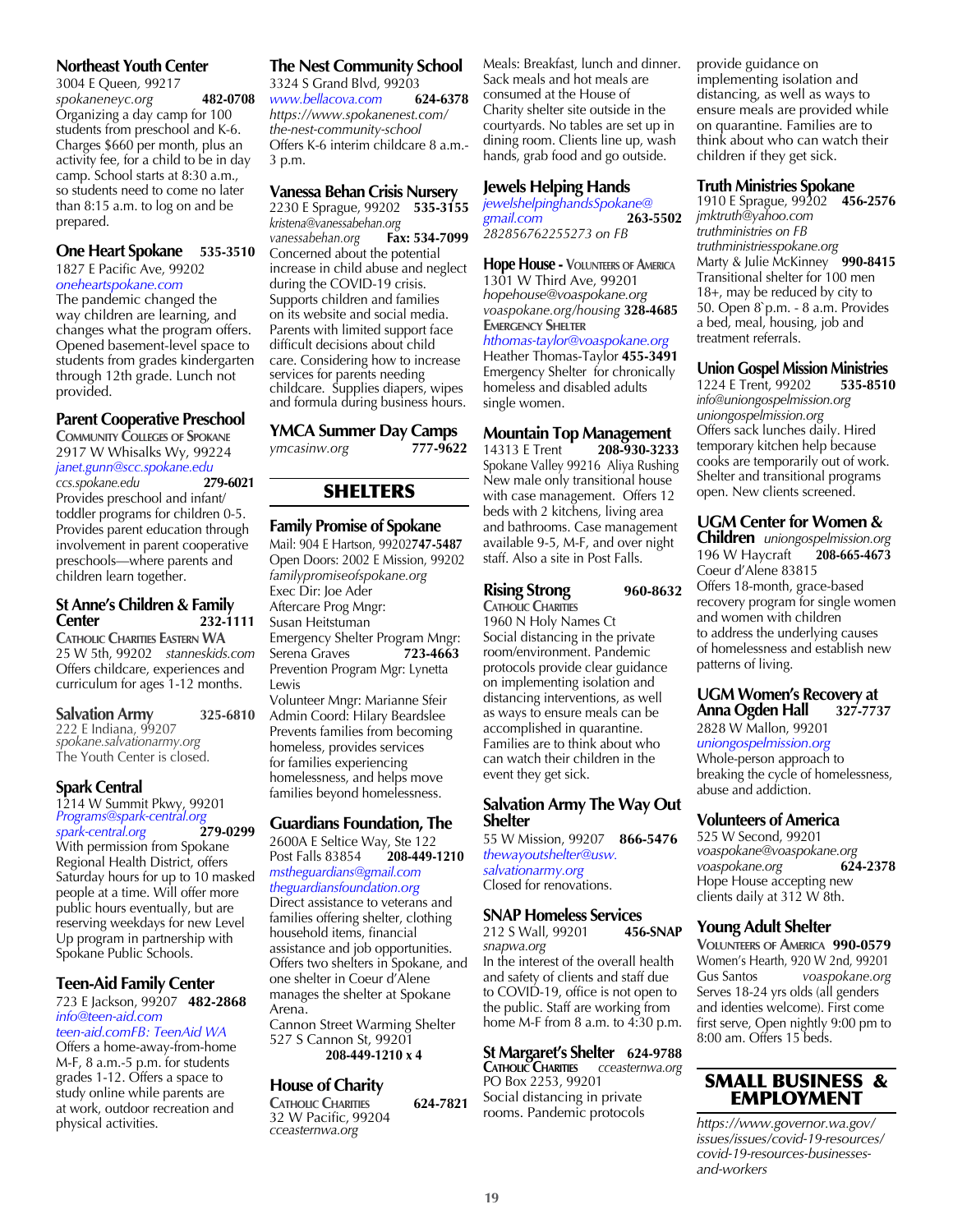*facebook.com/groups/ SaveSpokaneSmallBusinesses/ -https://www.dol.gov/coronavirus -https://esd.wa.gov/newsroom/ covid-19 -insurance.wa.gov*

**TANF (only Job Search)532-3127**<br>*access.wa.gov allegisgroup.com access.wa.gov allegisgroup.com doc.wa.gov/about/jobs/default.htm careercast.com coolworks.com collegerecruiter.com craigslist.com cybercoders.com*<br>*dol.wa.gov dol.wa.gov esd.wa.gov gettinghired.com indeed.com hellospokane.com jobs.net insourced.com linkedin.com labor.idaho.gov myspokane.org metrospokanejobs.com regionalhelpwanted.com simplyhired.com serviceidaho.com spokanejobs.com spokanevalley.org classifieds.spokesman.com/search/ employment/ spokanecounty.org usajobs.gov washjobs.com*

**AHANA** *bencabildo@gmail.com* Ben Cabildo *https://ahana-meba.org/* Helps multi-ethnic, multi-cultural businesses navigate state and federal COVID-19 business stimulus options.

#### **Aspen Personnel Services**

621 W Mallon Ste 601 In The Flour Mill **624-4858** *aspen@aspen-personnel.com aspen-personnel.com*

#### **Career Path Services 326-7520** 10 N Post, Ste 200 **888-326-7520**  99201 **TTY 323-1243**

*careerpathservices.org* No-fee, nonprofit employment and training agency. Specializes in serving disadvantaged individuals in the Pacific NW. Staff conducts orientations, intakes, classes, and workshops over the phone and/ or online via video conferencing platforms.

#### **Craft3 Eastern WA**

10 N Post, Ste 220

99201 **888-231-2170x250** *mhusley@craft3.org*

Existing clients and people seeking ways to bridge a downturn in revenues may visit the website and use the navigation tabs to find COVID-19 resources and information for businesses, nonprofits and individuals. Business operations align with current recommendations from public health professionals reducing corporate travel, instituting work-from-home policies, and deep-cleaning all physical office spaces. With many employees operating remotely, several of offices are closed and unstaffed.

## **Compass Career Solutions**<br> **John Nickerson 808-8482**

John Nickerson **808-8482**  *jnickerson@careersbycompass.com careersbycompass.com* Still supports FCS, supported employment, supported housing and FCSE. Services are over the phone or by teleconference.

#### **Employment Agencies, Temp or Long Term**

**Expresspros 747-6011**  *expresspros.com*

#### **Financial Help line 625-6650**

**Spokane Public Libraries** Provides financial recovery resources for Spokane County small businesses and individuals*.*

#### **Home Deliveries, Restaurants**

Double check if the restaurant is open and doing direct home deliveries. Most restaurant delivery apps result in a charge of 30-40 percent of that meal to the app and the delivery. *https://docs.google.com/ spreadsheets/d/1-MwPtgncwVP\_ N8zqGZ2SpQALdH2B1IZUY-MgFpixBP4/edit#gid=0* UberEats GrubHub DoorDash #OrderUpSpokane Tree House is a new local app *treehousespokane.com*

#### **Hispanic Business Professional Association and Foundation**

308 W First St, 99201 POB 3661, 99220

#### *hbpaspokane@gmail.com*

Pres: Fernanda Mazcot *hbpaspokane.net* Supports the Hispanic community to promote cultural appreciation. Includes an annual Graduate and Young Scholar Recognition Ceremony. Awards scholarships to seniors and undergraduate college students. Meets  $1\overline{1}$ :30-1, 2nd W. Offers COVID Relief Assistance Wednesdays from 11 a.m.-5 p.m., help with food banks, DACA Renewal guidance and other assistance.

#### **INBA - Inland NW Business Alliance 402-4622**

*www.inbachamber.org* Provides local funding and focus on support for local small businesses.

#### **Job Corps** 800-733-5627 *jobcorps.gov* **SPOKANE JOB CORPS** 3012 N Nevada St, Ste 1, 99207 Hugh Russell **340-7813** *Russell.hugh@jobcorps.org*

Brandie Batt **340-7816** *batt.brandie@jobcorps.org*  Nation's largest career technical training and education program for students 16 -24

#### **New Leaf Bakery Cafe Job Training - Transitions**

930 N Monroe St, 99201 *help4women.org* **496-0396** Open for curbside pick up.

#### **The Big Table 979-1005**

POB 141510, Spokane Valley 99214 *information@big-table.com big-table.com* With business reduced, restaurants already operating on tight margins are struggling. Employees hours are reduced, and in some cases, establishments are closing. Both in hotels and restaurants, the drop in business means restaurant people have their hours cut and wages plummet with no way to make up that money. Most live day to day or week to week and have no safety net. Seeks gifts to keep people in crisis from falling.

## **The Next Generation Zone**<br>WORK SOURCE AFFILIATE 340-7800

**WORK SOURCE AFFILIATE** 901 E 2nd Ave, Ste 100, 99202 *nextgenzone.org opendoorsspokane.com* Career center for those 16-24. Combines education, career skills training, community and employment resources for wraparound support to inspire young adults in career goals. While the doors are closed, staff is providing education, career services, GED services, classes, access to tutoring, and study packets on-line. Classes on Facebook Live starting April 13. Young adults connect with a Career Coach to help with career exploration and training opportunities.

#### **Provisional Recruiting**

Northpark Building 420 W Dean Ave #100, 99201 **444-8871**<br>provisional.com 800-805-0361  $provisional.com$ 

#### **Small Business Admin** *sba.gov*  **-WSU SPOKANE** 801 W Riverside Ste 444, 99201 Develops small business loan and assistance programs, special outreach efforts and initiatives to aid and inform small businesses.

#### **SNAP Financial Access 456-SNAP**

500 S Stone, 99202 *snapwa.org* **SNAP** THE BUSINESS CENTER<sup>1</sup><br>Nicolle Hansen **319-3030 Nicolle Hansen** *hansen@snapwa.org* One-on-one consulting, business training and support services, access to resources and networks for business owners.

**SNAP BUSINESS DEVELOPMENT** Technical assistance and financing for people interested in starting or expanding a small business. **SNAP Women's Business Center** Harry Birak **456-SNAPx4116** *birak@snapwa.org*

#### **Spokane Independent Metro Business Alliance**

*spokaneindependent on FB* spokaneindependent.org Promotes best practices and tactics for business stabilization from other "Independent Business Alliances" like SIMBA and other national partners. Open to community-identified needs in shaping this virtual convening.

#### **Spokane Resource Center**

130 S Arthur St, Second Floor *spokaneresourcecenter.org* **867-8188** Although the doors of the Spokane Resource Center are not open, teams are answering phones to serve the community. Referrals to agencies and to provide resources where needed. Community members visit website for resources about housing, financial stability, pre-employment, health and wellness, reentry, and benefits and basic needs. Free career training and support to earn higher wages.

## **WA Small Business**

**Development Center**<br>901 E 2nd, Ste 210 358-7894 901 E 2nd, Ste 210 *sheryl.mcgrath@wsbdc.org*

#### **WorkSource Spokane 888-316-5627**

*worksourcewa.com*  **Spokane Office 532-3000** 130 S Arthur, 99202 *Go2worksource.com https://worksourcespokane.com/ covid-19* **532-3120** Provides a wide range of nocost employment and training resources. Programs provided by state and local agencies and organizations. WorkSource Spokane campus and its partners, the Spokane Resource Center, Talent Solutions by WorkSource Spokane, and the Next Generation Zone are not available for inperson appointments.

#### VULNERABLE POPULATIONS **CRIMINAL JUSTICE**

#### **EWU Police**

Made masks for Spokane area immigrants and refugees.

**Greater Spokane Progress**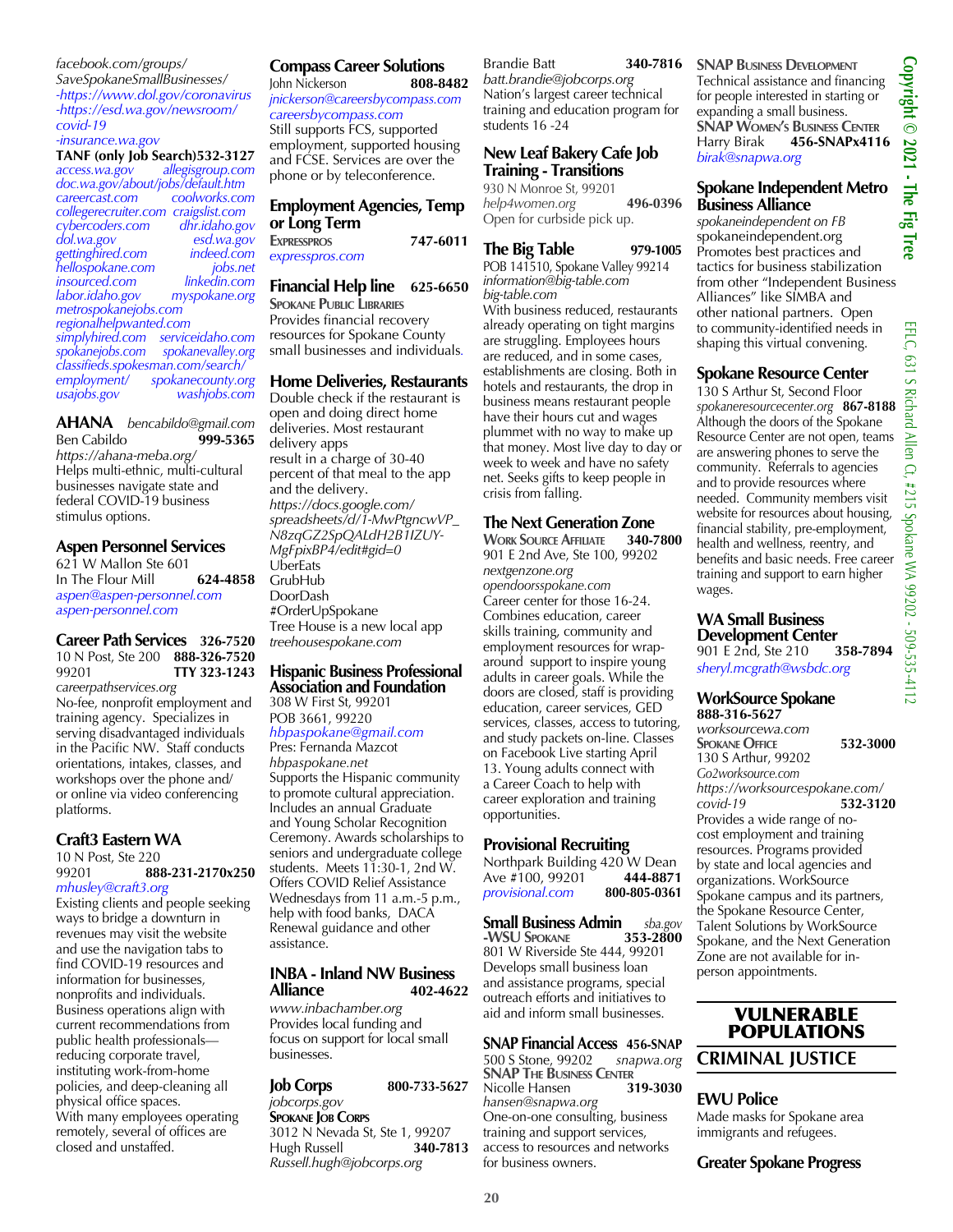25 W Main Ave, Ste 222, 99201 *anne@spokaneprogress.org spokaneprogress.org*

Dir: Anne Martin **624-5657** A collaborative network to build political strength and equity in the community.

## **Peace & Justice Action League of Spokane - PJALS**

35 W Main Ste 120, 99201<br>pials@pials.org 838-7870 *pjals@pjals.org* **838-7870** Dir: Liz Moore Works for a just and non-violent world via education, advocacy and organizing for peace, economic justice and human rights. Offers online educational events.

#### **SCAR - Spokane Community**

**Against Racism** *scarspokane.org* @Morning Star Baptist 3909 W Rowan Ave, 99205 *scarspokane@gmail.com* One of many organizations working on requesting additional early release and reduced custody in Spokane County Jail as public health protection during pandemic

#### **Spokane NAACP**

**Spokane Branch 209-2425**  25 W Main, Ste 239, 99201 *SpokaneNAACP@gmail.com* Kiantha Duncan *spokanenaacp.com* National Association for the Advancement of Colored Peoples addresses issues of civil rights violations and racism.

#### **Spokane District & Superior Courts**

Open at this time.

#### **The Way to Justice**

845 S Sherman, 99202 PO Box7503, 99207 *thewaytojustice.com* **822-7514** Community law firm led and created by women of color. Through direct representation, impact litigation, policy reform and advocacy work, we address the barriers facing individuals who have been negatively impacted by our justice system. Driver's relicensing, and postconviction relief.

#### **DISABILITIES**

*https://informingfamilies.org/ covid-plain-lang/ https://selfadvocacyinfo.org/ wp-content/uploads/2020/03/ Plain-Language-Information-on-Coronavirus.pdf*

**The Arc of Spokane 328-6326** 320 E Second St, 99202 *sthorpe@arc-spokane.org arc-spokane.org* Activities are suspended.

#### **Disability Action Center- NW, Inc**

Third Floor, West 9 **995-7655** 25 W Main Ave. **208-618-1191** Spokane 99201 *dacnw.org* mels@dacnw.org In COVID-19, offers information, referrals and consumer meetings by phone calls, email and texts. Video conference calls are by appointment.

# **DDA - Developmental Disabilities Admin (DSHS)**

1611 W Indiana, 99205 **329-2900** *https://www.dshs.wa.gov/dda/ consumers-and-families/ddacoronavirus-information* **800-462-3038** Supports services for people 18+ with developmental disabilities such as cerebral palsy, epilepsy, autism or other neurological issues.

#### **Joya**

2118 W Garland Ave, 99205 *joya.org* **326-1651** Services are provided through telehealth. Parents receive email updates. In-person appointments arranged as telehealth visits.

#### **Project ID 475-7185**

4209 E Pacific, 99202 PO Box 18703, 99228 *projectidspokane.org* Closed, but provides clients with activities to stave of cabin fever.

#### **SKILS'KIN 326-6760**

4004 E Boone, 99202 *skils-kin.org* Although the main office is closed, Skils'kin remains open to serve employment services and payee clients. Hiring essential personnel to perform work at FAFB.

#### **St Luke's Rehabilitation Institute**

711 S Cowley St, 99202 **473-6000** *st-lukes.org*

*https://www.st-lukes.org/locations/* Implements visitor and therapy restrictions in accordance with recommendations of the Center for Disease Control and Prevention (CDC). Some hospital access is consolidated at hospital campus location. Provides inpatient rehabilitation services but continues to temporarily limit outpatient therapy services. Recap of outpatient services:

#### **IMMIGRANTS & REFUGEES**

**AHANA** *bencabildo@gmail.com* **Ben Cabildo** https://ahana-meba.org/ Helps multi-ethnic, multi-cultural businesses navigate state and federal COVID-19 business stimulus options.

#### **Spokane Immigrant Rights Council 360-292-8540**

c/o Jim Dawson, 907 E 8th, 99202 *info@sirwa.org sirwa.org*  Jim Dawson **326-9540** Provides financial support to immigrant families who are impacted by the pandemic and don't qualify for federal and state benefits. Donations needed to help immigrant families pay rent and meet basic needs.

#### **Spokane International**

**Translation** *sit@perciba.com*  104 S Freya, Ste 104, Lilac Flag<br>Bldg, 99202 **327-8064** Bldg, 99202 **327-8064** *spokanetranslations.com* Staff are available for interpreting and document translation needs around the clock. Provides On-Site Oral Interpreting Services. Interpreters receive virtual training opportunities to increase their education on infection control and are learning how to keep patients/ clients safe. Continues to provide Telephonic Interpreting. Some partners use virtual options,

conferences with clients by phone and video if they cannot meet within-person and much more. Provides telephonic interpreting services for both pre-scheduled appointments and urgent, ondemand appointments.

#### **World Relief Spokane 484-9829**

1522 N Washington St, Ste #204,<br>99201 wrspokane@wr.o 99201 *wrspokane@wr.org worldreliefspokane.org* 

Office is closed. Volunteer activities are postponed. Staff works remotely to empower the community to serve the most vulnerable—knowing the crisis brings disproportionate impact. Works to be sure information is available on immigrants' and refugees' languages and addresses financial, housing and food needs.

#### **MENTAL HEALTH & RECOVERY**

*aaspokane.org* has resources for meetings

*www.wnirna.org* has region wide NA meetings

*www.newana.org*, the local NA website, has resources available at this time 24-Hour, 365-Day-A-Year Regional Behavioral Health Crisis Hotline serves Spokane, Adams, Ferry, Lincoln, Pend Oreille, and Stevens counties

#### **The Spokane Regional Behavioral Health Crisis Hotline 877-266-1818**

**TTY: 800-833-6384**  Operated by Frontier Behavioral Health, it is available to individuals in the Spokane Regional Service

Area who are experiencing a mental health or a substance use crisis regardless of insurance or financial eligibility.

#### **SMHSA's 24/7 365-Day-A-Year Disaster Distress Helpline SAMHSA's National Disaster**

**Distress Helpline** provides immediate crisis counseling and support to people experiencing emotional distress related to natural or human-caused disasters disaster, including infectious disease outbreaks.

#### **• Toll-Free Disaster Distress Helpline: 1-800-985-5990 • Text: TalkWithUs to 66746**

- **Deaf/Hard of Hearing: • Text TalkWithUs to 66746**
- **Disaster Distress Helpline** 
	- **800-985-5990**
- **TTY 800-846-8517**

#### **Spanish Speakers: 800-985-5990 and press "2"** From the 50 States**: Text Hablanos to 66746**

#### **American Behavioral Health Systems (ABS) 934-1078**

715 E Sprague, Ste 107 Spokane Valley 99216<br>abhsinc.net Fa *abhsinc.net* **Fax: 232-5770** No new clients accepted now: Detox, inpatient, outpatient.

#### **Children's Home Society**

#### **Spokane 747-4174 West Plains 795-8480** *spokane@chs-wa.org childrenshomesociety.org* Transferring in-home visiting services to virtual home visits. The Child Waiting Room is remain open. Continues to closely monitor the situation and watch for announcement when it will reopen to the public, and reinstate services in their usual capacity.

#### **Colonial Clinic**

910 N Washington, Ste 210, 99201 *colonialclinic.com* **327-9831** All services available. Accepts Community Health Plan of WA, which is part of WA Apple Healthcare (Medicaid). Offers outpatient treatment.

#### **Compassionate Addiction Treatment 919-3381**

215 W 2nd Ave, 99201 Limited access. Offers support groups outside respecting social distancing. Provides medication assisted treatment (Suboxone, Vivitriol), substance use disorder assessments, intensive outpatient treatment and outpatient treatment. Accepts Medicaid plans for services, Medicare for medication assisted treatment. Sees those with no insurance even if they do not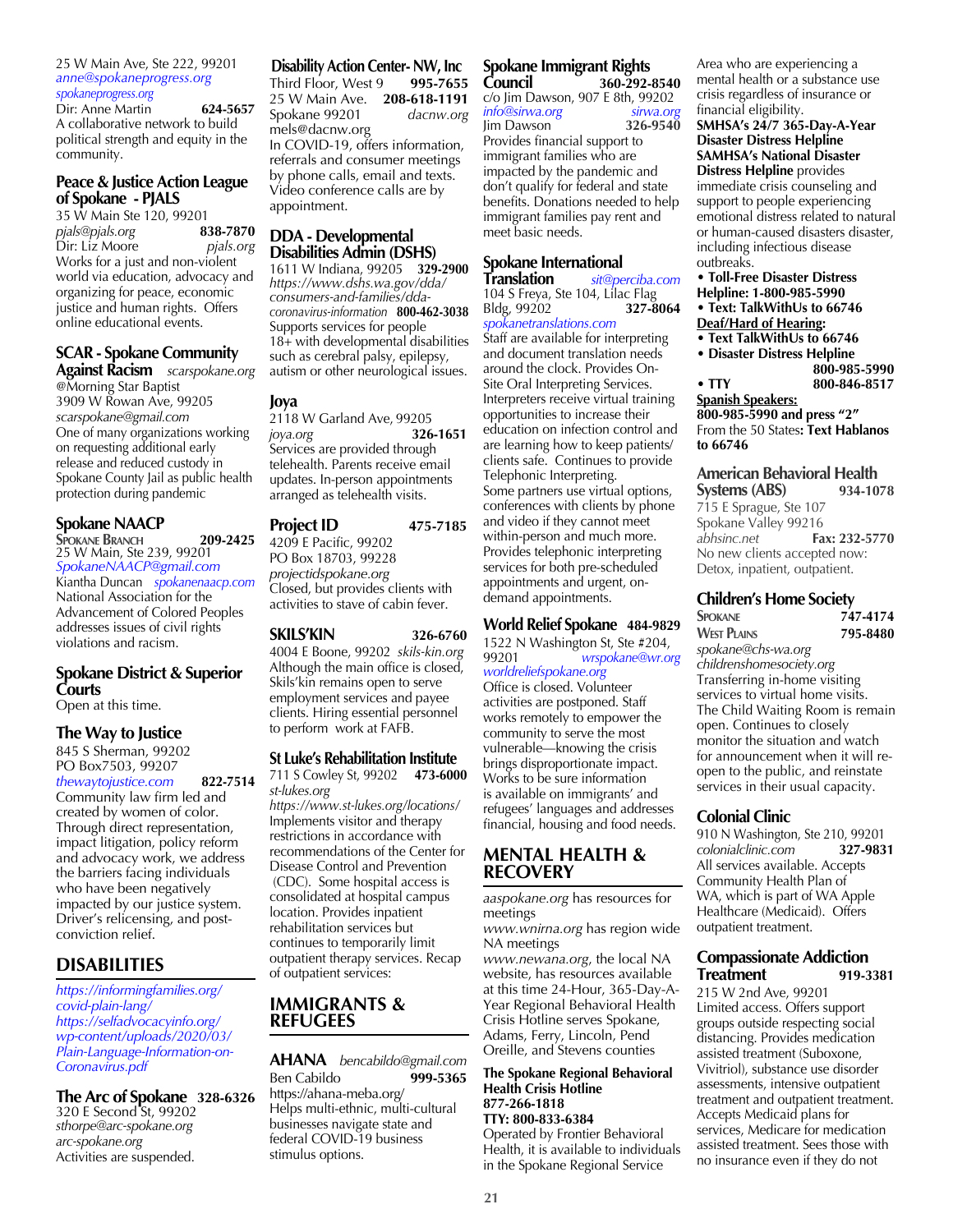qualify for Medicaid.

| <b>Daybreak Youth Services</b>                                                                                                                        |          |
|-------------------------------------------------------------------------------------------------------------------------------------------------------|----------|
| 960 E 3rd, 99202 888-454-5506                                                                                                                         |          |
| <b>Admin &amp; Develop:</b>                                                                                                                           | 444-7033 |
| admissions@daybreakinfo.org                                                                                                                           |          |
|                                                                                                                                                       |          |
|                                                                                                                                                       |          |
|                                                                                                                                                       |          |
|                                                                                                                                                       |          |
| <b>Outpatient Services:</b>                                                                                                                           |          |
|                                                                                                                                                       | 927-1688 |
| Inpatient treatment:                                                                                                                                  |          |
| 628 S Cowley, 99202                                                                                                                                   | 475-4651 |
| daybreakyouthservices.org<br>Outpatient and inpatient alcohol/<br>drug treatment youth program (ages<br>$12-18$ ) and their families.<br>200 N Mullan |          |

**Excelsior 328-7041** 3754 W Indian Trail Rd, 99208 *excelsioryouthcenter.com* All behavioral health services on virtual platform, and accepting intakes for services offered statewide.

#### **Frontier Behavioral Health**

Walk-ins:17 E 1st, 99201 **838-4651 24/7 help line and Crisis Line 877-266-1818** *fbhwa.org* **Warming Line 877-500-9276** All services available. Accepts WA Apple Healthcare (Medicaid). Intake is first come, first served, from 7:30 a.m.-3 p.m. After intake, wait is about one week to see a counselor with the option to start weekly sessions. COVID-19 Related Stress call Washington Listens **833-681-0211** Support anyone in Washington experiencing stress from the COVID-19 pandemic. Regional partners across the state operate teams of support

specialists to help people deal with uncertainty. Toll-free line open 9 a.m.-9 p.m. Monday-Friday, 9 a.m.-6 p.m. Saturday and Sunday or *www.walistens.org*. Interpreter services available.

#### **Genesis Institute, Inc 467-7913**

1220 N Howard St, 99201 genesisinstitute.org Offers Telehealth appointments for mental health counseling on a sliding scale for those in need.

#### **Healing Lodge of the Seven Nations hotline 533-6910**

5600 E 8th Ave, 99212 *hladmin@healinglodge.org healinglodge.org* **535-2863** All services available. Accepts WA Apple Healthcare (Medicaid). Provides an intensive 90- to 120 day inpatient experience for youth ages 13 through 17 with chemical dependency.

**Inland NW Behavioral Health** 104 W 5th Ave, 99204 **992-1888** *inlandnorthwestbh.org* **Fax: 795-5966** Offers inpatient behavioral health acute-care in-patient psychiatric hospital providing patientcentered treatment for severe persistent mental and emotional illness. Free initial assessment. Provides services to adults needing inpatient care to manage severe depression, anxiety and other mood disorders. Treatment programs and daily structured activities are based on cognitive behavioral therapy and dialectical behavioral therapy. Accept all insurances, Medicare, commercial insurance and TriCare/TriWest. Open 24/7.

## **New Horizon Care Centers**<br>**ADMIN BUILDING** 838-6092

**Admin Building 838-6092** 2317 W 3rd Ave, 99201 *nhccspokane.org* All services still available. Assessments and mental health counseling session are available via phone. Accepts WA Apple Healthcare (Medicaid). Inpatient and outpatient treatment, short term drug rehab, intensive outpatient treatment, regular outpatient treatment.

#### **Lutheran Community Srvcs NW**

210 W Sprague Ave, 99201<br>*Icsnw.org/Spokane* 747-8224 *lcsnw.org/Spokane* **747-8224** Behavioral program provides clinical services via telehealth.

#### **Partners with Families & Children 473-4810**

106 W Mission Ave, 99201 *partnerswithfamilies.org* Services still available. Accepts WA Apple Healthcare (Medicaid). Treatment for mental health, substance use disorders and parenting support. Aims to meet needs of family members to support wellness and family reunification.

#### **Passages - Family Support**

1700 S Assembly, Ste 300, Spokane 99224 *info@passages-spokane.org passages-spokane.org* **892-9241** Licensed outpatient mental health center offering services to children, youth and adults. Open and accepting new clients who are eligible for Medicaid. Services are provided via telephone and Telehealth.

#### **Peer Spokane** 867-3778

425 West First, 99201 peerspokane.org/ Cultivates healthy lives through peer emotional support and development services to the greater Spokane community.

Embraces issues of mental health, chemical and behavioral addiction and chronic illness. Services include peer coaching, peer support groups, supportive housing, employment and connections to community resources.

#### **Pioneer Center East 325-2355 Pioneer Human Services**

3400 W Garland, 99207 *pioneerhumanservices.org*  All services available. Accepts WA Apple Healthcare (Medicaid). Provides recovery care and rehab services, such as inpatient drug rehab, short term drug rehab, and others to clients in Spokane and surrounding areas to help people conquer their substance use disorders and achieve full recovery.

#### **Pioneer Human Services - Boone 325-7232**

910 W Boone, 99201 *pioneerhumanservices.org*  All services available. Accepts WA Apple Healthcare (Medicaid). Outpatient treatment accepts people with co-occurring mental health and substance abuse disorder.

#### **Recovery Café Spokane**

**Community-Minded Enterprises** 214 N Cedar, Spokane 99201 **Direct:** 960-8525<br> **Client Services:** 960-8529 **Client Services:** 

*community-minded.org* Serves people in recovery. A program of Community-Minded Enterprises, it operates on state, federal and private funding as well as donations. Has 173 members and focuses on serving people in Spokane County. Takes phone calls for telephone support 9-4, Mon-Sat and provides take-out lunches to members and the community from 12-1 Tues-Fri.

## **The Salvation Army**

**844-458-4673** Nationwide hotline provides emotional and spiritual support to anyone impacted by the crisis. Open to anyone looking for spiritual guidance, local services or just someone to talk to.

#### **SPARC (Spokane Addiction Recovery Centers)**

*sparcop.org* **624-3251 or 241-3130** Inpatient: 812 S Walnut Outpatient: 1508 W 6th, 99204 Services still available. Accepts WA Apple healthcare (Medicaid), intensive inpatient, recovery house, counseling and psychotherapy, medication supervision, case

management, intensive, outpatient, abuse treatment, alcohol and drug info, DUI assessment.

#### **Spokane Regional Health District**

1101 W College Ave, 99201<br>
sthd.org 324*srhd.org* **324-1500** Outreach Services are still open, including syringe exchange, case management, resource referrals and prevention education.

#### **Spokane Treatment & Recovery Services - STARS**

105 W 3rd Ave, 99201 *spokanerecovery.org* **570-7250** Only detox services are available. Accepts WA Apple Healthcare (Medicaid). Intensive inpatient, recovery house, counseling and psychotherapy, medication supervision, case management, intensive outpatient, abuse treatment, alcohol and drug info, DUI assessment.

#### **Sunshine Terrace**

1102 S Raymond Rd **892-4342** Spokane Valley 99206 *shfi.com* Provides long-term living opportunities. Services still available. Accepts WA Apple Healthcare (Medicaid), inpatient and outpatient.

#### **Workit Health 360-436-6594** *hello@workithealth.com workithealth.com* **855-659-7734** Provides telemedicine medication assisted treatment and online

therapy for opioid use disorder and alcohol use disorder in WA.

#### **YFA Connections Adult Services**

22 S Thor, 99202 **532-2000** PO Box 3344, 99220 *info@yfaconnections.org yfaconnections.org* Dir. Adult Services: Tom Murphy Directions Dir: Angela Leavitt Adult outpatient treatment for Substance use and co-occurring disorders. Accepts Medicaid, most private insurance and self-pay. School based mental health services for Medicaid eligible children and youth in Deer Park, Riverside and Nine Mile Schools districts **Crisis Residential Center 624-2868** 201 W 6th, 99204 Dir: Angela Getz **Fax: 747-1730**

Shelter services for at-risk, homeless and runaway youth 12-17.

#### **SENIORS**

**Aging & Long Term Care of Eastern WA - ALTCEW**

1222 N Post St, Spokane 99201 *action@altcew.org altcew.org*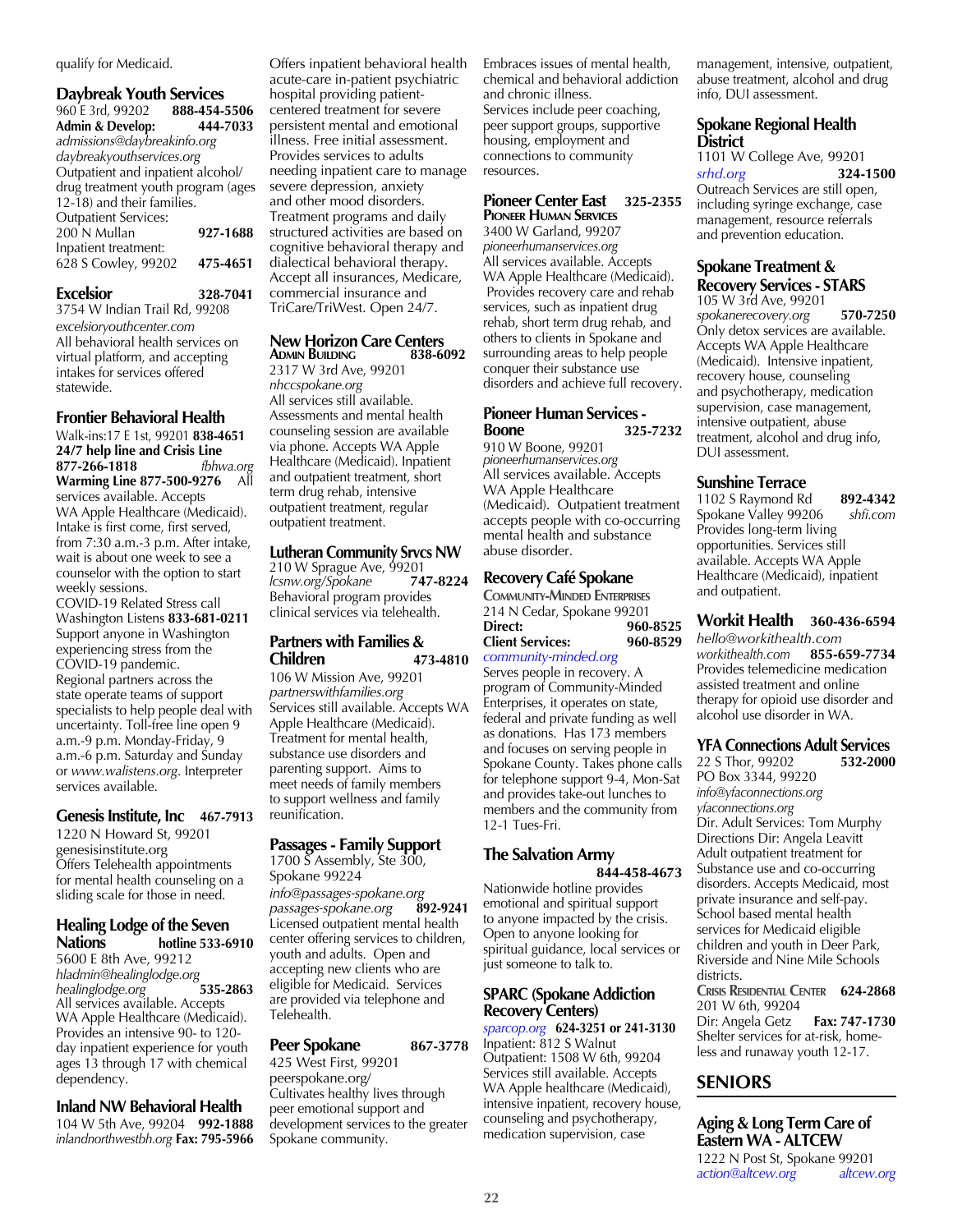See website for programs and event<br>cancellations. 458-2509 cancellations.

#### **Catholic Charities of Eastern Washington 800-831-1209** 12 E 5th Ave, 99202 **358-4250**

*ceasternwa.org*

Volunteers are vital for work in the community. During COVID, seeks volunteers and assistance in other ways.

#### **Elder Services 458-7450**

5125 N Market St, Spokane 99217 Needs Family and friends to train and build support during crises.<br>
FAMILY CAREGIVER **458-7450 FAMILY CAREGIVER** 

#### **Greater Spokane County Meals On Wheels 924-6976**

12101 E Sprague Ave, 99206 POB 14278, 99214 *gscmealsonwheels.org*

Continues to serve daily hot meals throughout the COVID-19 crisis in Spokane County. In consultation with the Spokane Regional Health District on the status of the COVID crisis, GSC Meals on Wheels will adapt from daily hot delivery to delivery of seven frozen meals one day a week for two weeks.

## **Helpful Plates 362-6642**

3151 E 27th, 99223 Kerry, Brandy 216-6423, Melinda 434-4303 Offers a weekly menu to seniors who call or email. Meals go in the freezer and are good up to three days. Delivers 2-5 p.m., Tuesdays, Wednesdays, Fridays and Saturdays. Accepts cash or checks.

#### **Mid-City Concerns/Meals on Wheels Spokane 747-3257** 1222 W 2nd **MOW 232-0864** 99201 *mowspokane.org director@mowspokane.org*

Center is closed until it is deemed safe for senior social gatherings to resume. Works with Senior Center members to coordinate care and sustenance of mind and body. Delivers warm meals to Senior Center members and allows them to pick-up to-go meal boxes between 11:30 a.m. -12:30 p.m.

#### **RSVP - Retired Senior Volunteer Program YMCA**

1126 N Monroe, 99201 Programs cancelled **344-7787**

**SNAP Long Term Care** 

**Ombudsman Prog 456-7133** 3102 W Ft Wright Dr, 99224<br>snapwa.org 800-660-7133  $snapwa.org$ Continues to operate, but most services are provided by phone due to visitor restrictions at LTC facilities. Continues to offer home repairs, and does most intake and paperwork over the phone to reduce face to face visits.

#### **United Healthcare, Community Outreach and Medicare Resources 481-1755**

Available by telephone only to assist those with Medicare resources.

#### **TRANSPORTATION**

#### **Community Living Connections:**

**Aging & Long Term-Care of Eastern WA** *altcew.org* Helpline **960-7281** Transportation services to older persons without their own transportation or unable to use existing transportation. Includes medical/health appointments and services, social services, meals, and occasionally senior centers, shopping, and recreation.

 Personal assistance offered for clients with limited mobility, transportation my vary based on volunteer and accessibility.

#### **Dial-A-Ride**

**COAST - Spokane 397-2935** Provides medical transportation from southern Spokane County to STA services on the South Hill. Schedule 48 hours in advance. Transportation with paid drivers and volunteers to elderly and disabled for medical appointments, shopping, and more, includes Southeast WA and North Idaho. **Deer Park Dial-a-Ride 534-7171 877-64-7433** wheelchair accessible, schedule 1 day in advance. transportation services only offered in Deer Park.<br>**PULLMAN TRANSIT** 332-5471 **Pullman Transit 332-5471 TDD 800-833-6388 Rural Resources Community Action 684-2961 800-776-9026** Dial-a-ride and commuter routes in NE WA. **SMART (Moscow) 208-883-7747TTY 800-377-1363 Valley Transit Walla Walla 527-3779 Volunteer Chore Services - Catholic Charities 459-6172** *ccsww.org* **Intake 459-6171**  Schedule 48 hours in advance for travel in Spokane, Wallla, Wilur, Colville. Offers doorto-door transportation once a month to Seniors 62+ and adults with disabilities for medical appointments and grocery visits. Offered to non-Medicaid. Service depends on volunteers.

#### **Driver Licensing Offices**

Open by appointment only for customers who cannot complete their transaction online, by phone or by mail. With social distancing, offices operate at significantly reduced capacity and appointments are limited.

**-Northside 482-3882** 9107 N Country Homes Blvd, 99218 **-Spokane Valley 921-2358** 12801 E Sprague, 99212

#### **Senior For-Profit Options**

**Go-Go Grandparent**:**855-464-6877**

Same day affordable, service transportation provider, for medical appointments, groceries, and independent living. **Just for You Senior Services 939-9971**

*justforyouseniorservices.com* Transportation and personal assistant services for seniors in the Spokane metro area. \$30 round trip, \$20 one way, and medical appointments \$35 round trip.<br>MEDSTAR 800-236-**MedStar 800--236-2011** *gomedstar.com*

dor-to-door transporation with attendents, wheel chair acessible Approved for after hour medicaid clients for medical apoointments, errands, and relocation.<br>**PRECIOUS CARGO** 951-9380

**PRECIOUS CARGO** door-to-door, wheelchair/ stretcher/other specific accomodation. accessible, and schedule 24hrs before trip. **MedTran 800-550-3782** *gomedtran.com*

Scehdule 24 hrs in advance, door-to-door transportation. Even serves weekends, nights, holidays

#### **Moccasin Express 458-6564**

Masks required, limiting to seven passengers with priority for those commuting to work at essential services from Wellpinit, Ford, Two-Rivers to Spokane

#### **SMS Medicaid**

**SPECIAL MOBILITY SERVICES 534-9760**<br> **800-892-4817** *sms1.org* **800-892–4817** Schedule 2-30 business days in advance, transportation to Medicaid eligible medical appointments. Provides most cost-effective mode

## SENIOR NUTRITION SITES: EASTERN WASHINGTON

HD - Meals on Wheels or Home Delivered Meals, SC - Senior Center (not listed in Senior Resources and Programs), SN - Senior meals and Senior nutrition sites, some offered by regional agencies, ACSRT - Asotin County Senior Round Table, COA in Whitman County. GSMOW - Greater Spokane MOW, OCTN - Okanogan County Transportation and Nutrition, SAS- Sandpoint Area Seniors, SVS - Silver Valley Seniors MOW, For Tri-County Area North of Spokane check with services offered by Rural Resources, WWSC - Walla Walla Senior Center.

| City/Zip  | <b>Site Name</b>                        | <b>Location</b>               | <b>Phone</b><br>(509) | <b>MD</b> | SN    | <b>Hours</b> | Agency       | Fee &<br>MOW |
|-----------|-----------------------------------------|-------------------------------|-----------------------|-----------|-------|--------------|--------------|--------------|
| Cheney    | <b>Cheney Senior Center</b>             | 2221 N 6th                    | 542-3721              | PU        | $55+$ | noon, TThF   | pre-reg      | $G-n-G$      |
| Deer Park | Deer Park Senior Center                 | City Hall, E 316 Crawford, LL | 327-1584              |           |       | noon, F      |              | potluck      |
| Deer Park | <b>St Mary's Presentation</b>           | 602 E 6th St                  | 276-2948              |           |       | $11-1$ , TTh | <b>GSMOW</b> |              |
| Spangle   | <b>Spangle Service Club</b>             | 165 N Main                    | 701-4532              |           |       | $11-1, M$    | <b>GSMOW</b> |              |
| Spokane   | <b>American Indian Community Center</b> | 1025 W Indiana                | 535-0886              |           |       | $11-1$ , TTh | <b>GSMOW</b> | <b>SC</b>    |
| Spokane   | <b>Clare View Senior Living</b>         | 4827 S Palouse Hwy            | 252-6500              |           |       | $11 - 1, T$  | <b>GSMOW</b> |              |
| Spokane   | <b>Corbin Senior Activity Center</b>    | 827 E Cleveland               | 327-1584              |           | $60+$ | $11-1$ , WF  | <b>GSMOW</b> | <b>SC</b>    |
| Spokane   | <b>Hillyard Senior Center</b>           | NECC, 4001 N Cook             | 482-0803              |           | $60+$ | $11-1$ , M-F | <b>GSMOW</b> | <b>SC</b>    |
| Spokane   | <b>Mid-City Concerns Senior Center</b>  | 1222 W 2nd, 99201             | 747-3257              |           |       | $11-1$ , MTF |              |              |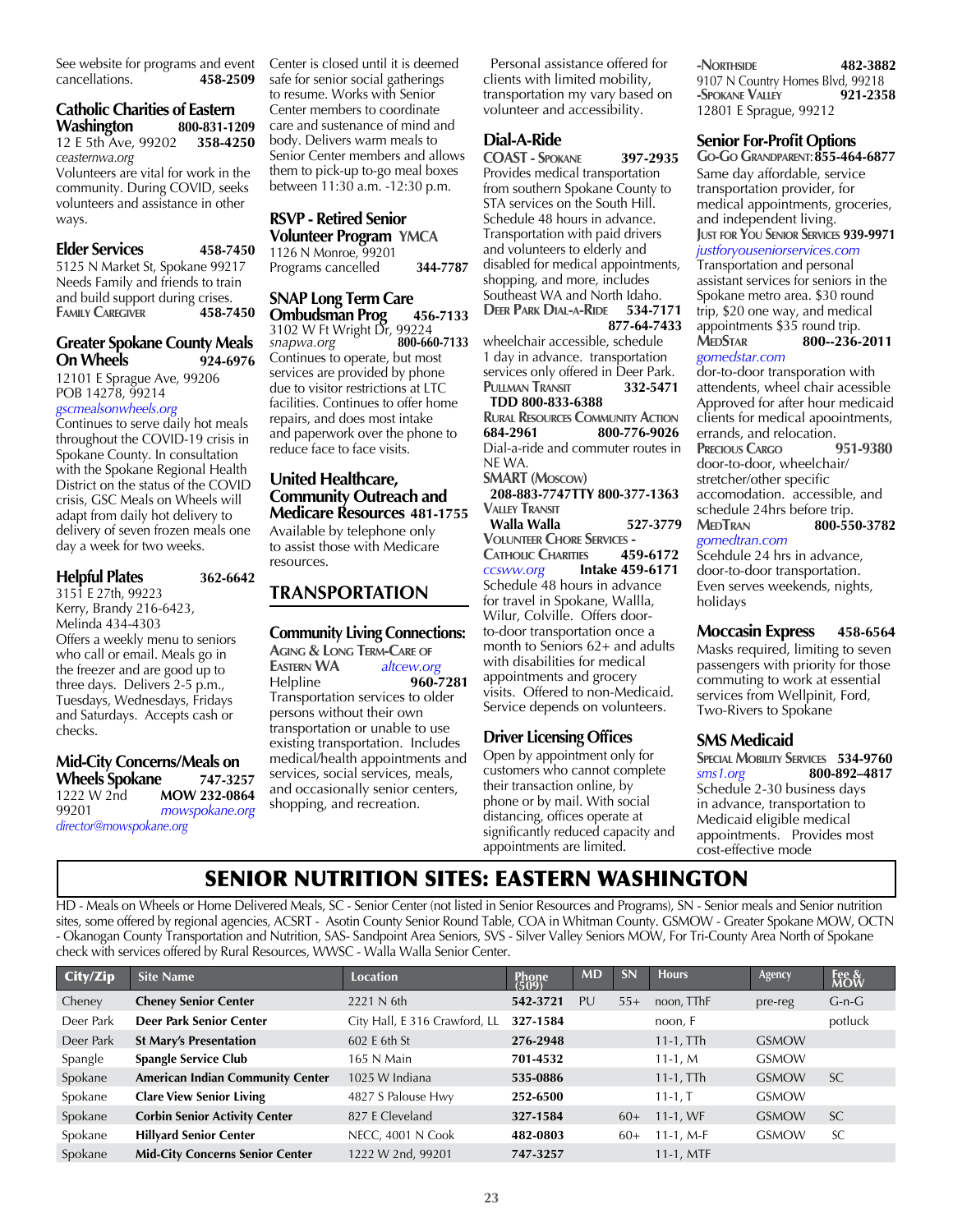of transportation such as ambulatory, non-ambulatory, gas vouchers or bus passes

#### **SMS COMMUNITY SHUTTLE: 534-7171/877-246-7433**

Schedule 1 day in advance for shopping, hospital, airportSTA connections, serves Hwy 2 and 395, Newport, Davenport, Ritzville. Runs twice daily. \$2 one way, \$3 round trip, \$5 Newport. Door-to-door service within a mile of routes.

#### **SNAP Ride to Health319-3050**

Serves Spokane County residents 65+ or persons with disabilities, unable to qualify for public transit options. Rides offered for medical related transportation, such as medical appointments and pharmacy. Offers nonvolunteer wheelchair options.

#### **Spokane Transit Authority 456-7277 328-RIDE**

*spokanetransit.com* Resumes fare collection and front-door boarding. Passengers are to wear face coverings and social distance by spreading out on the bus. Masks available to passengers at the STA Plaza.<br>VANPOOL 326 **Vanpool 326-POOL** Accepting new individuals. Offers up to five free vanpool rides for new, qualifying trial users.

#### **STA ParaTransit 328-1552**

*spokanetransit.com/paratransit* Wheelchair-accessible shared ride transportation service for individuals with disabilities in paratransit service area. **Rides for Seniors**

*spokanetransit.com* **328-1552** For passengers 60+ with \$2/day pass, booking 1 day or within 2hrs. Maybe accompanied by one companion.

#### **STA Vanpool 326-POOL**

*communtefindernw.org* Check for route availability on webpage. Trips begin or end in PTBA. Shared cost among members. No imposed changes, each group running based on if traveling to essential services. Still accepting new individuals. Offers up to five free rides for new, qualifying trial users.

#### **Veterans Transportation Services (VTS) 434-7537**

Beneficiart Travel (BT) 434-7517 Schedule one week in advance for Door-to-door transportation 40 miles or more outside Spokane VA to veterans for medical appointments

## **VETERANS**

#### **The Free Handyman for thre Disabled/Veterans Thrift Store** 4705 W Wellesley, 99205 **290-6891**

*theworkethic1@gmail.com freehandymanfordisabledveterans.org freehandymanfordisabledveterans on FB*  The local community based nonprofit remains open to provide services and supplies for veterans in need. Open to public across the street from the VA Hospital—seeks donations of sealed package food and sanitary items.

#### **Goodwill Industries of the Inland NW**

130 E 3rd Ave, 99201 *discoverygoodwill.org* **344-0163 24-hour Veteran hotline 828-2449**  Supportive Services for Veteran Families (SSVF) is still serving homeless veterans. Provides rental assistance and emergency housing support to area veterans impacted by COVID-19. Veterans needing assistance should call the hotline rather than coming to the office. Veterans who need help should call the or walk-in to the Goodwill Administration office at 130 E Third Ave., 8-5 Monday to Friday.

#### **Spokane County Regional Veterans Services Center**

**SPOKANE REGIONAL HEALTH DISTRICT** 1117 N Evergreen, Ste 2, 99216<br>spokanecounty.org **477-3690** *spokanecounty.org* **477-3690** Continues to provide phone and email communication support at **344-9280, 344-9353 or 477-3690**  or *vetstudy@spokanecounty.org* Emergency aid to indigent veterans and/or widowers. Gas vouchers to working veterans to and from work. Due to current restrictions for public safety regarding COVID, the team is assigned to telework. For safety, it has suspended in-office appointments and classes.

#### **Spokane Vet Center 444-8387**

13109 E Mirabeau Prkwy, 99216 *vetcentrer.va.gov* **Fax: 444-8388** Team Leader: David Baird Admin:Robert Sturtevant Counseling services for veterans and families of active duty.

#### **VA Medical Center, Mann-Grandstaff 434-7000**

4815 N Assembly St, 99205 *va.gov* As a precautionary measure, MGVAMC has implemented mandatory screening. Operating hours are reduced to 7 a.m. to 7 p.m. Offers COVID-19 testing to veterans.

#### **WOMEN & CHILDREN: INFANT NEEDS & DVSA**

**DVSA Text Line 220-3725 Child WELFARE (DCYF) 800-557-9671** -**Intake 800-557-9671 -After hrs 800-562-56234**

#### **Abuse Recovery Ministry Spokane (ARMS) 866-262-9284**

abuserecovery.org Brings healing and transformation, from a faith perspective, to those impacted by domestic violence and controlling relationships. Continuing services through zoom calls and more.

#### **CAPA - Childbirth & Parenting Assistance/PREPARES**

**Catholic Charities 455-4986** 25 W 5th Ave, Lower Lvl, 99202 *cceasternwa.org* Open and doing diaper distribution from 9 a.m. to  $2$  p.m. Monday-Thursday.

#### **Inland NW Diaper Bank**

**Spokane Valley Partners 927-1153** 10814 E Broadway, 99206 PO Box 141360 **Fax: 928-8463** Spokane Valley 99214 *svpart.org* Gives diapers to needy families.

#### **Lutheran Community Srvcs NW**

210 W Sprague Ave, 99201<br>*Icsnw.org/Spokane* 747-8224 *lcsnw.org/Spokane* **747-8224** 24/7 Sexual Violence & Crime Victim Support Line is operational.

#### **24/7 Sexual Assault Support Line 624-7273**

Behavioral Health, Crime Victim Advocacy and Foster Care programs have moved to a telehealth model. Family violence victims are now isolated in dangerous circumstances and in more need for help to plan for their safety and navigating changing health and legal systems. Children and adults who already struggled with depression and anxiety are now alone and in more need for the lifeline provided by therapists, peer support specialists and case managers.

#### **MyChoice 462-4000**

2659 N Ash St, 99205 *info@mychoicespokane.org Mychoicespokane.org* To protect clients, MyChoice Clinics are currently operating remotely. For a pregnancy consultation, call 327-0701, leave a detailed message and a nurse will callback. For other concerns call the N. Maple Street CHAS Clinic at 444-8200 for a same day appointment. For a medical emergency, call 911.

#### **Nurse Family Partnership**

**SPOKANE REGIONAL HEALTH DISTRICT** 1101 W College, 99201 *srhd.org* **324-1621** Continues to visit and enroll clients using Telehealth to maintain contact with enrolled clients and provide support and education over the phone or via videoconferencing. Offers pre- and postnatal education, mother/infant/ child care coordination, follow-up for families with children. Health education, screenings; support and education on infant/child care, growth and development, parenting, health, home safety and nutrition.

## **Teen & Kids Closet 534-1151**

307 E Sprague, 99202 *teenkidcloset.org* PO Box 4099, 99220 *contact@teenkidcloset.org* Offers clothing and household items for foster kids and teens or those of low-income. Appointment only by referral from school official or social worker. Referral can be online. Teen & Kid Closet temporarily suspending operations, including receiving financial and physical donations.

#### **WIC 800-322-2588 Text "WIC" to 96859**

Calls for respecting those whose only food is provided through the WIC program. Provides breakfast cereal, infant cereal, infant food fruits and vegetables, infant food, meat, infant formula, exempt infant formula, milk, cheese, tofu, soy-based beverage, mature legumes, peanut butter, fruits & vegetables, canned fish, whole wheat bread and other whole grains, juice, eggs, WIC-eligible nutritionals and yogurt.<br>800-322-2588 TXT 96859 **800-322-2588 WIC - SRHD/ Spokane Regional Health District 324-1620** 1101 W College, 99201 *srhd.org/programs-and-services/wic* **WIC Deer Park** 99006 **276-3770** United Methodist, 113 E 2nd St **WIC East Central 323-2830** 500 S Stone, 99202 **WIC Northeast CC 323-2828** 4001 N Cook,99207 **WIC Spokane Valley 323-2800** 12213 E Broadway, Ste 5, 99206 **WIC West Central Community Center** 1603 N Belt, 99205 **323-7497 WIC AIRWAY HEIGHTS**  13120 W 13th Ave, 99001 **WIC Cheney 559-5839** Cheney UMC, 204 4th St, 99004 **WIC Fairchild AFB 247-2760** Bldg 2447 610 N Depot Ave, Rm 306 Fairchild AFB 99001